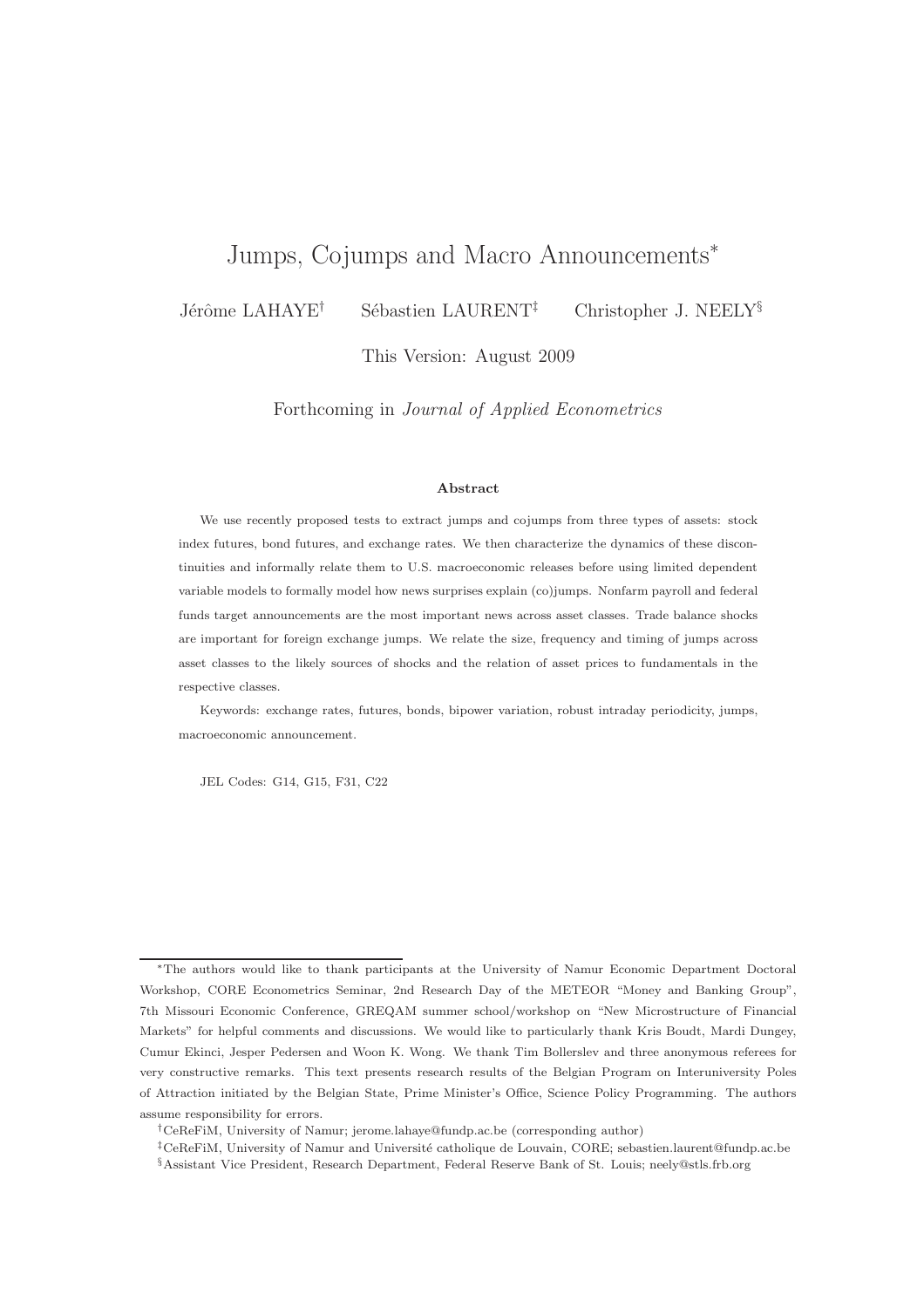## 1 Introduction

How markets process information and what determines asset return distributions are central issues in economics. Our study investigates jumps and simultaneous jumps in multiple markets (i.e., cojumps) and their relation to macroeconomic news releases. How big and frequent are jumps across asset classes and over time? Do jumps cluster in time? Are there more "cojumps" than one would expect if asset prices jumped independently? What causes (co)jumps and how do such causes vary across markets? Our study answers these questions.

Andersen, Bollerslev, Diebold and Vega (2003, 2007a) studied how macroeconomic news releases affect asset returns generally, but we focus on discontinuous price changes. Duffie, Pan and Singleton (2000), Liu, Longstaff and Pan (2003), Eraker, Johannes and Polson (2003), and Piazzesi (2005) discuss how knowledge of jumps influences financial management. Lee and Mykland (2008) and Tauchen and Zhou (2005) explain how characterizing the distribution and causes of jumps can improve asset pricing models, which motivates our study.

We use the non-parametric statistic of Andersen, Bollerslev and Dobrev (2007c) and Lee and Mykland (2008), modified by Boudt, Croux and Laurent (2008), to extract jumps and cojumps from three types of assets—exchange rates, stock index futures and U.S. bond futures—and then relate those jumps to macroeconomic news. The jump test compares returns to a local volatility measure to find returns that a diffusion is very unlikely to produce—jumps. Because our procedure identifies the precise timing of intraday jumps, it is especially useful in studying the effects of announcements on jumps and cojumps.

We define cojumps with univariate tests as simultaneous significant jumps, rather than using any of the multivariate tests proposed by Barndorff-Nielsen and Shephard (2006b), Jacod and Todorov (2009), and Bollerslev, Law and Tauchen (2008). Our approach is most appropriate for the present study because it permits straightforward estimates of precisely timed cojumps with a relatively narrow range of intraday data.

Researchers have evaluated the impact of macroeconomic news on assets returns in many ways. To the best of our knowledge, two other concurrent papers study the link between jumps and news besides the present paper. Huang (2007) estimates daily jumps with bipower variation on 10 years of S&P 500 and U.S. T-bonds data. Analyzing conditional distributions of jumps, and regressing continuous and jump components on measures of disagreement and uncertainty concerning future macroeconomic states, Huang (2007) finds a major role for payroll news and a relatively more responsive bond market. This is basically consistent with our findings. Dungey, McKenzie and Smith (2008) focus on the Treasury market, estimating jumps and cojumps across the term structure with bipower variation. Dungey et al. (2008) find that the middle of the yield curve often cojumps with one of the ends, while the ends of the curve exhibit more idiosyncratic jumps. Macro news is strongly associated with cojumps in the term structure.

Our paper differs from these concurrent papers in several respects. First, we estimate jumps at a very high frequency with the Andersen/Bollerslev/Dobrev and Lee/Mykland technique, modified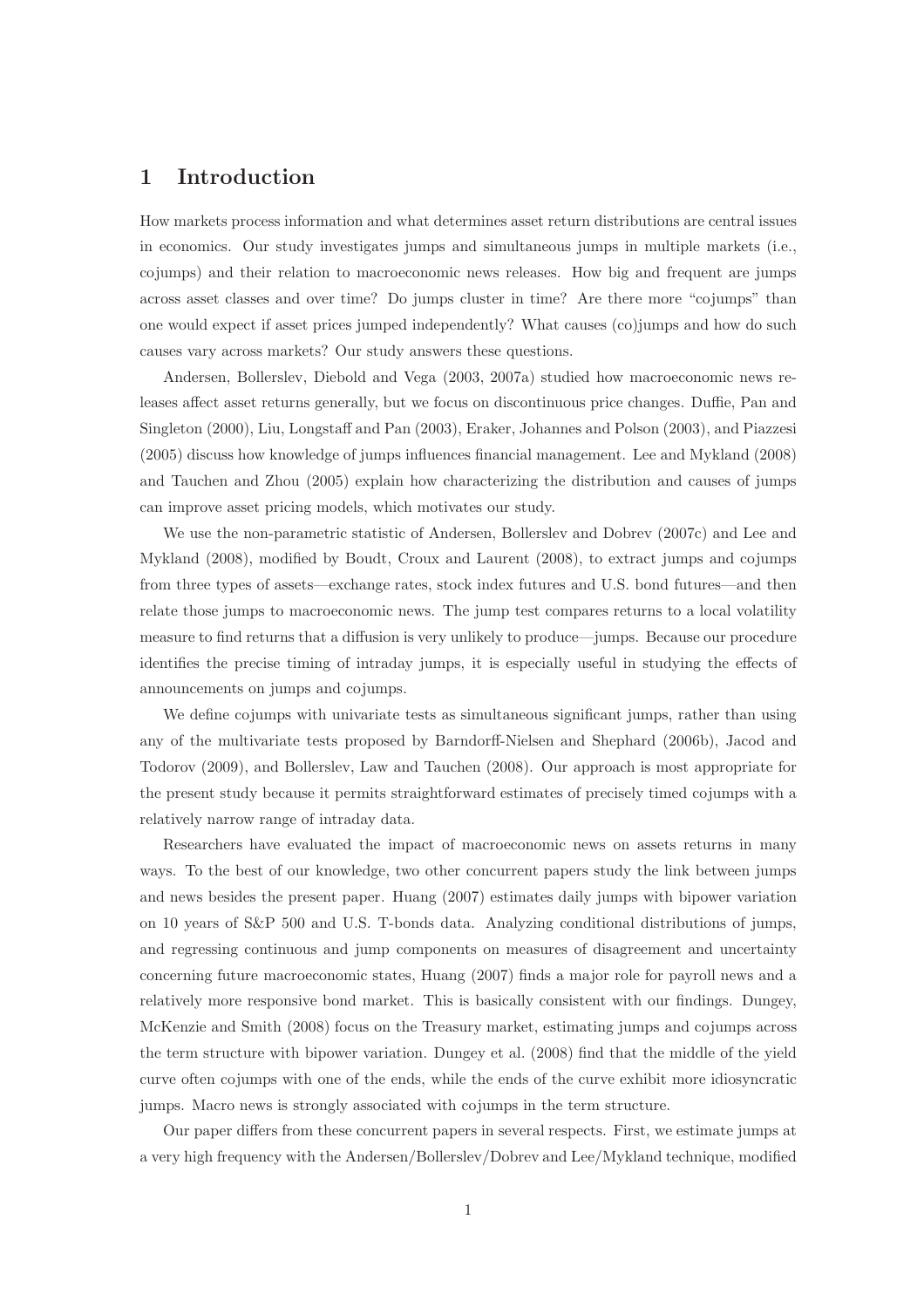by Boudt et al. (2008). These intraday estimates, which are much more precise than daily (bipower variation) jump measures, enable us characterize cojumps and to carefully link macro news to (co)jumps. Second, we implement Boudt et al. (2008)'s modification to the jump statistic, which improves jump detection in the presence of intraday patterns in volatility. The Lee/Mykland statistic overdetects (underdetects) jumps in periods of high (low) intraday volatility. Third, we consider a broad set of financial assets including exchange rates, stocks, and bonds. Fourth, we estimate Tobit-GARCH and probit models to formally assess the impact of macro surprises on jumps and cojumps.

To presage our results, we find that exchange rate jumps are frequent but small, fairly symmetric and highly interdependent. U.S. news releases are relatively less important to USD markets than to U.S. stock and bond markets. In contrast, bond markets are the most sensitive to our news releases, by some measures, and display significant asymmetry. Certain market combinations are more likely to cojump because shocks affect them similarly. The fed funds target, NFP and GDP announcements are important in all markets and the trade balance is important in forex. We conclude that (co)jump behavior varies across markets in a sensible fashion. The likely sources of jumps and the variation in market dependence on fundamentals explains how (co)jump behavior differs across markets.

The rest of the paper proceeds as follows: Section 2 explains our jump detection procedures while Section 3 characterizes (co)jumps and their joint distribution with our news releases. Section 4 formally evaluate the impact of news surprises on jumps/cojumps with Tobit-GARCH and probit models. Section 5 concludes.

## 2 Jump identification

We describe the original tests of Andersen et al. (2007c) and Lee and Mykland (2008) before explaining Boudt et al. (2008)'s modification that accounts for a deterministic volatility component.

### 2.1 First step towards intraday jumps detection

Andersen et al. (2007c) and Lee and Mykland (2008) assume a continuous time jump-diffusion data generating process. The log price process evolves as follows:

$$
dp(t) = \mu(t)dt + \sigma(t)dW(t) + \kappa(t)dq(t), \qquad 0 \le t \le T,
$$
\n(1)

where  $p(t)$  is a log asset price,  $W(t)$  is a standard Brownian motion,  $q(t)$  is a counting process, possibly a non-homogenous Poisson process, independent of  $W(t)$ , and  $\kappa(t)$  (=  $p(t) - p(t-)$ ) is the jump size. The Brownian motion,  $W(t)$ , jump sizes,  $\kappa(t)$ , and the counting process,  $q(t)$ , are independent of each other. In the absence of jumps, the drift  $\mu(t)$  and instantaneous volatility  $\sigma(t)$  are such that the underlying data generating process is an Itô process with continuous sample paths. The drift and diffusion coefficients may not change dramatically over short periods of time.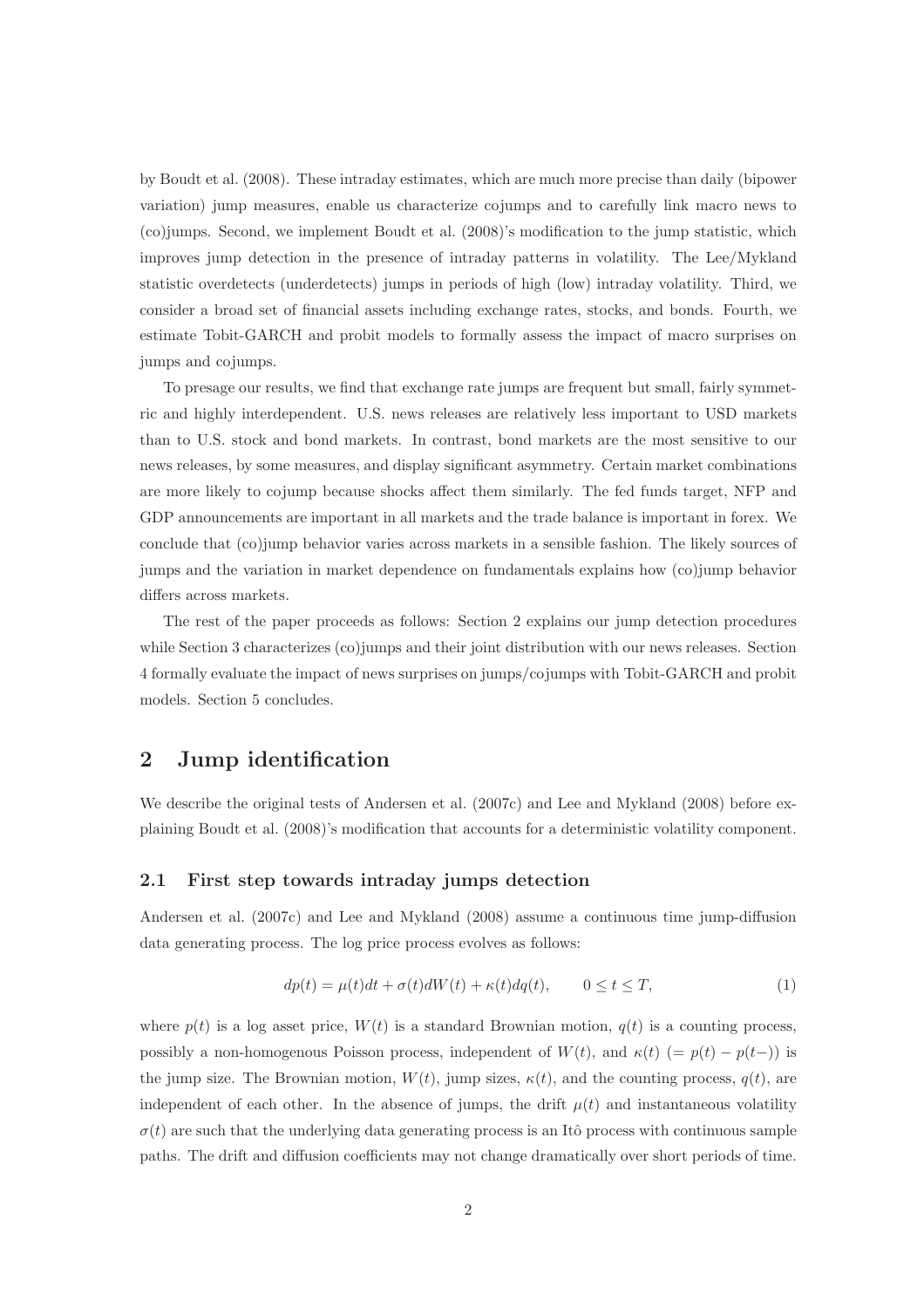The intuition behind the jump test proposed simultaneously by Andersen et al. (2007c) and Lee and Mykland (2008) is straightforward: In the absence of jumps, instantaneous returns are increments of Brownian motion. Standardized returns that are too large to plausibly come from a standard Brownian motion must reflect jumps.<sup>1</sup> More formally, assume we have  $T$  days of  $\lfloor 1/\Delta \rfloor \equiv M$  equally-spaced intraday returns and denote the *i*-th return of day t by  $r_{t,i} \equiv p(t +$  $i\Delta$ ) –  $p(t+(i-1)\Delta)$ , where  $i=1,\ldots,M$ . Andersen et al. (2007c) and Lee and Mykland (2008) propose the following test statistic for jumps in  $r_{t,i}$ :

$$
J_{t,i} \equiv \frac{|r_{t,i}|}{\sigma_{t,i}}.\tag{2}
$$

One must estimate the unobserved volatility,  $\sigma_{t,i}$ , with a robust-to-jumps estimator. Barndorff-Nielsen and Shephard (2004, 2006a) show that, under weak conditions, realized bipower variation (RBV) converges to integrated volatility under the model described by Equation (1).

$$
\plim_{\Delta \to 0} RBV_t(\Delta) = \int_{t-1}^t \sigma^2(s)ds,\tag{3}
$$

where

$$
RBV_t(\Delta) \equiv \mu_1^{-2} \sum_{i=2}^{M} |r_{t,i}| |r_{t,i-1}|,
$$
\n(4)

with  $\mu_1 \equiv \sqrt{2/\pi} \simeq 0.79788$ .

Consequently, Andersen et al. (2007c) and Lee and Mykland (2008) propose estimating  $\sigma_{t,i}^2$  as the average of the RBV computed over a local window of  $K$  observations preceding period  $t, i$ . They both explicitly assume that the spot volatility is approximately constant over that window. There is a clear tradeoff in choosing the window size  $K: K$  must be large enough to accurately estimate integrated volatility but small enough for variance to be approximately constant. For returns sampled at frequencies of 60, 30, 15, and 5 minutes, Lee and Mykland (2008) recommend using  $K = 78, 110, 156$  and 270 observations, respectively.

Under the null of no jumps, the test statistic,  $J_{t,i}$ , follows the same distribution as the absolute value of a standard normal variable. Lee and Mykland (2008) propose inferring jumps from the distribution of the statistic's maximum over the sample size. Under the null of no jumps in  $t, i-1$ to t, i, then, as  $\Delta \to 0$ , the sample maximum of the absolute value of a standard normal (i.e.  $J_{t,i}$ in (2)) converges to a Gumbel distribution. We reject the null of no jump if

$$
J_{t,i} > G^{-1}(1-\alpha)S_n + C_n,\tag{5}
$$

where  $G^{-1}(1-\alpha)$  is the  $1-\alpha$  quantile function of the standard Gumbel distribution,  $C_n =$  $(2 \log n)^{0.5} - \frac{\log(\pi) + \log(\log n)}{2(2 \log n)^{0.5}}$  $\frac{2(2\log n)^{0.5}}{2(2\log n)^{0.5}}$  and  $S_n = \frac{1}{(2\log n)^{0.5}}$ , *n* being the total number of observations (i.e,  $M \times T$ ). With a significance level of  $\alpha = 0.1$ , we reject the null of no jump if  $J_{t,i} > S_n \beta^* + C_n$ with  $\beta^*$  such that  $exp(-e^{-\beta^*}) = 1 - \alpha = 0.9$ , i.e.  $\beta^* = -log(-log(0.9)) = 2.25$ . This conservative procedure can be expected to find only  $\alpha$  spurious jumps in a given sample of n observations.

<sup>&</sup>lt;sup>1</sup>The drift is nearly zero and can be ignored in practice.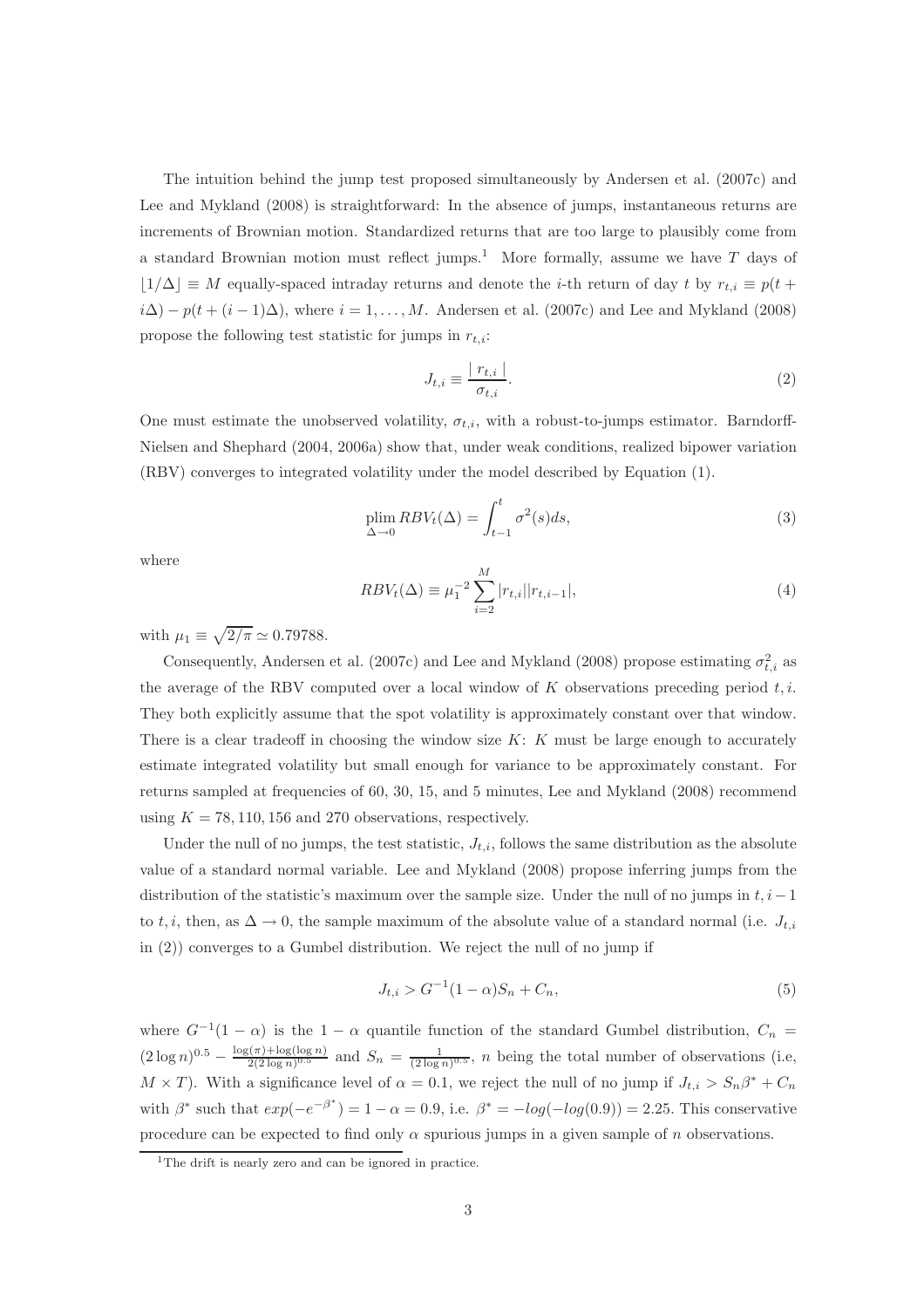### 2.2 The instantaneous volatility periodicity problem

Many financial time series display deterministic periodic variation within a day or a week (Andersen and Bollerslev, 1997). Estimating volatility using RBV rolling windows inappropriately smooths these periodic patterns, because such an estimator is necessarily slowly time varying. Boudt et al. (2008) show that such cyclical patterns might induce the  $J_{t,i}$  statistic to spuriously detect jumps. To correctly infer jumps, we must estimate and remove this deterministic periodicity with a robust-to-jumps volatility estimator.

Following Boudt et al. (2008), we assume that instantaneous volatility in Equation (1) is the product of a slowly varying component,  $\delta(t)$ , and a deterministic circadian component,  $f(t)$ .

$$
\sigma(t) = \delta(t)f(t). \tag{6}
$$

We assume, without loss of generality, this deterministic variance process integrates to one on a daily basis,

$$
\int_{t-1}^{t} f^2(s)ds = 1,
$$
\n(7)

and standardize the estimates of intraday periodicity in volatility accordingly.

Boudt et al. (2008) propose modifying the jump statistic to account for the circadian component in volatility, i.e.,

$$
FiltJ_{t,i} \equiv \frac{|r_{t,i}|}{\delta_{t,i}f_{t,i}},\tag{8}
$$

where  $\delta_{t,i}$  is estimated as the average of the RBV over the K observations preceding  $r_{t,i}$  and  $f_{t,i}$ , the circadian component, with Boudt et al. (2008)'s modification to Taylor and Xu (1997)'s estimator. This estimation scheme omits returns that might contain jumps to avoid biased estimates of the periodicity. Appendix A-1 describes the periodicity filters.

The pattern of intraday periodicity in volatility varies over time, enough to affect the jump estimation. So we reestimate it for each year, which provides a reasonable trade-off between permitting time variation and accurate estimation. For brevity, we do not describe the estimated volatility periodicity in this paper, but they are available upon request.

In the remainder of the text,  $Jump_{t,i}$  denotes significant jumps based on the jump statistics given in Equation (8). It equals the tested return  $r_{t,i}$  when there is a significant jump (i.e.  $FiltJ_{t,i} > G^{-1}(1-\alpha)S_n + C_n$  and it equals 0 otherwise, i.e.,

$$
Jump_{t,i} \equiv r_{t,i} \times I(FiltJ_{t,i} - G^{-1}(1-\alpha)S_n - C_n), \tag{9}
$$

where  $I(.)$  is the indicator function for a positive argument. Because we use the conservative Lee and Mykland (2008) procedure that is expected to find only  $\alpha$  spurious jumps in the whole sample, we evaluate jumps with a significance level of  $\alpha = 0.1$ .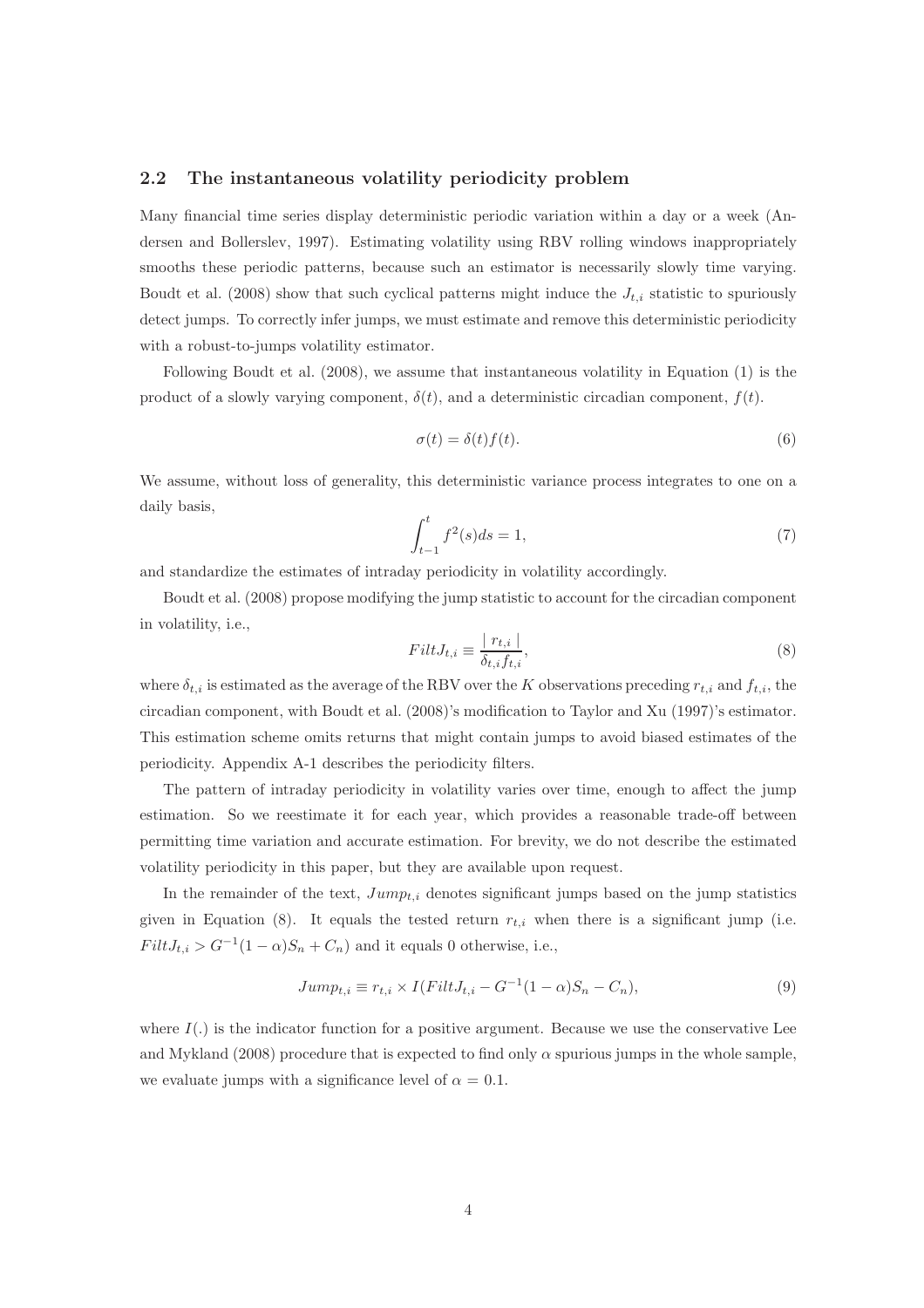## 3 Jumps and cojumps

This subsection characterizes the jumping and cojumping behavior of 8 financial assets from 3 asset classes: four dollar exchange rates, denoted USD/EUR, USD/GBP, JPY/USD, and CHF/USD, respectively, three stock index futures, Nasdaq, Dow Jones, S&P 500, denoted as ND, DJ, and SP, respectively, and 30-year U.S. Treasury bond futures, denoted as US.

### 3.1 The Data

Table 1 summarizes the source, timing and sample lengths of the asset return series and Appendix A-2 further details these data. The sample lengths vary across assets, from 18 years for the exchange rates to about 6.5 to 7 years for bond and equity futures.<sup>2</sup> We consider 24-hour trading for exchange rates and approximately business hours for the bond and equity data: 8:30 to 15:00 or 16:15.<sup>3</sup> The Nasdaq and S&P 500 data include limited electronic trading, which enables these data to start at 8:30, the same starting time as the U.S. bonds and Dow Jones futures.<sup>4</sup> In choosing the trading hours, we sought to obtain the longest spans of data, the longest daily trading hours with liquid trading and similar trading hours within the bond and stock classes.

We use a sampling frequency of 15 minutes for all data. Our own unreported simulation results and those in Lee and Mykland (2008) show that the jump test has good power at the 15-minute frequency. Volatility signature plots —omitted for brevity— and results from the literature lead us to think that 15-minute returns are free of microstructure noise.

## 3.2 Jump sources and relation to fundamentals

The sources of news and relation of asset prices to fundamentals help us understand jump characteristics across markets. There are at least three sources of jumps: 1) Our set of U.S. news releases; 2) other news, not in our set, including foreign releases; and 3) idiosyncratic liquidity shocks from traders moving into and out of markets, perhaps revealing private information. Liquidity shocks are much more likely during periods of slow trading—as might be experienced on the 24-hour-a-day forex markets—and are likely to be specific to one market.

Different functions of fundamentals drive exchange rates, stocks and bond prices. Exchange rates reflect the discounted stream of expected relative fundamentals between the two currencies.

<sup>2</sup>We splice USD/DEM returns with USD/EUR returns on January 1, 1999, and call the resulting series the USD/EUR for simplicity.

<sup>3</sup>Exchange rates display known features: low volatility during Tokyo lunch at about 22:00 EST (3:00 GMT), higher volatility during the London segment starting at about 1:00 EST (6:00 GMT), and the highest variation during the London - New-York overlap, from 7:00 to 10:00 EST (12:00 to 15:00 GMT) (Andersen and Bollerslev 1998). The Nasdaq and S&P series display relatively low volatility during the E-platform trading, prior to 9:30 EST, and a U-shaped pattern of higher volatility during pit trading. The Dow Jones and U.S. T-bonds futures series also display U-shaped patterns during pit trading.

<sup>4</sup>We note that U.S. bonds and Dow Jones futures trade at the CBOT from 8:20 EST on. We sampled from 8:30 for ease of comparison with other series.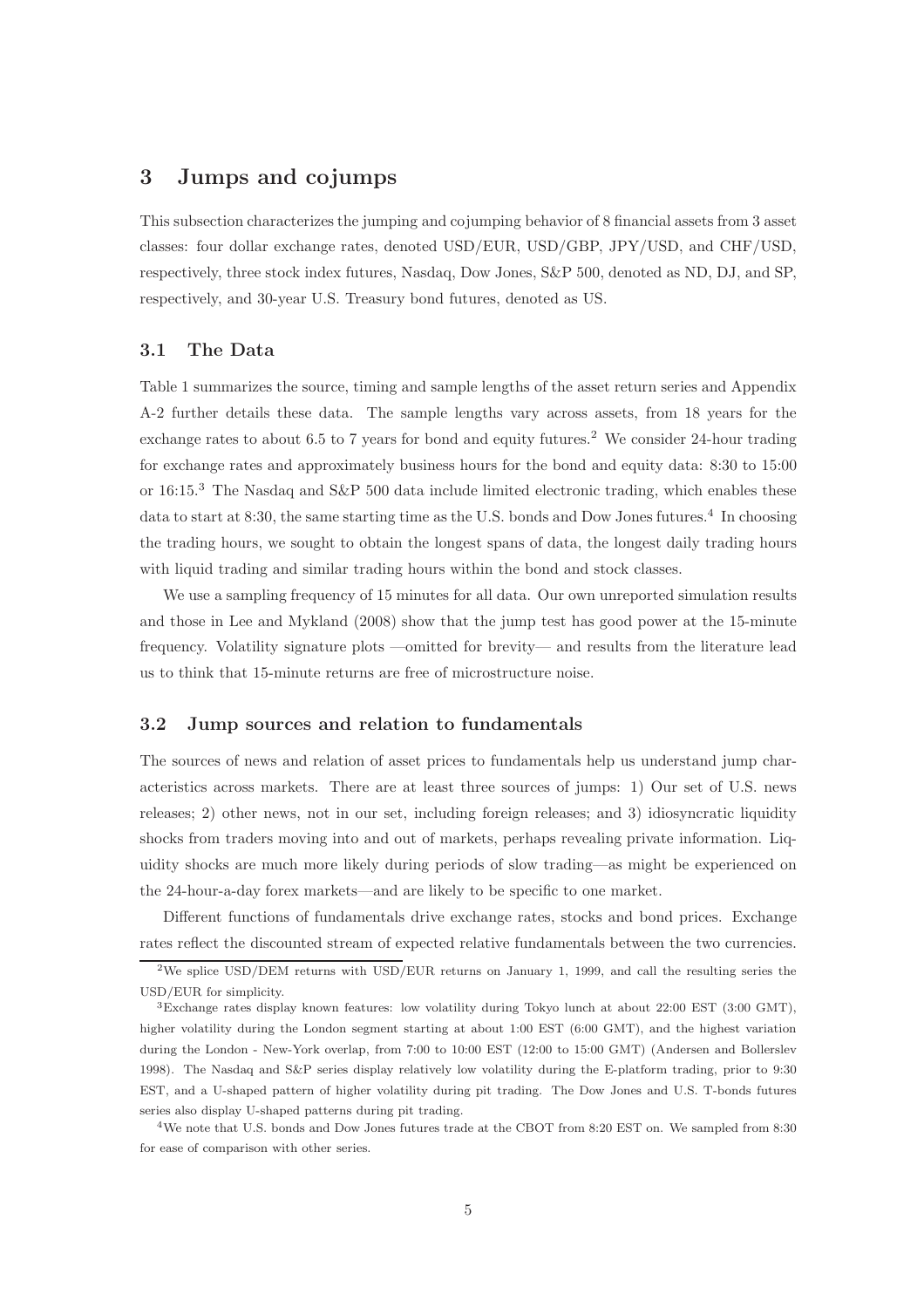Equity prices reflect the discounted stream of expected future dividends in the domestic currency; bond prices reflect only the domestic discount factor. The fact that asset prices reflect changes in fundamentals in different ways will affect their jump characteristics.

### 3.3 Jump size and frequency

Figure 1 provides a bird's eye view on the time series of identified jumps, illustrating that jumping behavior varies by asset class. For example, the volatile ND futures exhibit fewer but larger jumps than exchange rates. Comparing jumps between markets, the size of detected jumps must be positively related to the underlying volatility of the market because jump detection procedures can only find jumps that are larger than the diffusion volatility, for a given data frequency. More volatile markets will tend to have larger jumps.

The  $P(jumpday)$  statistics in the second horizontal panel of Table 2 show that stock indices and bond futures exhibit fewer jump days than on dollar exchange rates. US bonds and stock index futures jump on 6.62 to 8.43 % of sample days, while dollar exchange rates—with 24 hours of data per day—jump on about 25% of sample days. While foreign exchange rates jump on 3 or 4 times as many days as stock and bond markets, the 24-hour forex market also has about 3 times as many trading hours in the day. Per observation, foreign exchange markets jump about 50 percent more often than the SP or DJ markets but about as often as the very volatile ND or US Treasury bond futures  $(P(jump))$ . The Treasury bond futures market (column 4, US) also jumps frequently. It exhibits more jumps per observation  $(P(jump) = 0.37\%)$  than three of the four exchange rates but the exchange rates exhibit more jump days.

Table 2 shows that stock indices and bond futures exhibit relatively large jumps, which average between 0.51 and 1.61%, in absolute value  $(E(|jumpsize|jump))$ . Exchange rates jumps are smaller, averaging between 0.27 and 0.36%, in absolute value. The coefficients of variation  $\left(\frac{\sigma}{\mu}\right)$ for absolute jumps are similar across assets, ranging from 63 percent for the SP to 74 percent for the DJ.

Exchange rates experience more frequent jump days than stock or bond markets because they are subject to news from two countries, not just one, and probably because they experience more idiosyncratic liquidity shocks during slow trading in the 24-hour markets. Commonality in international business cycles (see Kose, Otrok and Whiteman, 2003, 2008) means that a shock to a U.S. or foreign fundamental will change the expected value of the relative fundamentals much less than the individual variable. And idiosyncratic liquidity shocks will tend to produce relatively small jumps. Thus, exchange rates will experience small but frequent jumps.

Equity prices depend on the expected discounted stream of future dividends while bond prices depend on the discount factor. That is, U.S. macro surprises—not relative surprises—matter for equities and bonds and their jumps tend to be larger than forex jumps, even relative to their larger return volatility. Mean bond, stock and forex jumps are about 5, 4 and 3 percent of their annual volatilities, respectively. Researchers have speculated that bond prices exhibit large jumps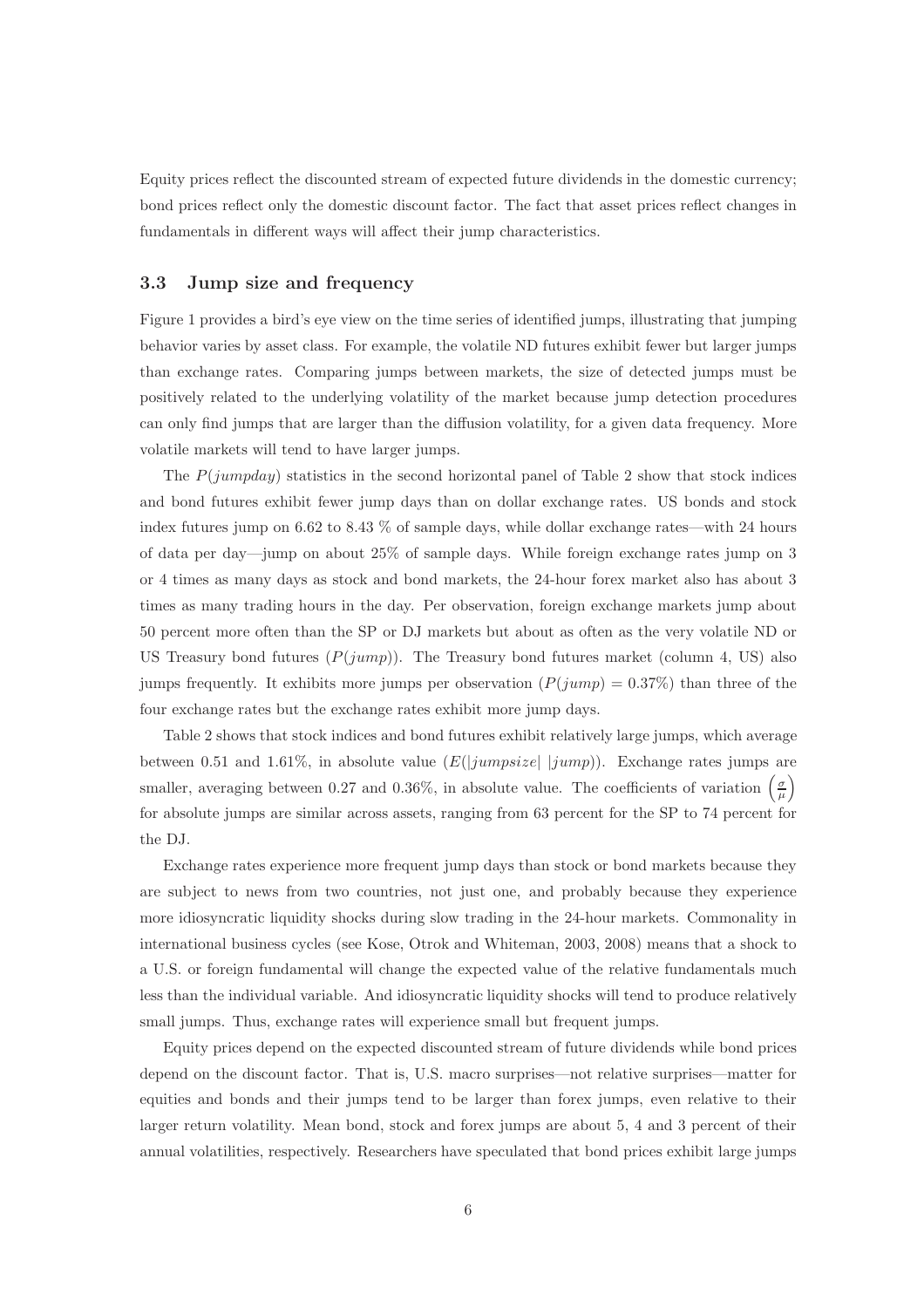in response to news because bond prices depend only on the discount factor, while offsetting news effects on the discount rate and expected dividends might dampen the size of equity jumps, weakening the relation of macro surprises to equity jumps (Ederington and Lee, 1993; Fleming and Remolona, 1997, 1999). For example, a positive GDP shock will tend to increase dividend forecasts but it will also tend to raise expected interest rates. These effects will tend to offset each other in equity prices. We will show later that some of the bond market's jump frequency is due to its sensitivity to news.

### 3.4 Symmetry in jump frequency

Is there asymmetry in positive and negative jump frequency? While we analyze jumps rather than returns, previous theoretical and empirical results on returns suggest that markets respond more to negative surprises in good times.<sup>5</sup> Because surprises are mean zero and most of our sample covers expansions, we might expect more significant negative jumps, at least for bonds and equities.<sup>6</sup> The justification for asymmetry is less clear in other markets.

The last two rows of Table 2 show that forex markets show no evidence of consistent or sizable asymmetry, although the USD/EUR shows a modest—but statistically significant—preponderance of positive jumps.<sup>7</sup> Equity markets tend to show more negative jumps but the disparity is not statistically significant. Bond markets do display significant asymmetry, however: More than 58 percent of all bond jumps are negative and this figure is statistically significantly different than 50 percent.

Why are bond market jumps asymmetric? Figure 1 suggests that many of the negative bond price jumps came in late 1998 and the first half of 1999, during which 30-year Treasury bond yields rose from about 5 percent to 6 percent. About 75 percent of bond jumps were negative from July 1998 through June 1999, and one fails to reject bond jump symmetry in the whole sample without these observations. What happened during late 1998 and 1999? The Russian default in August 1998 led investors to seek safe returns, pushing up U.S. long bond prices considerably from July 1, 1998 to about October 1, 1998. For the next 15 months, long yields rose about 2 percentage points and bond futures prices fell substantially. This recovery from the flight-to-safety generated inordinately many negative jumps in bond futures prices.

<sup>5</sup>The literature has suggested both behavioral and rational expectations explanations for such asymmetric responses. Barberis, Shleifer and Vishny (1998) offer a behavioral approach, while Veronesi (1999) provides a rational expectations model. Moreover, practitioners commonly accept that markets strongly respond to bad news in good times, as Conrad, Bradford and Landsman (2002) and Andersen, Bollerslev, Diebold and Vega (2003) explain.

<sup>6</sup>NBER business cycle dating identifies only two periods covering about 18 months (July 1990 to March 1991 and March-to-November 2001) as contractions. These recession periods are only a small fraction of our longest samples that cover about 18 years of data.

<sup>7</sup>A positive jump means a dollar depreciation for the USD/EUR and USD/GBP markets and a dollar appreciation for the JPY/USD and CHF/USD.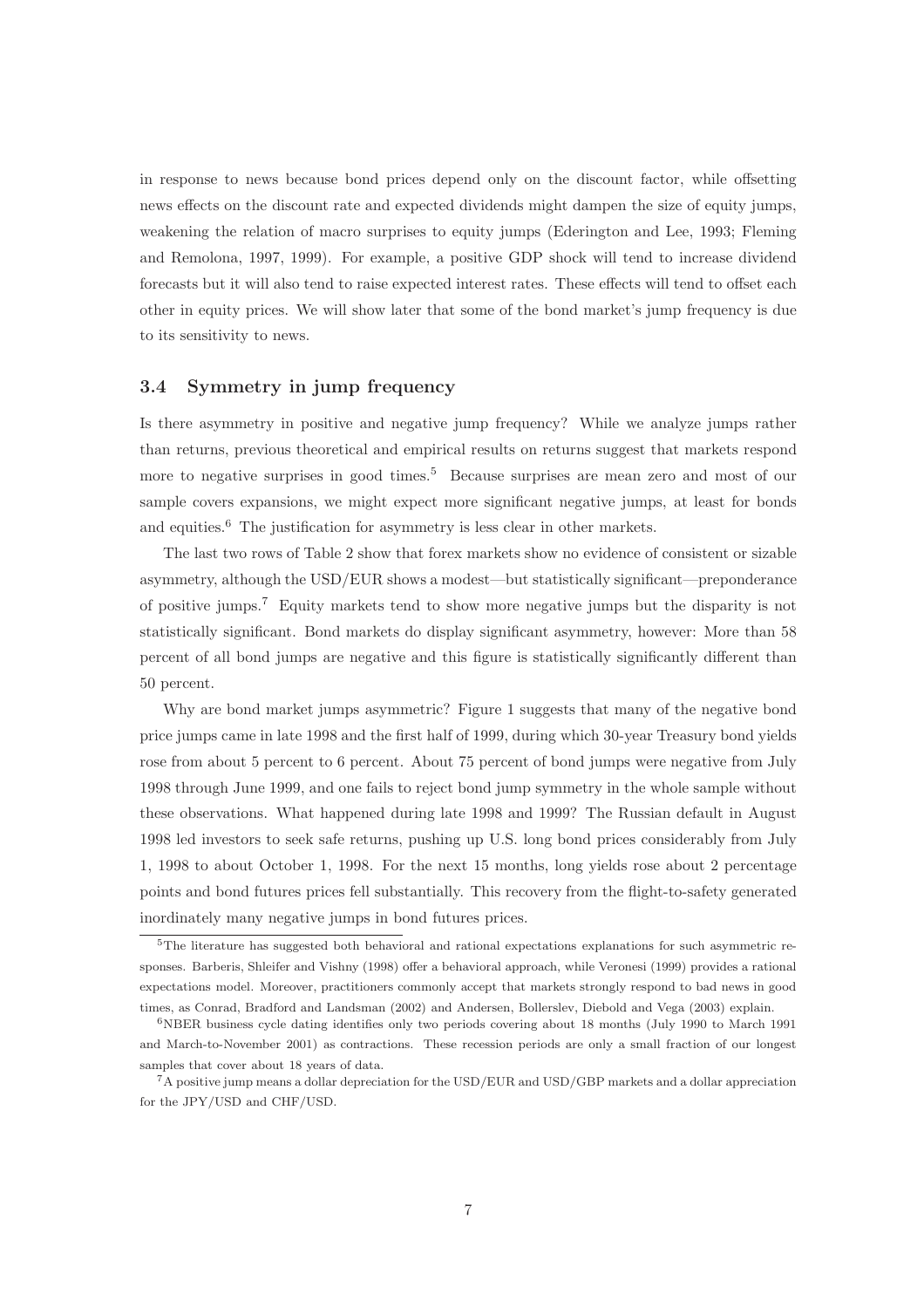## 3.5 Intraday jump timing and size

Figure 2 shows the estimated jumps frequency and mean absolute size, by time of day, for each series. On the equity and bond markets, jumps are most prevalent during the 8:45 a.m. return, the period spanning most macro news releases in our sample. Bond markets also experience many jumps near 14:00-15:00. The equity jumps are fairly small but the bond market jumps are the largest of the day. Examination of intraday volatility patterns—omitted for brevity—suggests that stock markets ordinarily experience relatively low volatility prior to 10:00 am Eastern time, which means that proper treatment of intraday volatility is necessary to discern these modestly sized jumps. In contrast, bond market volatility is substantial at announcement times, which means that the detection procedure can only identify fairly large jumps.

Exchange rate jumps are modestly more frequent around 8:30 a.m., 16:00 to 20:00 and 22:00- 02:00, indicating links with major macro news, and during periods of known low volatility, i.e., Tokyo lunch and early Asian trading. The latter pattern suggests that illiquidity can cause jumps. Exchange rate jumps tend to get larger after the opening of European markets at about 2:00 Eastern time and appear to be especially large near announcements. In contrast, jumps that occur during purely Asian trading tend to be more frequent but smaller than those from European and North-American trading hours. These "small" jumps are still economically important, representing price moves of about one third of a percent over 15 minutes.

The contrasting results from equity, bond and forex markets illustrate the importance of proper treatment of intraday volatility. We find relatively small equity jumps around announcement times because we can compare them to the low equity market volatility during this period. In contrast, we find very large bond market jumps at announcement times because intraday bond volatility is very high around these times.

### 3.5.1 Markets interdependence: an analysis of cojumps

This section characterizes cojumps, simultaneous jumps on different markets. The cojump indicator on a set of markets,  $Mkt$ , at period  $t, i$  is defined as follows:

$$
COJump_{t,i}^{Mkt} = \prod_{Mkt} I(|Jump_{t,i}^{m_j}|),\tag{10}
$$

where  $I(.)$  is the indicator function for a positive argument,  $Jump_{t,i}^{m_j}$  refers to significant jumps detected at period t, i (as defined in Equation (9)) on market  $m_i$  in the set Mkt. For brevity, we denote the probability of a cojump simply as  $P(coj)$ .

Table 3 details the properties of cojumps found with a significance level of  $\alpha = 0.1$ . Cojumps are overwhelmingly more likely than one would expect under the null of independent jumps. For example, the observed proportion of cojumps on the ND-SP markets was 0.04%, but the expected probability under the null that the jumps are independent is essentially zero.<sup>8</sup> Formal tests of this

<sup>8</sup>The probability of cojumping under the null of independence is the product of the jump proportions in the respective markets. These are near zero for every market combination in Table 3. Thus, we do not report them.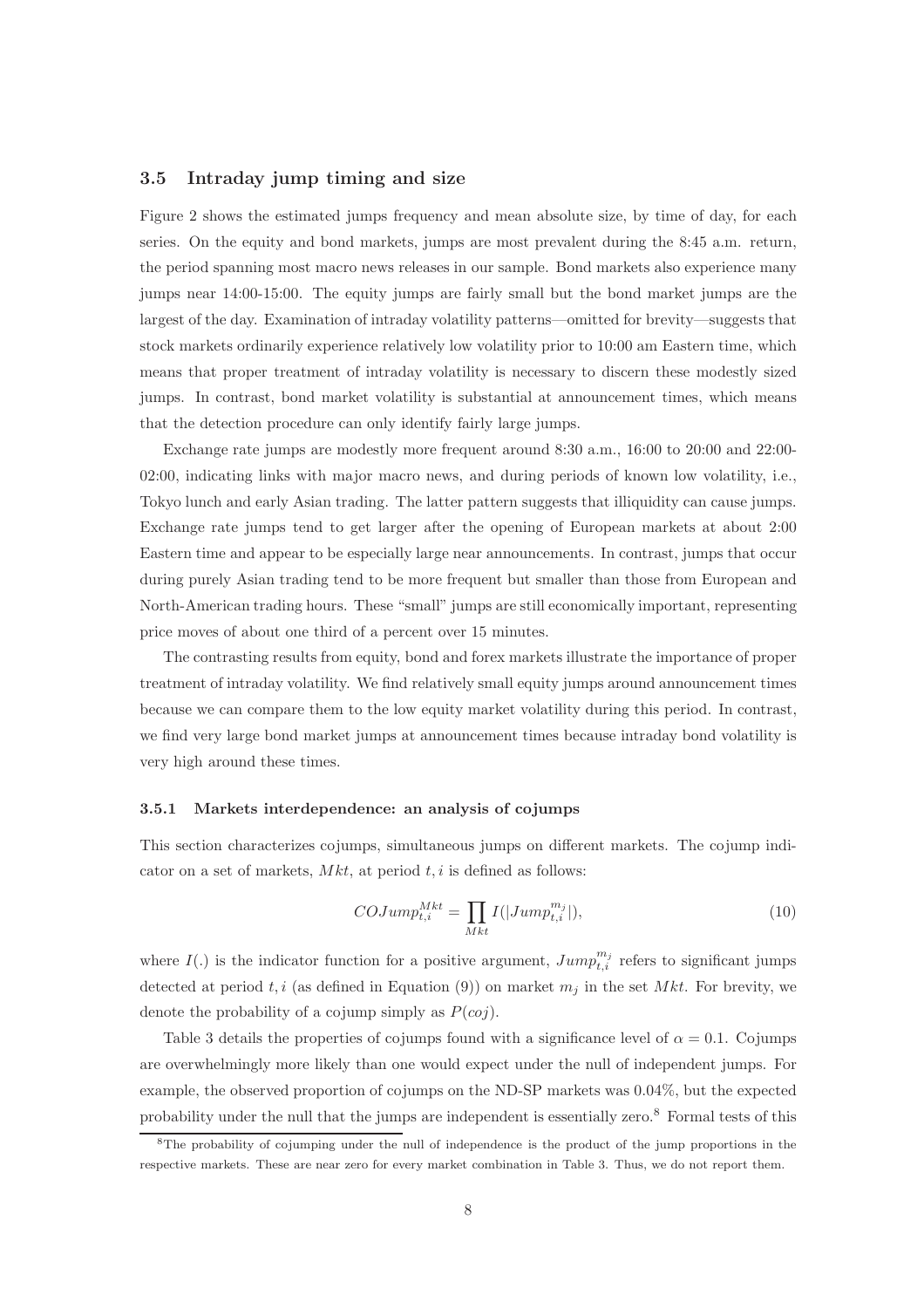hypothesis reject the null of independent jumps for all cases in which there are cojumps.

To study jump dependence, we examine the probability of cojumps conditional on jumps in individual markets  $(P(coj|jump))$ . In the third vertical panel of Table 3, the four columns, numbered from 1 to 4, show the conditional probabilities of a cojump in all markets, conditional on a jump in markets 1 to 4, respectively. For example, the first conditional probability on the second line of the table means that 11.76% of all jumps on the ND market are also cojumps with the DJ. Likewise, 16.53% of all DJ jumps are ND-DJ cojumps.

Stock-bond cojump probabilities, conditional on a jump in one of the markets range from 3.16% (P(ND-DJ-US cojump | ND jump)) to 35.38% for P(ND-SP cojump | SP jump). That is, over one third of SP jumps were also cojumps with the ND. Cojumps are somewhat more frequent on dollar exchange rate pairs than on stock-bond combinations, even accounting for the greater number of forex observations. For example, there are 313 cojumps on the USD/EUR and CHF/USD markets, or about one every three weeks. The conditional probability of a cojump on two dollar markets, given a jump on one of them, ranges between 8.26 % (USD/GBP and JPY/USD) to 37.74 % (USD/EUR and CHF/USD).

There are about 50 percent more exchange rate cojumps than stock-bond cojumps. That is, exchange rate jumps are strongly interdependent because shocks to U.S. fundamentals affect all 4 exchange rates in our study and European regional shocks directly affect 3 of the 4 exchange rates. The fact that the JPY/USD cojumps relatively infrequently with other exchange rates illustrates the importance of European regional shocks.

Certain pairs of exchange rates and stock-bond combinations cojump more than others. Two factors seem to generate disproportionate cojumps: 1) correlation between the fundamentals in the markets; and 2) ease of simultaneous trading in the markets. For example, the USD/EUR and USD/CHF cojump more often than any other exchange rate pair, probably due to the strong correlation in fundamentals between Germany and Switzerland, which have substantial trade, financial and monetary ties. Likewise, the ND-SP pair displays the most cojumps of any stockbond pair. The fact that both ND and SP traded on the CME—while the DJ and US traded on the CBOT—might explain the strong relation. Traders could easily track the prices of both the ND and SP and rapidly eliminate any perceived mispricing.<sup>9</sup>

# 4 Macroeconomic announcements, jumps and cojumps: empirical analysis

This section analyzes the impact of 25 U.S. macroeconomic announcements on jumps and cojumps to determine the extent to which macroeconomic surprises cause cojumps. We assume that news surprises cause jumps but that jumps do not cause news. There is a long literature on asset market reactions to macroeconomic news. Flannery and Protopapadakis (1988) document day-of-the-week

<sup>9</sup>The CME and CBOT were independent entities during our sample period but merged as of July 12, 2007.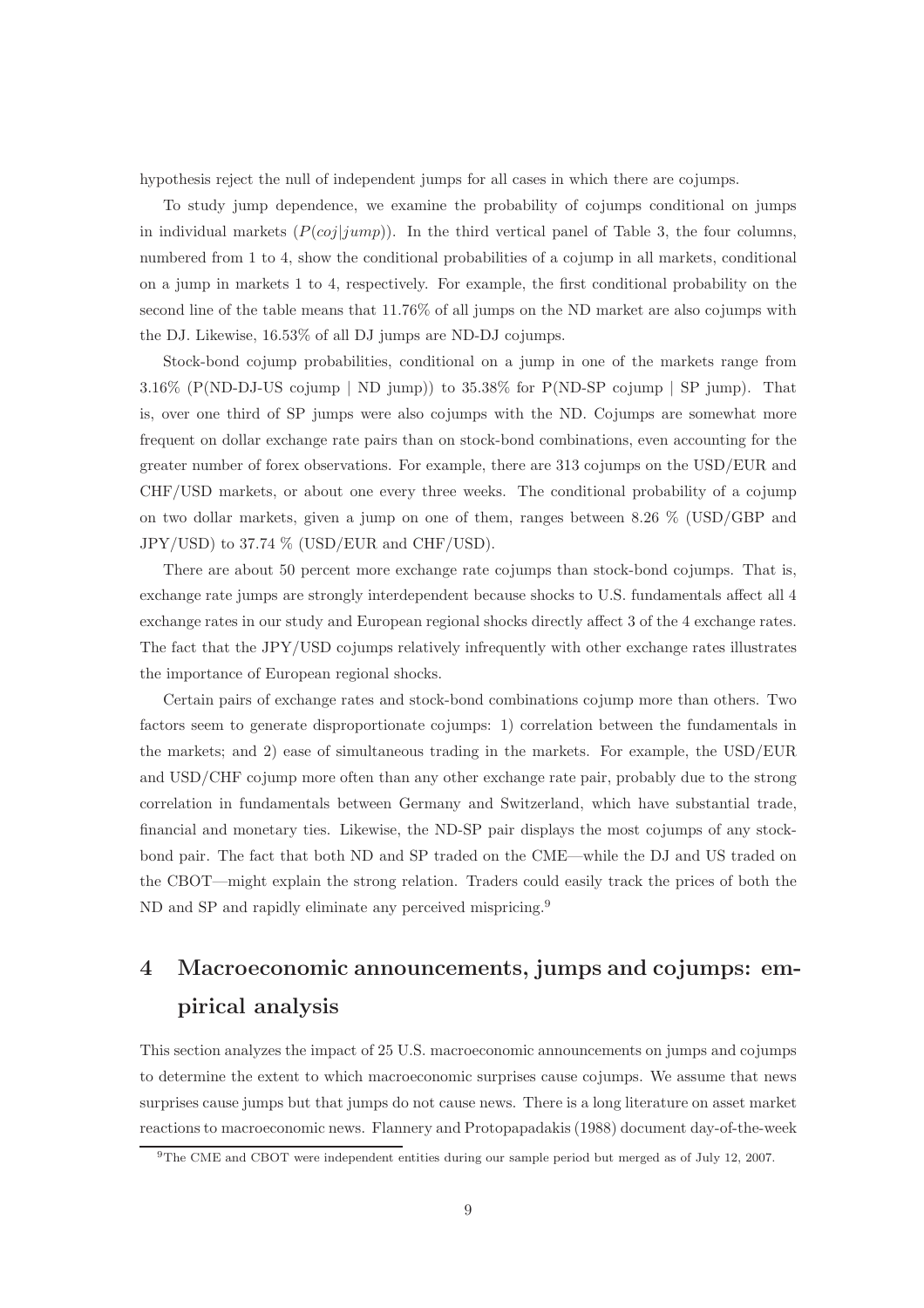patterns in Treasuries and stock indices. Ederington and Lee (1993, 1995) did the seminal work with intraday bond data and macro announcements. Fleming and Remolona (1997, 1999) related the 25 largest price changes in the GovPX bond price data to macroeconomic announcements. Mizrach and Neely (2009) review the literature on bond market reactions to news in some detail. More recently, Andersen and Bollerslev (1998) have shown that macro news affects the continuous part of price variation through a periodic component. In this section, we complement Andersen and Bollerslev (1998) by formally showing that macro surprises significantly explain identified jumps. We describe the data before estimating limited dependent variable models for (co)jumps.

### 4.1 Descriptive analysis

### 4.1.1 Macroeconomic announcements

As is standard in the literature, we use the International Money Market Service data on surveyed and realized macroeconomic fundamentals. Macroeconomic news is almost always released at scheduled times, most often at 8:30 U.S. Eastern Time (12:30 or 13:30 GMT), secondarily at 10:00 U.S. Eastern Time, for the news considered in our study. Table 4 describes our announcement data. Of course, these 25 announcements are only a subset of all U.S. announcements and do not reflect all news or relevant announcements. To avoid cumbersome qualifications, we will sometimes refer to days of our 25 announcements simply as "announcement days".

As in Balduzzi, Elton and Green (2001) or Andersen et al. (2003), we standardize surprises to easily compare coefficients across surprises and series. The standardized surprise for announcement j, at time t, i, is  $S_{t,i}^j = \frac{R_{t,i}^j - E_{t,i}^j}{\hat{\sigma}_j}$ , where  $R_{t,i}^j$  is the realization of announcement j at time t, i,  $E_{t,i}^j$ is its survey expectation and  $\hat{\sigma}_j$  is the standard deviation of that difference. Balduzzi et al. (2001) have shown that the survey median expectation is an unbiased predictor of the macro news.

### 4.1.2 Matching jumps and macroeconomic announcement

This subsection considers how closely asset price jumps match our announcements and which considered news are most likely to produce discontinuities. Table 5 reports the conditional probabilities of jumps and announcements. We emphasize that  $P(jump|news)$  and  $P(newsljump)$  convey two very different types of information about the relation between news and jumps.  $P(jump|news)$ describes the likelihood that a news releases causes a jump while  $P(news|jump)$  tells us what proportion of jumps are associated with a particular type of news. For example, consider a rare type of news—perhaps the outbreak of war—that nearly always causes jumps. In this case,  $P(jump|news)$ would be very high but—because wars are infrequent— $P(newsjump)$  might be very, very low.<sup>10</sup>

The second horizontal panel of that table shows the probability of a jump, conditional on a generic announcement. In this case,  $P(jump|news)$  ranges from 1.10 % (JPY/USD) to 4.17 %

 $10$ Because the probability of a jump simultaneous with an unrelated news release is very, very small, we think it reasonable to assume that news releases cause coincident jumps.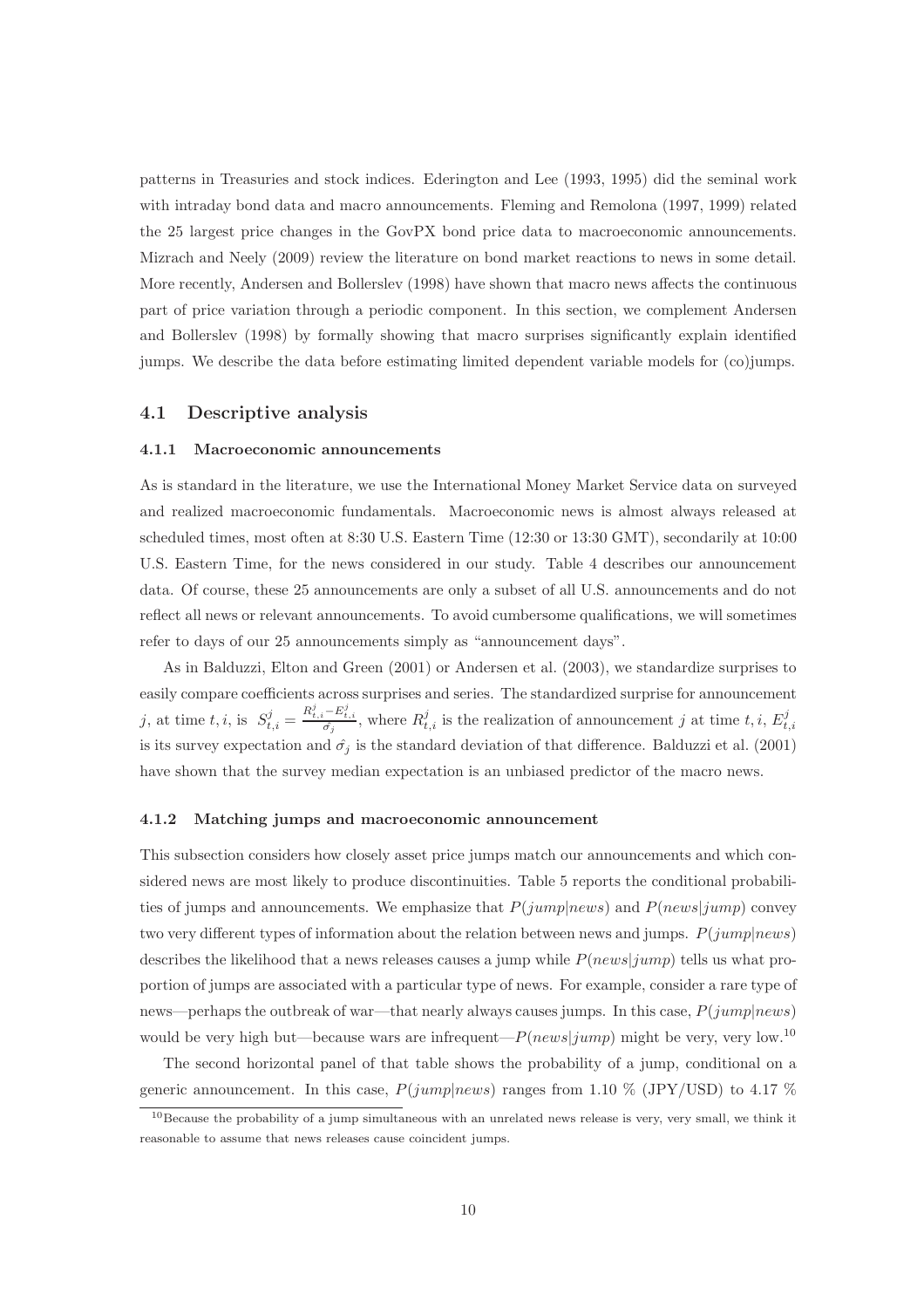(U.S. bonds). A generic announcement from our set of news is unlikely to create a jump on any market, but it is most likely to do so on the bond futures market and least likely to do so for forex.

Our news appears to cause many jumps on equity and bond markets:  $P(newsljump)$  reaches 32.21%, for DJ futures. That is, almost 1/3 of DJ jumps are associated with the release of one of our 25 macro news items. The corresponding  $P(news|jump)$  figures for the SP, ND and US markets are very similar to those of the DJ market, at 29.23, 27.06 and 32.21 percent, respectively. In contrast, our news announcements precede only about 3 to 4% of USD jumps. Clearly, prices jump disproportionately near one of our macro news releases, especially in the equity and bond markets. However, the  $P(newsliump)$  figures indicate that our announcements precede only a minority of equity and bond jumps and very few foreign exchange jumps. Other factors cause most jumps in our data.

Why is our news more closely associated with equity and bond jumps than with exchange rate discontinuities? Recall that there are at least three sources of jumps: our news, other news and liquidity shocks. Because foreign news and liquidity shocks cause many forex jumps, but not U.S. stock-bond jumps, our news set necessarily causes a lower proportion of forex jumps  $(P(newsjjump))$  than stocks and bond jumps. The fact that news about relative fundamentals matters for forex—rather than the shocks themselves—means that many shocks will not change expected relative fundamentals (much) and thus a given bit of news is less likely to cause forex jumps. That is,  $P(iump|news)$  is also lower for forex.

As previously discussed, most research has found that bond markets react more strongly than equity markets to news. In contrast to previous research, we find that equity jumps are almost as closely associated with news as bond jumps. We believe that our careful modeling of intraday volatility, with the methods of Boudt et al. (2008), enables us to find relatively small equity jumps that previous researchers might have overlooked because they occur during a period of low intraday volatility.

What news announcements are most likely to create jumps? The third panel of Table 5 shows the  $P(jump|news)$  for 8 types of news that are often coincident with jumps.<sup>11</sup> The federal funds target is important to all markets because it directly affects the yield curve and is forward looking. The NFP and GDP reports are likewise generally acknowledged as very important announcements for all asset markets because they summarize real activity. As a relative measure of U.S. and foreign fundamentals, the trade balance is important to forex markets. This importance might reflect expectations that unfavorable trade numbers will elicit a change in monetary or intervention policy. Both the United States and its trading partners practiced foreign exchange intervention for much of the sample.

Comparing the  $P(jump|news)$  for PPI and CPI reveals a potentially interesting fact: Foreign exchange jumps correlate better with PPI announcements, while bond futures jumps respond more strongly to CPI news. This is intuitively appealing: Exchange rates should be more sensitive to

<sup>&</sup>lt;sup>11</sup>We omit the statistics on the less relevant announcements for brevity. Full results are available on request.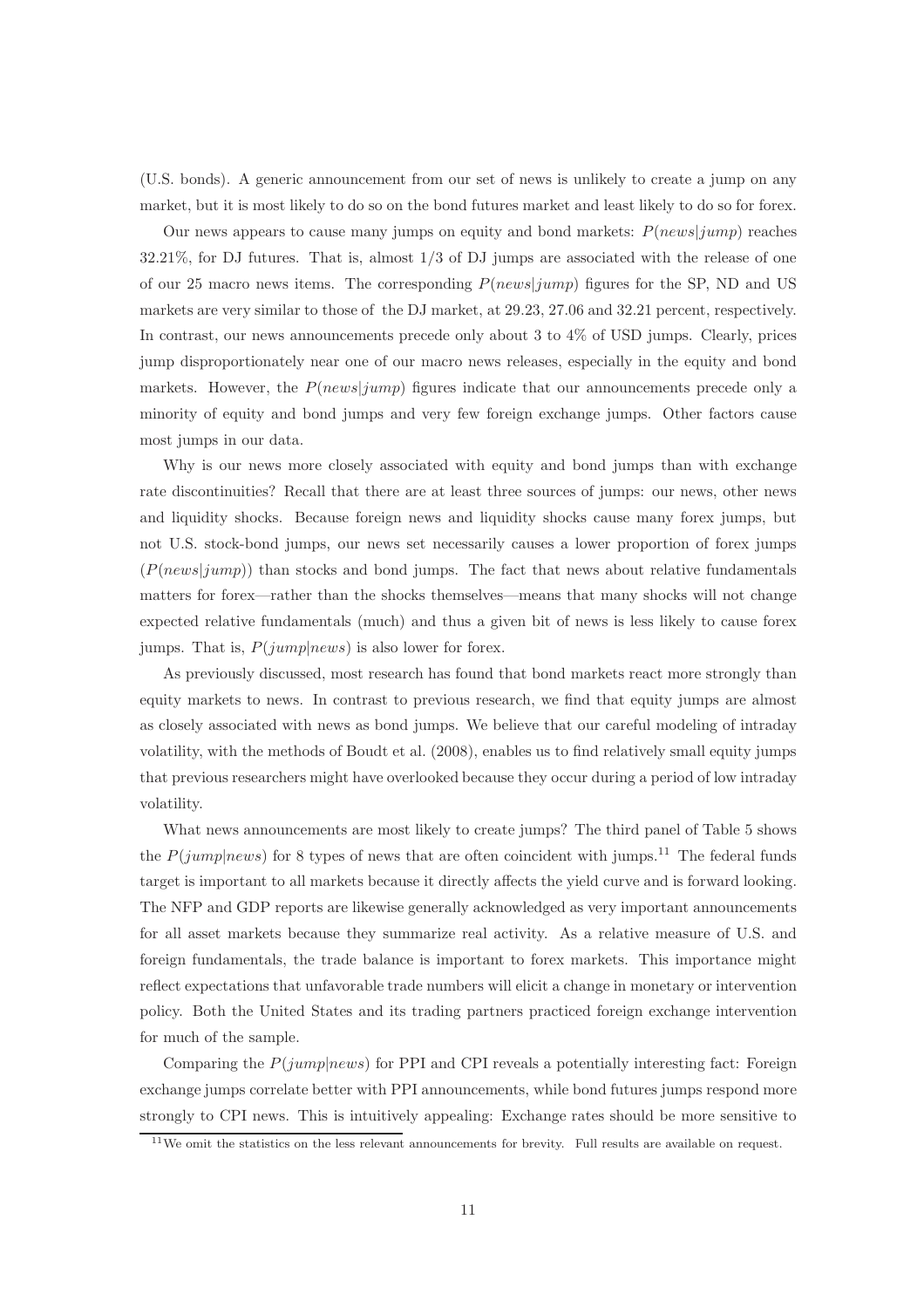tradeable goods prices—which the PPI better reflects— through goods market arbitrage, while the bond market should respond to broader price indices, such as the CPI, which reflect changes in domestic purchasing power. We will see later, however, that the Tobit estimation fails to confirm a relation between PPI shocks and foreign exchange jumps.

The last panel of Table 5 shows the importance of various types of news releases in generating jumps,  $P(news|jump)$ , revealing their importance for market expectations. If the release frequency for all the types of announcements were the same, then  $P(news|jump)$  would be proportional to  $P(jump|news)$ . But the fact that federal funds rate is released only every 6 or 7 weeks, on average, means that although funds target announcements are very likely to cause jumps, they cause relatively fewer jumps than one might expect. A funds target announcement is more than 20 times as likely as one of the 17 "other" announcements to cause a jump in the Treasury bond futures market (39.47 versus 1.93%). But because the 17 "other" announcements are much more frequent, they cause about as many jumps as the federal funds target announcements (10.07%). Likewise, federal funds target announcements only cause about 1% of exchange rate jumps, on average although the conditional probability of an exchange rate jump after a target announcement ranges from 8.47 to 33.33 percent.

### 4.1.3 Cojumps and macroeconomic announcements

When do cojumps usually occur? Figure 3 illustrates that cojumps in the six bivariate dollar exchange rate combinations tend to cluster in the Asian segment (between 22:00 and 2:00 EST) and in the North American afternoon. The release of some Japanese news in the afternoon might explain the tendency of JPY jumps and cojumps at about midnight Eastern time, 13:00 Tokyo time. Liquidity shocks around that time might produce the cojumps in European pairs. But there is a pronounced spike in all cojump pairs around the time of many U.S. macro news releases, 8:30 EST. This suggests a strong relation between news and jumps.

The last column of Table 3 shows the proportions of cojumps that occur within 15 minutes of news arrival for various combinations of markets  $(P(news|cojump))$ . Equity and bond market cojumps are much more strongly associated with news releases than foreign exchange cojumps. News accompanies 73.33 % of ND-US jumps, for example. But cojumps on equity-bond or foreign exchange markets are much more likely to be associated with news than jumps on those respective markets. And cojumps in 3 forex markets are more likely to be associated with news than cojumps in 2 markets, which are more consistently associated with news than single jumps.

Our news set causes a lower proportion of jumps than cojumps because liquidity shocks and foreign shocks are more likely to be market-specific and so create more jumps than cojumps. Therefore, our set of announcements will drive a higher percentage of cojumps than jumps. Likewise, our news causes a lower proportion of forex cojumps than stock-bond cojumps because foreign news–not in our data set–is more likely to affect relative fundamentals than U.S. fundamentals and thus will cause more forex cojumps than U.S. stock-bond cojumps.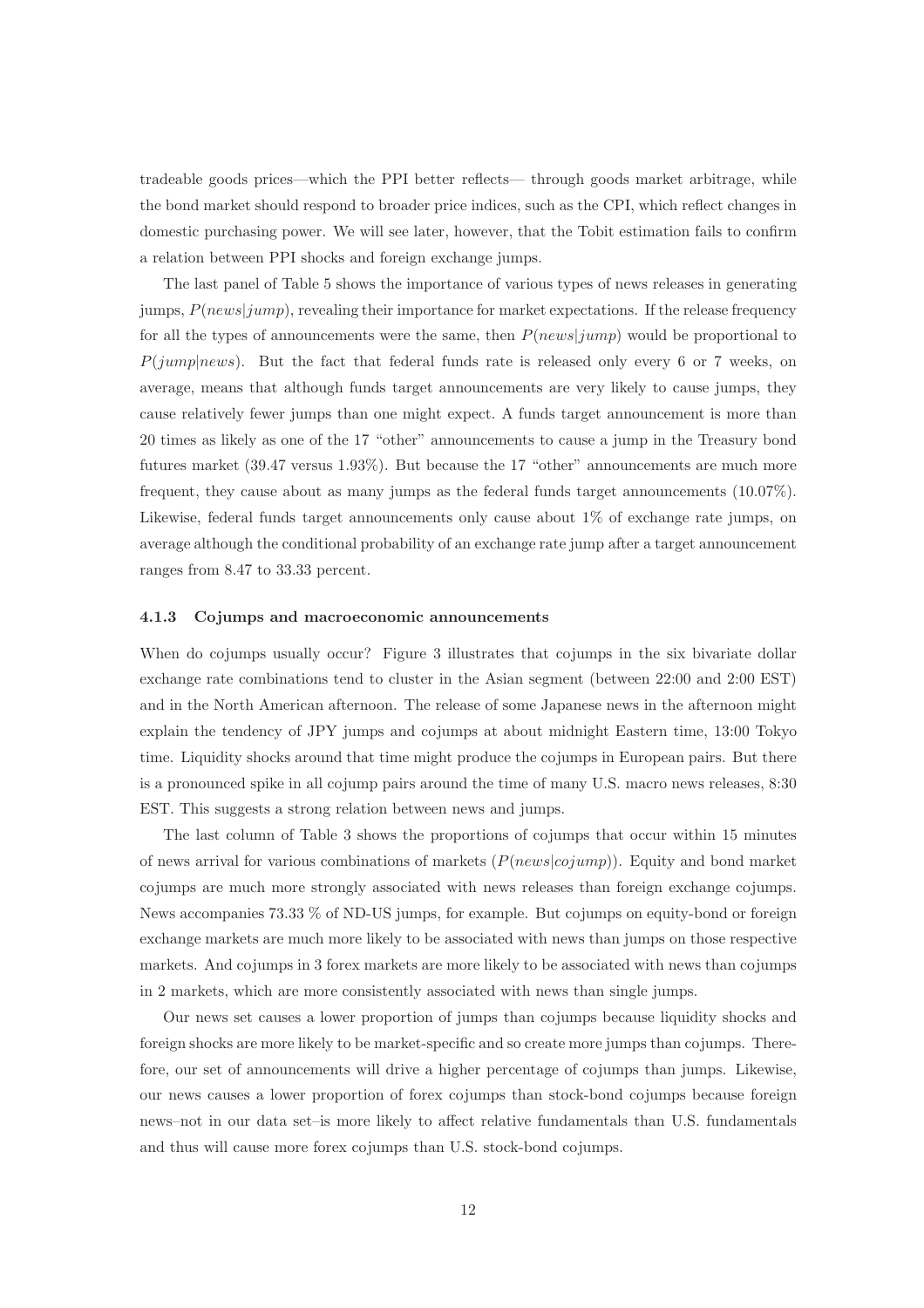### 4.2 Modeling jumps and cojumps in Tobit-probit framework

The previous section described the conditional probabilities of (co)jumps and our macro announcements. One would expect jumps to depend on the surprise component of announcements, not on the mere announcement itself. To properly infer the link between (co)jumps and macro surprises, one must model (co)jumps formally as a function of such releases using Tobit-GARCH and probit models, respectively. The Tobit regression analysis of jumps includes all series. The probit analysis of cojumps focuses on dollar exchange rates, where cojumps are most frequent.

### 4.2.1 Modeling jumps to assess the impact of macro announcements

We estimate the impact of macroeconomic surprises on jump magnitudes with a Tobit regression model, because the dependent variable is constrained.<sup>12</sup> The announcement regressor list varies with the dependent variable because we can only include announcements that are coincident with jumps. Besides considering absolute macro surprises as jump determinants, we control for dayof-the-week effects and an intraday periodic component, which might be related to liquidity and trading volume.

$$
|Jump_{t,i}| = \begin{cases} \mu + \eta_{t,i} + \mu_{t,i} + \xi_{t,i} + \varepsilon_{t,i} & if > 0 \\ 0 & otherwise \end{cases}
$$

where  $|Jump_{t,i}|$  is the magnitude of significant observed jumps  $(\alpha = 0.1)$  at period t, i (see Equation (9)),  $\eta_{t,i}$  is a linear combination of day-of-the-week dummies and  $\mu_{t,i}$  describes the impact of standardized U.S. news surprises.

$$
\mu_{t,i} = \sum_{j=1}^{N} \lambda_j |S_{t,i}^j|,
$$

where  $\lambda$ 's are coefficients,  $S_{t,i}^j$  is the standardized surprises magnitudes in market j and N denotes the number of announcements used as regressors. We also permit potential delayed response to news by testing for lagged news,  $\mu_{t,i-1}$ .  $\xi_{t,i}$  represents an intraday periodic component—separate from announcement effects—that is based on a flexible Fourier form, in the spirit of Andersen and Bollerslev (1998). That is, we include

$$
\xi_{t,i} = \gamma_1 n_{t,i} + \gamma_2 n_{t,i}^2 + \sum_{i=1}^p (\gamma_{2+i} \cos \kappa_{i(t,i)} + \gamma_{2+p+i} \sin \kappa_{i(t,i)}), \tag{11}
$$

where  $n_{t,i}$  takes M (the number of intraday periods within a day) values in  $\{1, ..., M\}$  according to the intraday position of the index  $t, i, \kappa_{i(t,i)} = 2\pi \frac{1}{M} \times i \times n_{t,i}$ , and p is fixed at 5 terms.

 $12$ The Tobit model can be motivated as the result of a two-step data generating process for jumps. A probit model first determines whether the asset price jumps and then–if there is a jump–a truncated regression model determines the magnitude of that jump. The probit and truncated regression models must have the same explanatory variables and proportional coefficients. The Tobit likelihood function can be written as the product of the probit and truncated normal likelihood functions.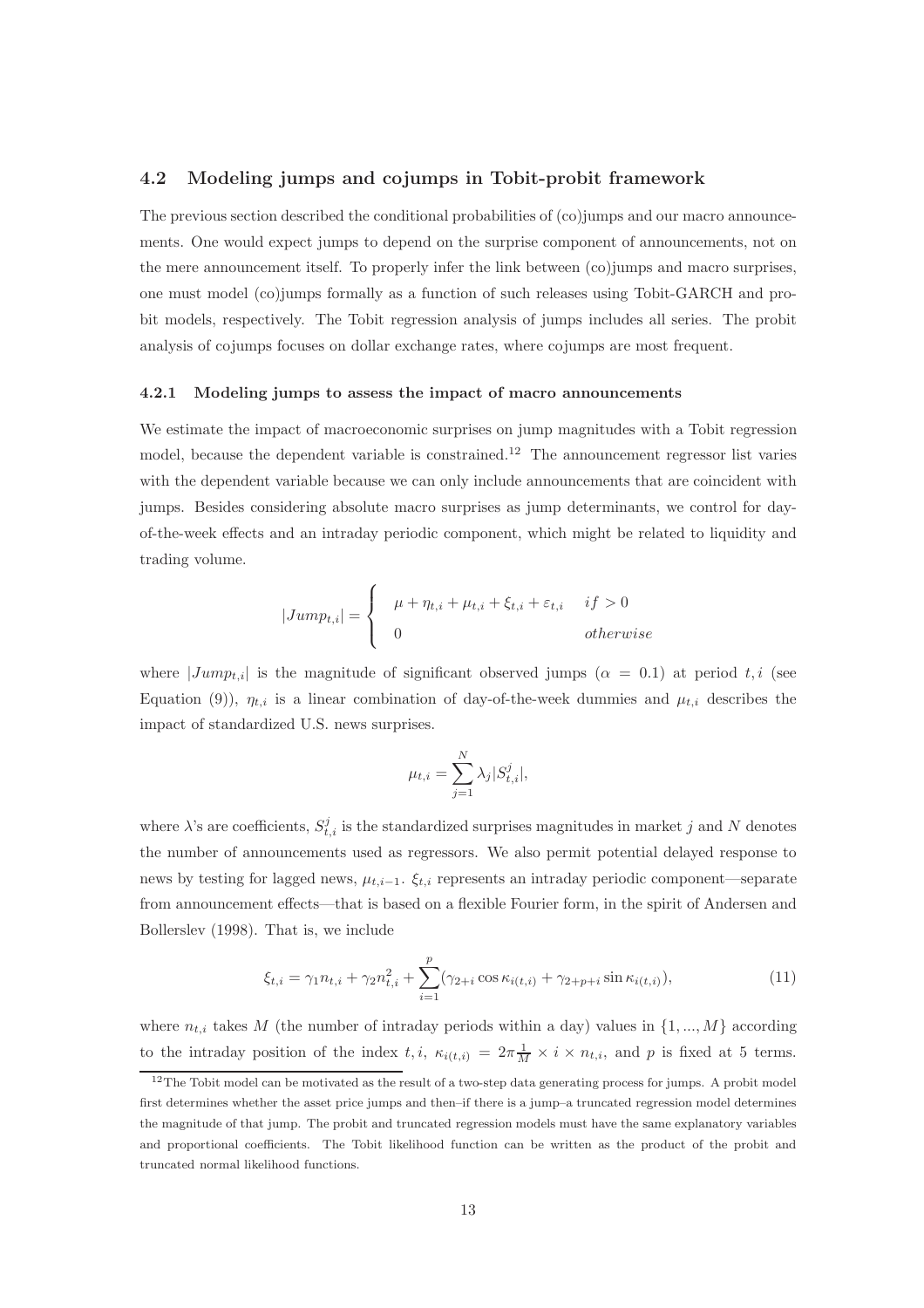Finally, following Andersen, Bollerslev and Huang (2007b), we correct for heteroskedasticity using the Tobit-GARCH model of Calzolari and Fiorentini (1998). In the GARCH(1,1) variant, for example,  $\varepsilon_{t,i}|\mathcal{I}_{t,i-1}$  is  $N(0, \sigma_{t,i}^2)$  with  $\sigma_{t,i}^2 = \omega + \alpha_1 \varepsilon_{t,i-1}^2 + \beta_1 \sigma_{t,i-1}^2$  and  $\mathcal{I}_{t,i}$  is the information set up to time the *i*-th interval of day  $t^{13}$ . We estimate this computationally demanding model with a forex sample starting in 1990 to match most announcement samples.

We note that both the (co)jumps and surprises are measured with some error. The error in the jumps will decrease the apparent amount of predictability in the Tobit-probit relations. The surprises are measured with error because the survey expectations are only approximately market expectations at the time of the announcement. The error in the exogenous variables (i.e., the surprises) will attenuate their coefficients toward zero and inflate their p-values. Therefore our Tobit and probit results present a conservative picture of the relation between these macro surprises and (co)jumps.

Model Selection We selected models by testing restrictions from general frameworks. We first determined what conditional variance specification—GARCH(1,1), ARCH(2), ARCH(1) or homoskedastic—best fits the data in models that allowed for day-of-the-week effects, a circadian component, as well as contemporaneous and lagged announcement effects. Likelihood ratio tests reject homoskedasticity in favor of the GARCH(1,1) model, except for the CHF/USD and ND series, where  $\text{ARCH}(2)$  and  $\text{ARCH}(1)$  are more appropriate, respectively. The periodic component parameters and day-of-the-week effects were each jointly significant on all series. Lagged announcement effects were significant only for U.S. bond prices.

Formal tests of asymmetry in the news/jump relation rejected that feature in both Tobit and probit models of jump reaction to news. That is, negative surprises are usually no more or less likely to produce cojumps than are positive surprises. This symmetry fails to confirm research such as Andersen et al. (2003), to cite one example.

Tobit results Table 6 reports Tobit-GARCH estimation results for effect of U.S. macro surprises on jumps. We omit coefficients associated with intraday periodicity and days-of-the-week to save space. The Tobit results formally confirm much inference from the coincidence of news and jumps. NFP, retail sales, advanced GDP, fed funds target announcements and the CPI often contribute significantly to equity and bond jumps. Exchange rates also respond significantly to NFP and the ubiquitous fed funds target announcements but also to trade balance reports, preliminary GDP, government fiscal announcements and consumer confidence. As with the previous results, NFP and fed funds target announcements most strongly explain jumps across all markets, followed by consumer confidence and the two types of GDP announcements.

Recall that the PPI news release events were associated with foreign exchange jumps. The

 $13$ In Tobit models, residuals are not directly observed. Calzolari and Fiorentini (1998) detail how to approximate the squared residuals  $\varepsilon_{t,i-1}^2$  of censored values of the dependent variable with their expected values. Note also that for ease of notation, we use the conventions  $\varepsilon_{t,0}^2 = \varepsilon_{t-1,M}^2$  and  $\sigma_{t,0}^2 = \sigma_{t-1,M}^2$ .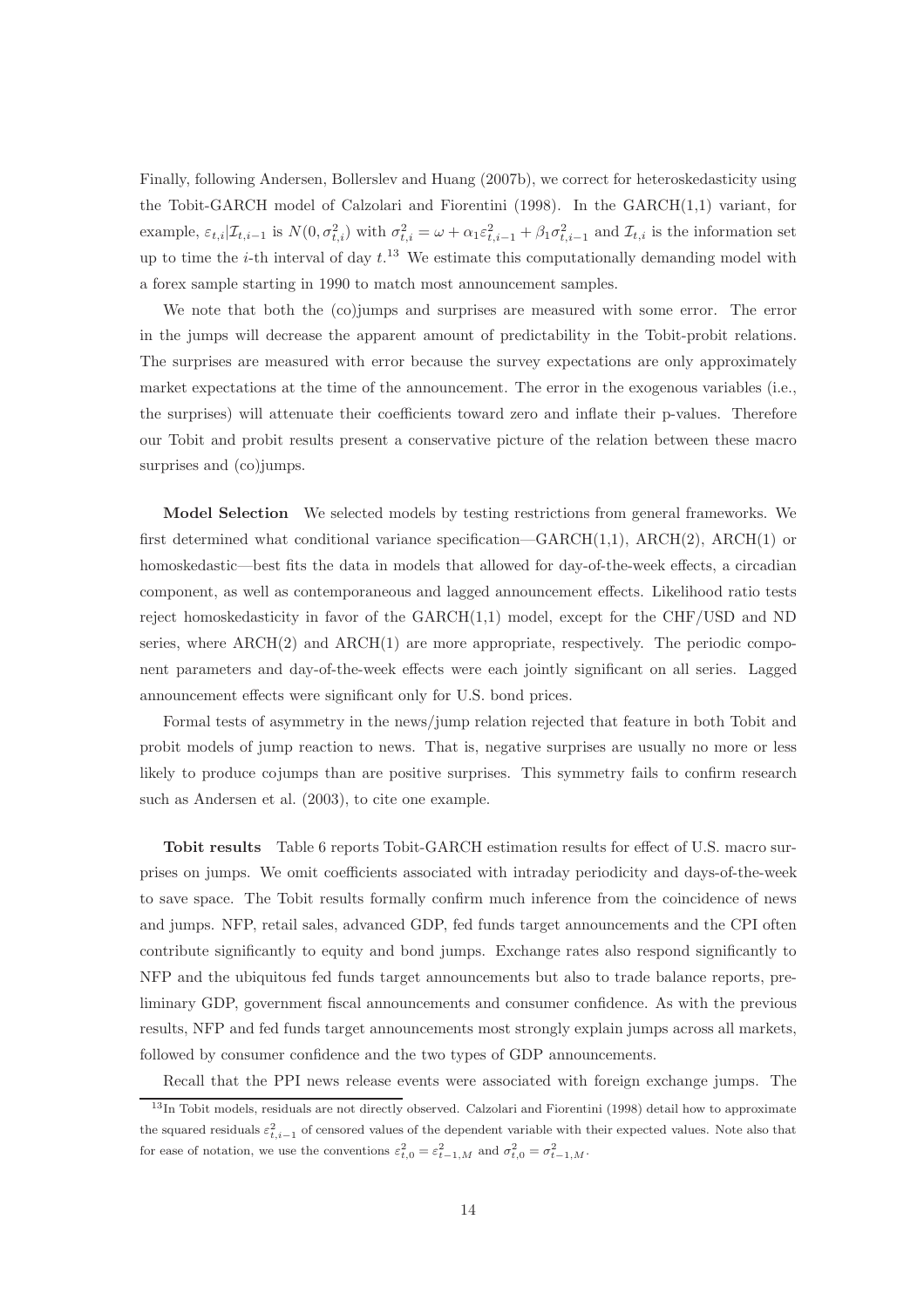Tobit estimation finds, however, that PPI news surprises have no significant positive effect on jumps. There are at least three possible explanations for this. The first is that the coincidence between PPI announcements and forex jumps is simply a coincidence. The second is that the PPI expectations/surprises are measured with significant error, attenuating the value of the Tobit coefficients. The third possibility is that forex jumps depend only on the fact that there is a PPI announcement, not the size of the shock. It is not clear why an announcement, rather than the surprise, would produce a forex jump.

Aside from the PPI puzzle, our results are economically sensible. For example, trade balance news affects exchange rates more than other markets. One might reason that trade balance shocks affect expectations of future exchange rate policy, perhaps including interventions, trade or capital flow regulations or even monetary policy. The Tobit regressions confirm previous studies indicating that the bond market is very sensitive to news. Equity and some forex markets appear nearly as sensitive in terms of significant Tobit coefficients, however.

### 4.2.2 Modeling cojumps

Table 7 presents evidence on the link between macro news and cojumps from a probit model. We use probit estimation with a qualitative indicator for cojumps because there is no unambiguous way to attach a single magnitude to cojumps. That is, one could define the magnitude of a cojump as any number of increasing functions mapping the set of jump sizes into the real line: geometric or arithmetic averages, minimum, maximum, etc.<sup>14</sup>

$$
P(COjump_{t,i} = 1) = \Phi(\mu + \eta_{t,i} + \mu_{t,i} + \xi_{t,i}).
$$
\n(12)

COjump<sub>t,i</sub> is the cojump indicator at a significance level  $\alpha = 0.1$  (see Equation (10)), while  $\Phi(*)$  is the cumulative normal distribution function. The remaining variables are defined as in the Tobit model:  $\eta_{t,i}$  controls for weekly seasonality;  $\mu_{t,i}$  includes macro surprises in absolute value;  $\xi_{t,i}$  adjusts for intraday periodicity. The seasonal component and day-of-the-week regressors significantly improve the models' fit, as they do for the Tobit models. As with the Tobit results, we omit these coefficients to save space.

The relation between news surprises and cojumps is very strong and consistent. Almost all (18 of 19) of the announcement coefficients are positive and significant. The most important shocks for the exchange rate cojumps are the federal funds rate target shocks, NFP shocks and preliminary GDP. The federal funds target surprise, in particular, significantly explains every cojump pair. The pair USD/EUR - CHF/USD is sensitive to the widest variety of news, as six announcements have significant effects. Again, the close correlation between Swiss and German/euro area fundamentals

<sup>14</sup>Unlike that of the Tobit model, the variance of the error term of the Probit model is assumed to be constant. We tested for but did not find any evidence of ARCH effects for the cojumps. Time varying variance in the latent variable in Tobit models implies the same behavior in the latent probit models because the two latent variables are conceptually identical. In our case, however, we estimate the Tobit model on jumps while we estimate the probit on cojumps. Therefore, strictly speaking, the time varying variance need not carry over.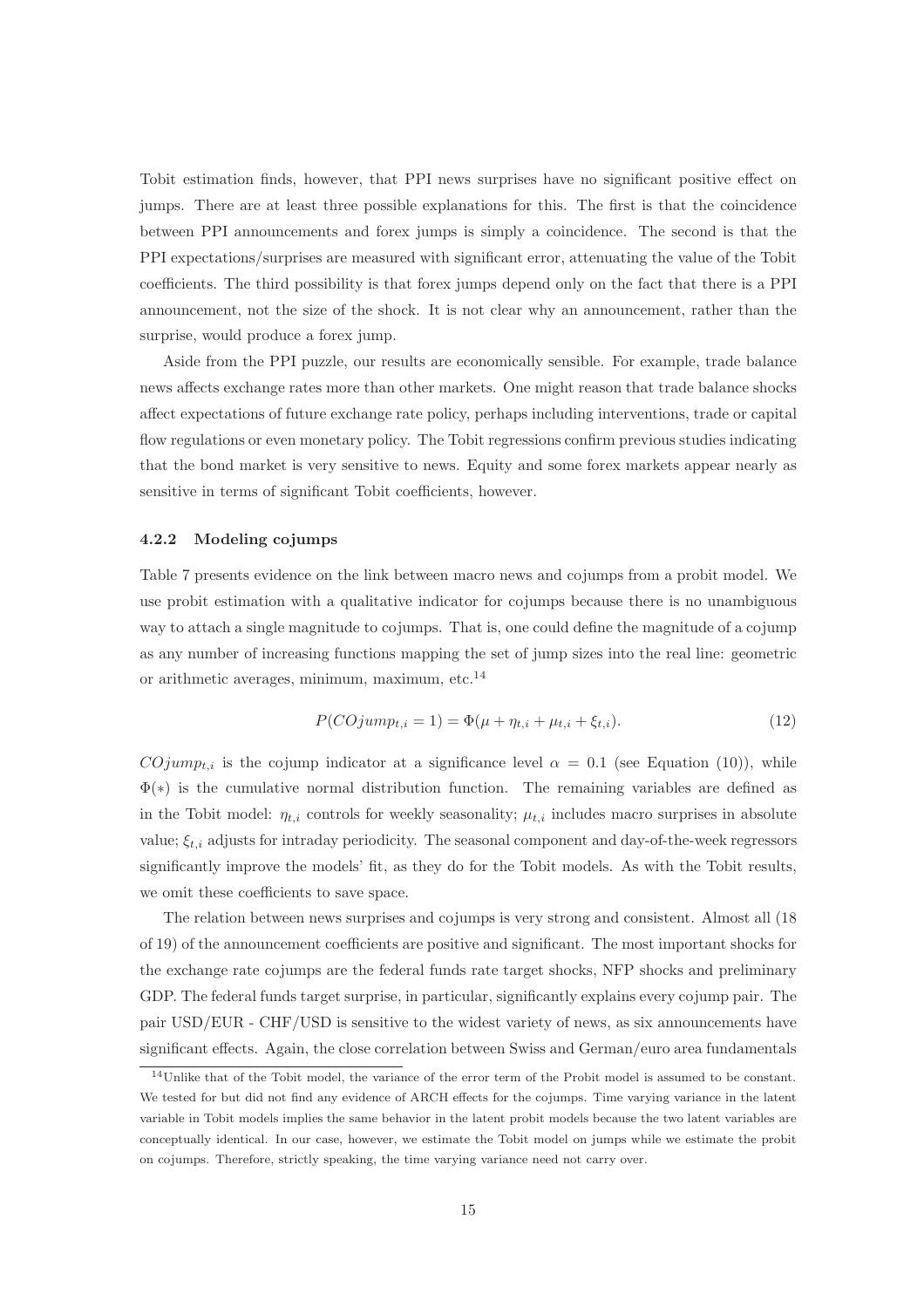surely explains the fact that the USD/EUR and CHF/USD tend to respond very similarly to U.S. news releases. We obtain McFadden  $R^2$ s of about 4% for the exchange rate cojump models.

## 5 Conclusion

This paper has studied financial price discontinuities and macroeconomic announcements. We apply a modified version of the test for jumps, initially proposed by Andersen et al. (2007c) and Lee and Mykland (2008) and extended by Boudt et al. (2008), to characterize (co)jumps in USD exchange rates, U.S. Treasury bond futures and U.S. equity futures. Our analysis indicates that one must account for volatility periodicity in detecting jumps or risk size or power problems. Because we can almost exactly determine jump times, we can identify cojumps and associate (co)jumps with scheduled macro announcements.

Assets differ in how they depend on fundamentals and on the likely sources of shocks to those fundamentals. Considering this variation enables us to explain how (co)jump behavior varies across markets. Exchange rates experience frequent but relatively small jumps because they are subject to news from two countries and because they probably experience more idiosyncratic liquidity shocks during slow trading in the 24-hour markets. Forex jumps tend to be smaller than bond or equity jumps because national macro shocks produce much smaller changes in expected relative fundamentals between currencies. Therefore a generic U.S. announcement is less likely to create a jump in forex markets. Because a wider variety of shocks influence forex markets, our set of news announcements creates a smaller proportion of forex jumps than bond or equity jumps.

Bond price jumps are frequent and large relative to bond return volatility. Consistent with previous research, bonds respond very strongly to our set of news. In contrast to previous research, however, equities jump almost as often in response to news, but these jumps are relatively small and might have been overlooked because they occur during a period of low intraday volatility. Bond response to news might be larger than equity response because bonds do not depend on expected dividends, which might offset the effect of news on the discount factor.

Jump frequency appears to be fairly symmetric in most markets. The exception is the bond futures market, which experiences more negative jumps, largely as a result of the recovery from the Russian-default/LTCM flight-to-safety in late 1998. Without the July 1998 through June 1999 period, there would be little evidence of asymmetry on bond markets.

Certain pairs of exchange rates or stock-bond combinations cojump more than others, either because the fundamentals are highly correlated or because it is easy to simultaneously trade the assets. For example, exchange rate jumps are strongly interdependent because shocks to U.S. fundamentals change relative fundamentals for all 4 exchange rates in our study. Similarly, European regional shocks affect 3 of the 4 exchange rates. The correlation between European currencies means that the JPY/USD cojumps less often than other exchange rates.

Most of our news does not cause jumps. A generic announcement from our data set only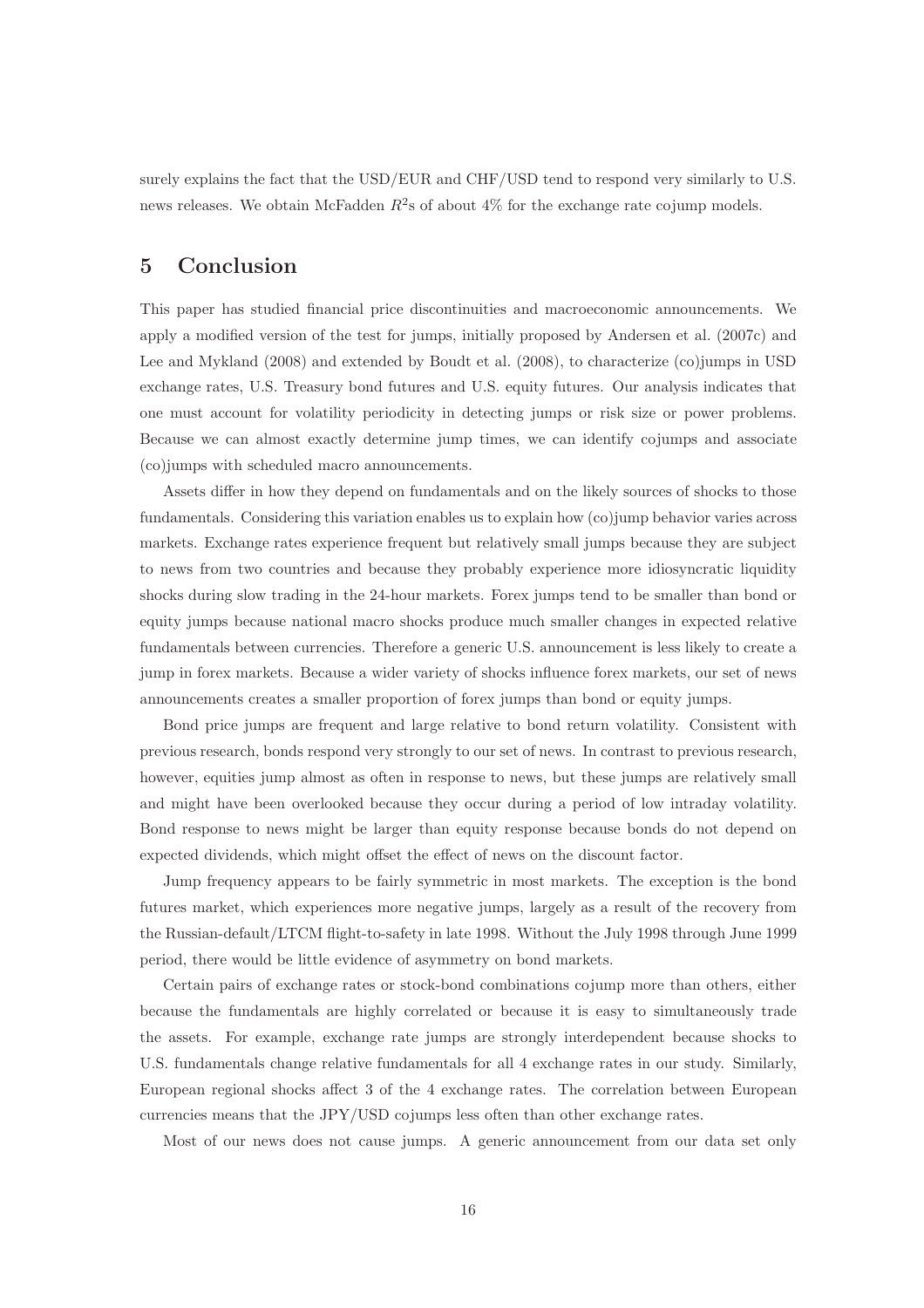produces an exchange rate jump about 1 to 2 percent of the time and a bond or equity jump only about 3 to 4 percent of the time. News creates a lower proportion of jumps than cojumps because liquidity shocks and foreign news tend to be market-specific and unlikely to create cojumps. Therefore, our set of announcements drives a higher percentage of cojumps than jumps.

Consistent with this, regression models indicate that macro announcement surprises are associated with cojumps even more consistently than with jumps. Almost all of the surprises in the probit estimations were statistically significant generators of exchange rate cojumps. NFP and federal funds target announcements strongly determine forex cojumps.

Certain announcements are much more likely to be coincident with jumps than others. Federal funds target, non-farm payroll and GDP announcements appear to be the most important. A federal funds target announcement, for example, produces a Treasury bond price jump almost 40 percent of the time. Tobit and probit analysis confirms the importance of NFP and federal funds target announcements for a wide range of markets.

Jumps and cojumps in foreign exchange markets are more strongly associated with PPI announcements, while jumps in bond prices coincide more often with CPI news. While this might seem consistent with foreign exchange markets responding more strongly to tradeables inflation (PPI) and bond markets reacting more strongly to overall inflation (CPI), Tobit models show no positive relation between PPI shocks and exchange rate jumps. The reason for this is not clear.

## A-1 APPENDIX: Robust periodicity filter

To identify jumps, one first needs a robust-to-jumps periodicity estimator to determine which observations might contain jumps. One can use a robust scale estimator, such as the median absolute deviation (MAD) or the shortest half scale of Rousseeuw and Leroy (1988). This nonparametric approach to periodicity estimation, called weighted standard deviation (WSD), has at least two advantages in our context: 1) We remain fully agnostic on the relation between macro surprises and jumps; 2) Monte-Carlo simulation results in Boudt et al. (2008) suggest that the WSD approach is a good compromise between efficiency in the absence of jumps and robustness to the presence of jumps.

We permit the intraday periodicity to vary by the day of the week and thus compute 5 separate cyclical components. For ease of exposition, however, we present the periodicity filters for the simplest case where the length of the cycle is one day.

To compare returns across sample days, Boudt et al. (2008) suggest standardizing intraday returns with daily bipower variation. This is in line with Andersen and Bollerslev (1998) who show, that daily exchange rate volatility must be controlled for in order to isolate high-frequency periodic effects. The standardized intraday returns are computed as follows:

$$
\overline{r}_{t,i} = \frac{r_{t,i}}{\sqrt{RBV_t(\Delta)}},\tag{A-1}
$$

where  $RBV_t(\Delta)$  is given in Equation (4).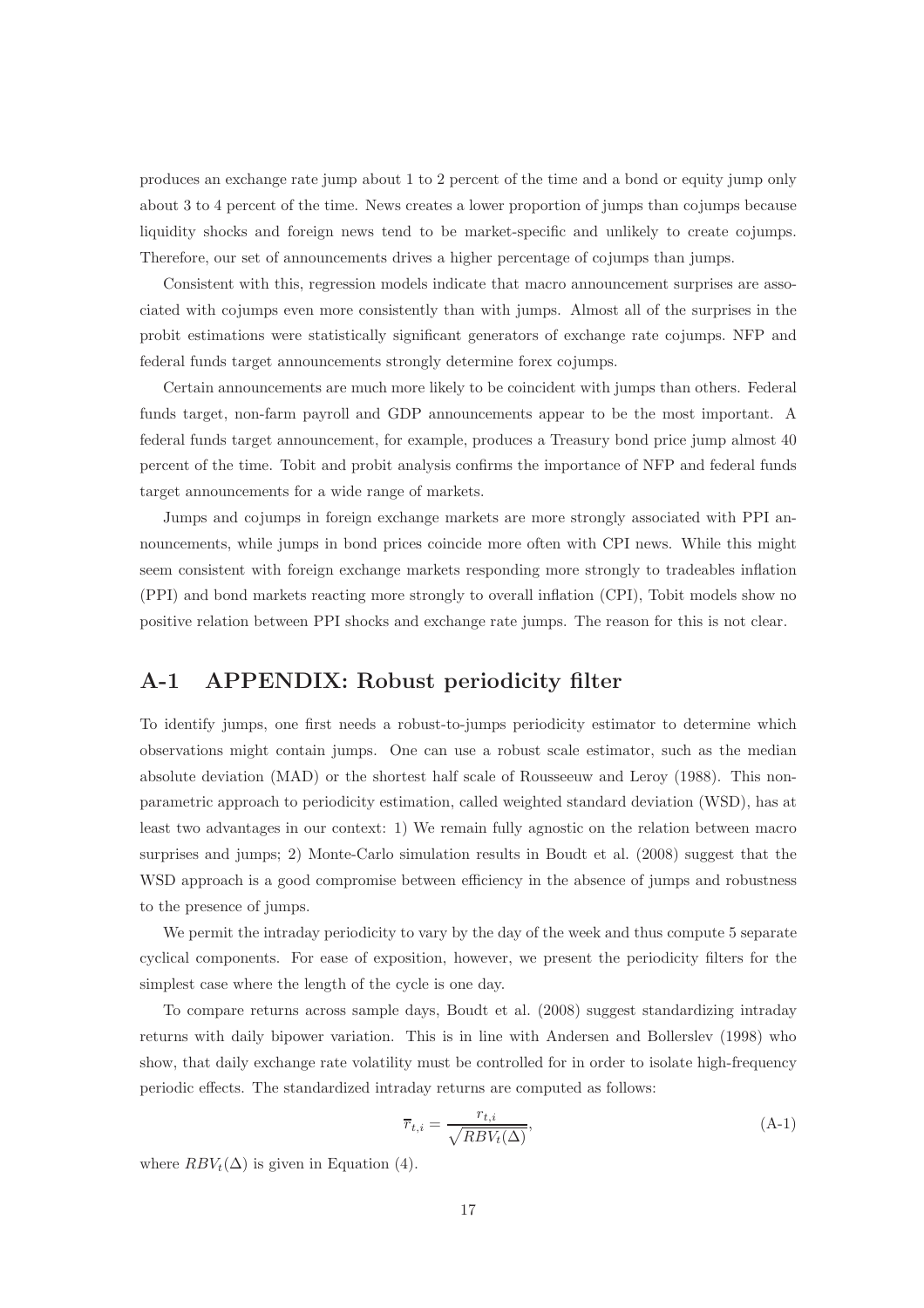A first approximation of the intraday periodicity in volatility could be based on the robust scale measure given by the shortest half scale (SHS) estimator, proposed by Rousseeuw and Leroy (1988). To compute the Shortest Half scale estimator, we need the corresponding order statistics  $\overline{r}_{(1);t,i},\ldots,\overline{r}_{(n_{t,i});t,i}$  such that  $\overline{r}_{(1);t,i} \leq \overline{r}_{(2);t,i} \leq \ldots \leq \overline{r}_{(n_{t,i});t,i}$ . The shortest half scale is the smallest length of all "halves" consisting of  $h_{t,i} = \lfloor n_{t,i}/2 \rfloor + 1$  contiguous order observations. These halves equal  $\{\overline{r}_{(1);t,i},\ldots,\overline{r}_{(h_{t,i});t,i}\},\ldots,\{\overline{r}_{(n_{t,i}-h_{t,i}+1);t,i},\ldots,\overline{r}_{(n_{t,i});t,i}\},\}$  and their length is  $\overline{r}_{(h_{t,i});t,i} - \overline{r}_{(1);t,i}, \ldots, \overline{r}_{(n_{t,i});t,i} - \overline{r}_{(h_{t,i});t,i}$ , respectively. The corresponding scale estimator corrected for consistency under normality—equals the minimum of these lengths:

ShortH<sub>t,i</sub> = 0.741 · min
$$
\{\overline{r}_{(h_{t,i});t,i} - \overline{r}_{(1);t,i}, \ldots, \overline{r}_{(n_{t,i});t,i} - \overline{r}_{(n_{t,i}-h_{t,i}+1);t,i}\}.
$$
 (A-2)

The Shortest Half estimator for the periodicity factor of  $r_{t,i}$  (that satisfies the identifiability condition stated in Equation (7)) equals

$$
\hat{f}_{t,i}^{\text{ShortH}} = \frac{\text{ShortH}_{t,i}}{\sqrt{\frac{1}{M} \sum_{j=1}^{M} \text{ShortH}_{t,j}^2}}.
$$
\n(A-3)

The shortest half dispersion is highly robust to jumps, but it has only 37% efficiency with normally distributed  $\overline{r}_{t,i}$ 's. Boudt et al. (2008) show that the standard deviation applied to the returns, weighted as a function of their outlyingness under the SHS estimate, offers a better trade-off between the efficiency of the standard deviation under normality and the shortest-halfdispersion's robustness to jumps.

$$
\hat{f}_{t,i}^{\text{WSD}} = \frac{\text{WSD}_{t,i}}{\sqrt{\frac{1}{M} \sum_{j=1}^{M} \text{WSD}_{t,j}^2}},\tag{A-4}
$$

where

$$
\text{WSD}_{t,j} = \sqrt{1.081 \cdot \frac{\sum_{l=1}^{n_{t,j}} w[(\overline{r}_{l;t,j}/\hat{f}_{t,j}^{\text{ShortH}})^2] \overline{r}_{l;t,j}^2}{\sum_{l=1}^{n_{t,j}} w[(\overline{r}_{l;t,j}/\hat{f}_{t,j}^{\text{ShortH}})^2]}}.
$$

The function  $w(z)$  is an indicator function that equals one when  $z \leq 6.635$ , which is the  $\chi^2(1)$  99% quantile, and 0 otherwise. The function w selects jump-free returns, based on a first approximation of periodicity with the shortest half scale, to evaluate a Taylor and Xu (1997) type of periodicity.

## A-2 APPENDIX: Asset price data

Olsen and Associates provide the exchange rate series, which cover about 18 years of data (1987- 2004). The series denoted USD/EUR is the composition of USD/DEM returns, prior to January 1, 1999, and USD/EUR returns after January 1, 1999. We use the USD/EUR label for simplicity. The decentralized currency markets trade 24-hours a day. Thus, a trading day consists of 96 15-minute intervals. Consistent with the literature on intraday exchange rate patterns, we define trading day t to start at 21:15 GMT on day  $t-1$  and end at 21:00 GMT on day t, as in Bollerslev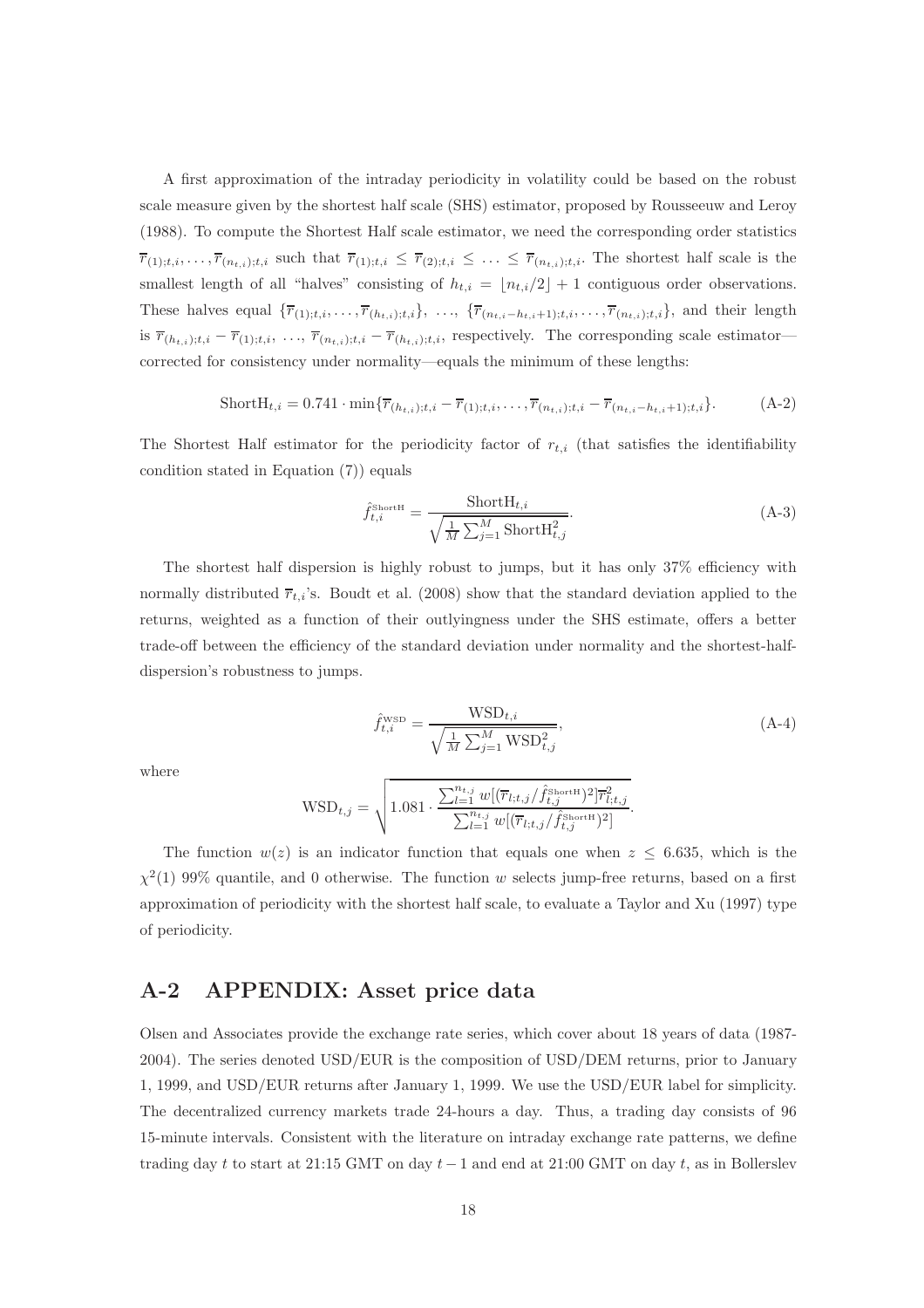and Domowitz (1993). Also consistent with the literature, we remove week-ends and a set of fixed and irregular holidays, from the intraday return series, as well as days where there are too many missing values, constant prices, and/or days with the longest constant runs activity. The regular holidays removed are December 24 through the 26, December 31 through January 2 and July 4. Irregular holidays include Good Friday, Easter Monday, Memorial Day, Labor Day, Thanksgiving and the day after. The first two lines of Table 2 report the number of observations and sample days for each asset.

We convert the original database times from GMT to Eastern time (EST) or Eastern time Daylight Saving Time (EST-DST), depending on the appropriate period of the year. We use U.S. time, rather than GMT, because the macro announcements and most other trading regularities e.g., the start of North American trading—create periodic patterns in U.S. time, rather than in GMT. For simplicity, we simply call the U.S. time scale EST. So the first exchange rate of trading day t is the last price of the 16:00-16:15 EST interval (of calendar day t-1).

The Dow Jones and 30-year U.S. T-bonds futures contracts series trade on the Chicago Board of Trade (CBOT), while the Nasdaq and S&P 500 futures trade on the Chicago Mercantile Exchange (CME). We augment the regular trading hours data of Nasdaq and S&P 500 with the GLOBEX electronic platform data, which extends the trading day to 8:30 to 16:15. The Dow Jones and US Treasury futures from the CBOT trade from 8:20 to 16:15 and 8:20 to 15:00, respectively. We sampled the CBOT series from 8:30 on for ease of comparison with other series, however. The availability of the off-hours electronic trading data limits the useful GLOBEX-augmented S&P and Nasdaq sample to about 6.5 years. Trading on this Globex platform before the retained dates is rather thin and contains many missing values.

We construct continuous futures series in the usual way by splicing contracts with liquid trading. We roll-over contracts 6 business days before maturity for most futures and 15 business days for U.S. T-bonds.

We note that we cannot identify jumps in the long overnight futures return, because it cannot be directly compared to a local volatility estimate and the noise in the long return would obscure the presence of jumps. Thus, our futures calculations omit the overnight return.

## References

- Andersen, T. G., Bollerslev, T. 1997. Intraday periodicity and volatility persistence in financial markets. Journal of Empirical Finance 4: 115–158.
- 1998. Dm-dollar volatility: Intraday activity patterns, macroeconomic announcements and longer run dependencies. Journal of Finance 53: 219–265.
- Andersen, T. G., Bollerslev, T., Diebold, F. X., Vega, C. 2003. Micro effects of macro announcements: Real-time price discovery in foreign exchange. The American Economic Review 93: 38– 62.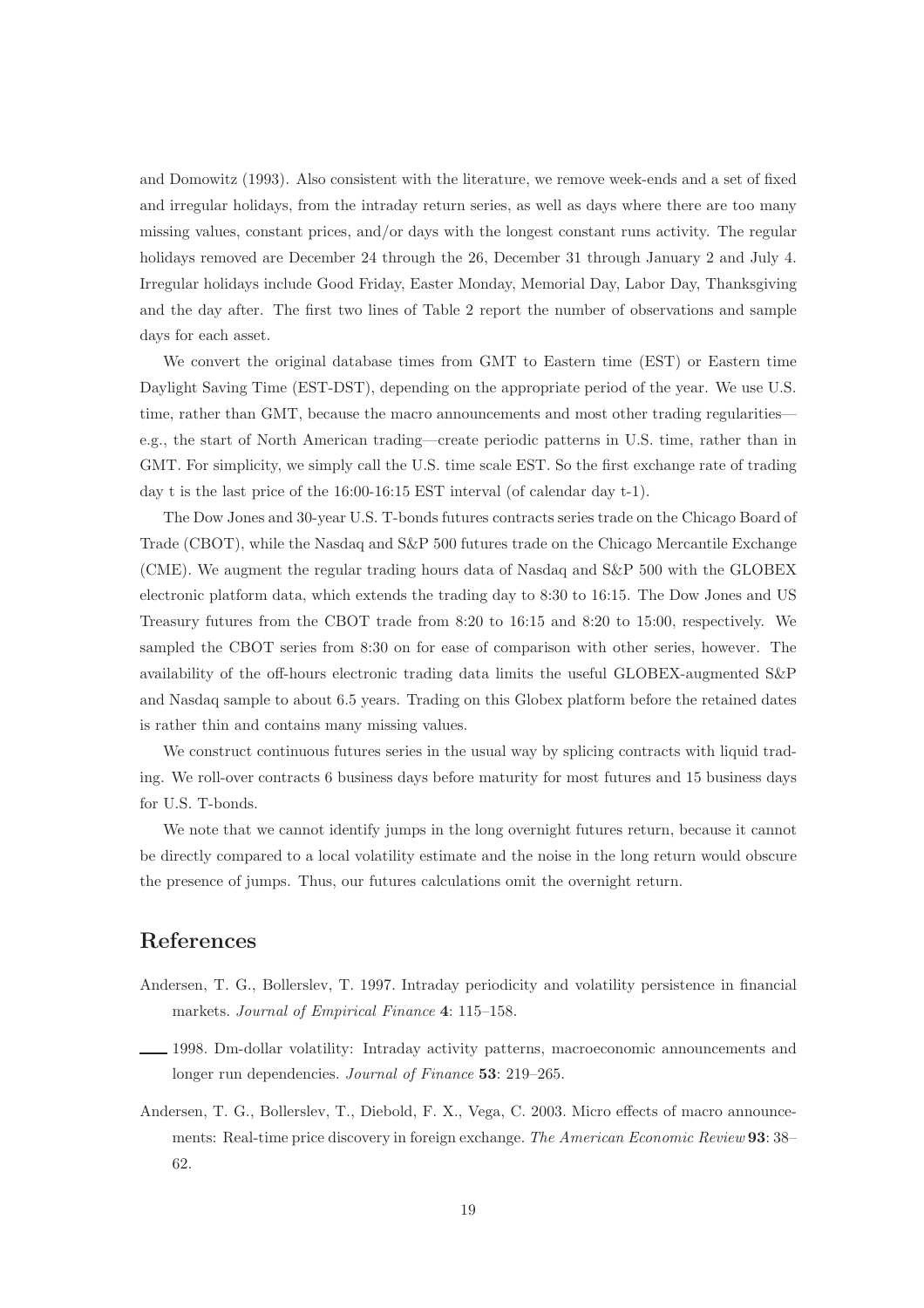- 2007a. Real-time price discovery in stock, bond and foreign exchange markets. Journal of International Economics 73: 251–277.
- Andersen, T. G., Bollerslev, T., Huang, X. 2007b. A reduced form framework for modeling volatility of speculative prices based on realized variation measures. Forthcoming in Journal of Econometrics.
- Andersen, T.G., Bollerslev, T., Dobrev, Dobrislav 2007c. No-arbitrage semi-martingale restrictions for continous-time volatility models subject to leverage effects, jumps and i.i.d. noise: Theory and testable distributional implications. Journal of Econometrics 138: 125–180.
- Balduzzi, P., Elton, E. J., Green, T. C. 2001. Economic news and bond prices: Evidence from the u.s. treasury market. Journal of Financial and Quantitative Analysis 36: 523–543.
- Barberis, N., Shleifer, A., Vishny, R. 1998. A model of investor sentiment. Journal of Financial Economics 49: 307–343.
- Barndorff-Nielsen, O.E., Shephard, N. 2004. Power and bipower variation with stochastic volatility and jumps (with discussion). Journal of Financial Econometrics 2: 1–37.
- 2006a. Econometrics of testing for jumps in financial economics using bipower variation. Journal of Financial Econometrics 4: 1–30.
- 2006b. Measuring the impact of jumps on multivariate price processes using bipower covariation. unpublished manuscript.
- Bollerslev, T., Domowitz, I. 1993. Trading patterns and prices in the interbank foreign exchange market. Journal of Finance 48: 1421–1443.
- Bollerslev, T., Law, T. H., Tauchen, G. 2008. Risk, jumps, and diversification. Journal of Econometrics 144: 234–256.
- Boudt, K., Croux, C., Laurent, S. 2008. Robust estimation of intraweek periodicity in volatility and jump detection. Mimeo.
- Calzolari, G., Fiorentini, G. 1998. A tobit model with garch errors. Econometric Reviews 17: 85– 104.
- Conrad, J., Bradford, C., Landsman, W. R. 2002. When is bad news really bad news? Journal of Finance 57: 2507–2532.
- Duffie, D., Pan, J., Singleton, K. 2000. Transform analysis and asset pricing for affine jump diffusions. Econometrica 68: 1343–1376.
- Dungey, M., McKenzie, M., Smith, V. 2008. Empirical evidence on jumps in the term structure of the us treasury market. Journal of Empirical Finance 16: 430–445.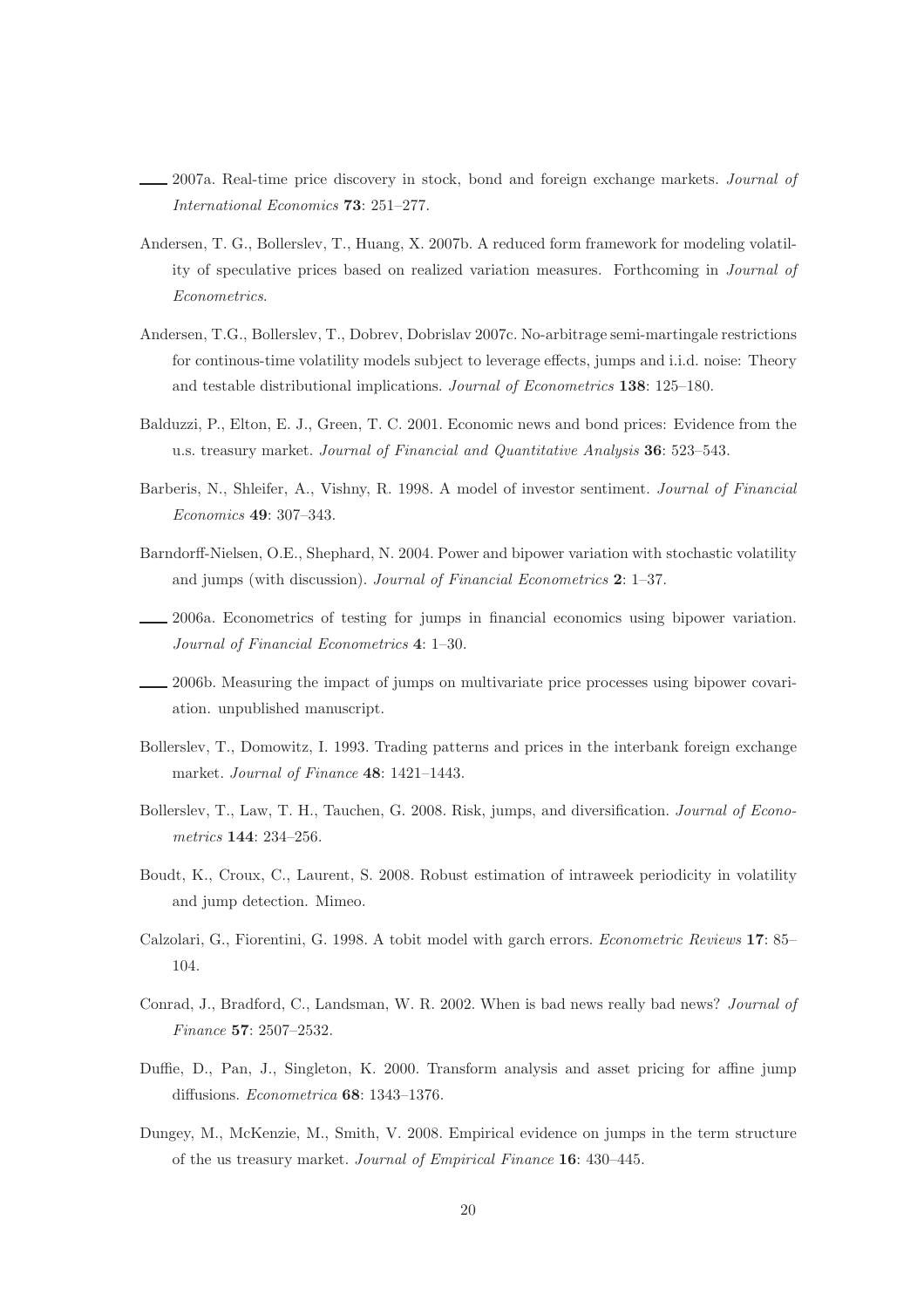- Ederington, L. H., Lee, J., H. 1993. How markets process information: News release and volatility. Journal of Finance 48: 1161–1191.
- 1995. The short-run dynamics of the price adjustment to new information. Journal of Financial and Quantitative Analysis 30: 117–134.
- Eraker, B., Johannes, M., Polson, N. 2003. The impact of jumps in volatility and returns. Journal of Finance 58: 1269–1300.
- Flannery, M., Protopapadakis, A. 1988. From t-bills to common stocks: Investigating the generality of intra-week return seasonalities. Journal of Finance 43: 431–450.
- Fleming, M., Remolona, E. 1997. What moves the bond market? Federal Reserve Bank of New York Economic Policy Review 3: 31–50.
- 1999. What moves bond prices? Journal of Portfolio Management 25: 28–38.
- Huang, Xin 2007. Macroeconomic news announcements, financial market volatility and jumps. Unpublished manuscript.
- Jacod, J., Todorov, V. 2009. Testing for common arrival of jumps in discretely-observed multidimensional processes. Annals of Statistics 37: 1792–1938.
- Kose, M.A., Otrok, C., Whiteman, C.H. 2003. International business cycles: world, region, and country-specific factors. American Economic Review 93: 12161239.
- 2008. Understanding the evolution of world business cycles. Journal of International Economics 75: 110130.
- Lee, S. S., Mykland, P. A. 2008. Jumps in financial markets: A new nonparametric test and jump dynamics. Review of Financial Studies, doi: 10.1093/rfs/hhm056.
- Liu, J., Longstaff, F., Pan, J. 2003. Dynamic asset allocation with event risk. Journal of Finance 58: 231–59.
- Mizrach, B., Neely, C. J. 2009. The microstructure of the u.s. treasury market. In The Encyclopedia of Complexity and System Science. New York: Springer-Verlag.
- Piazzesi, M. 2005. Bond yields and the federal reserve. Journal of Political Economy 113: 311–344.
- Rousseeuw, P., Leroy, A. 1988. A robust scale estimator based on the shortest half. Statistica Neerlandica 42: 103–116.
- Tauchen, G., Zhou, H. 2005. Identifying realized jumps on financial markets. Forthcoming in Journal of Financial Econometrics.
- Taylor, S. J., Xu, X. 1997. The incremental volatility information in one million foreign exchange quotations. Journal of Empirical Finance 4: 317–340.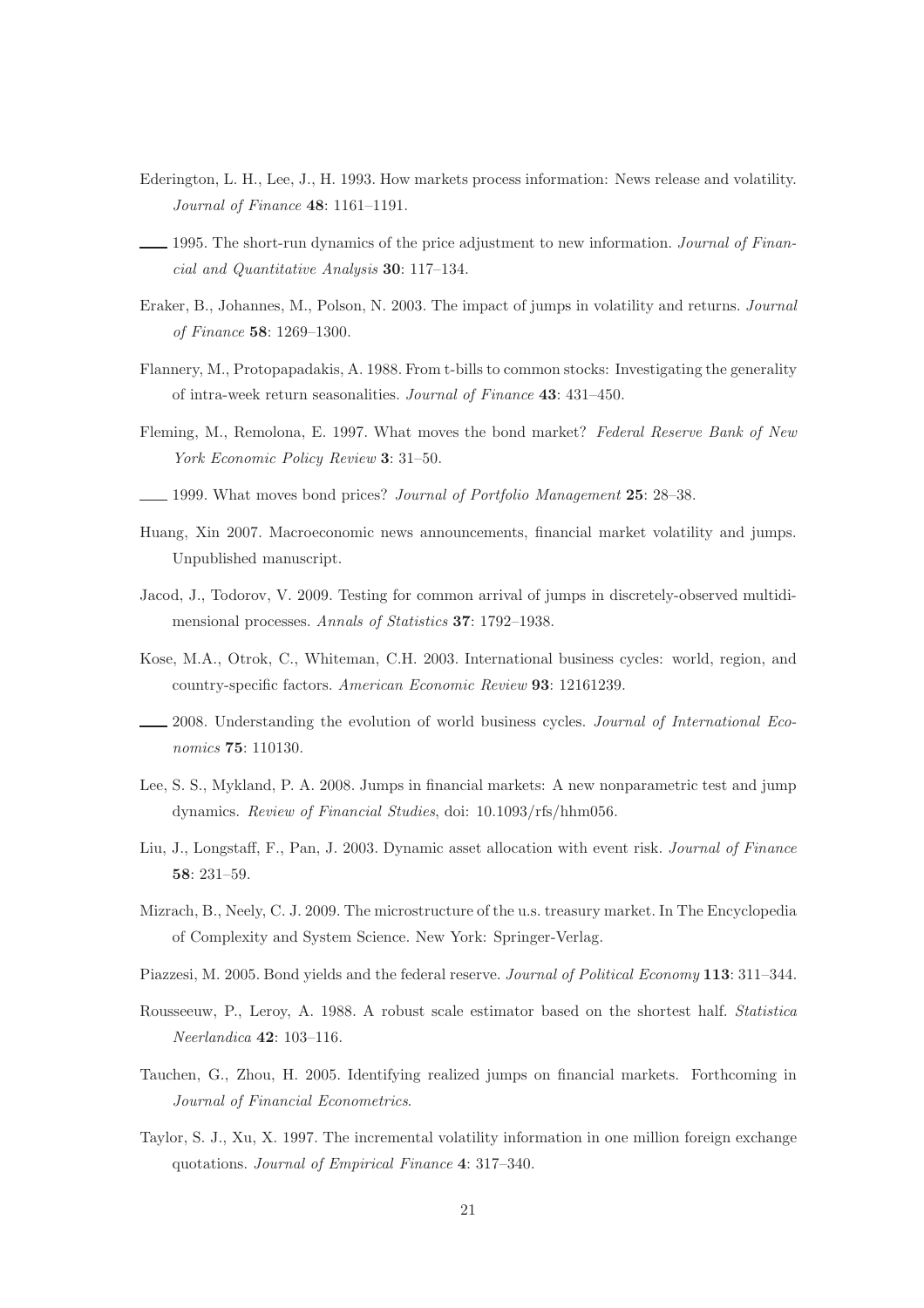Veronesi, P. 1999. Stock market overreaction to bad news in good times: A rational expectations equilibrium model. Review of Financial Studies 12: 975–1007.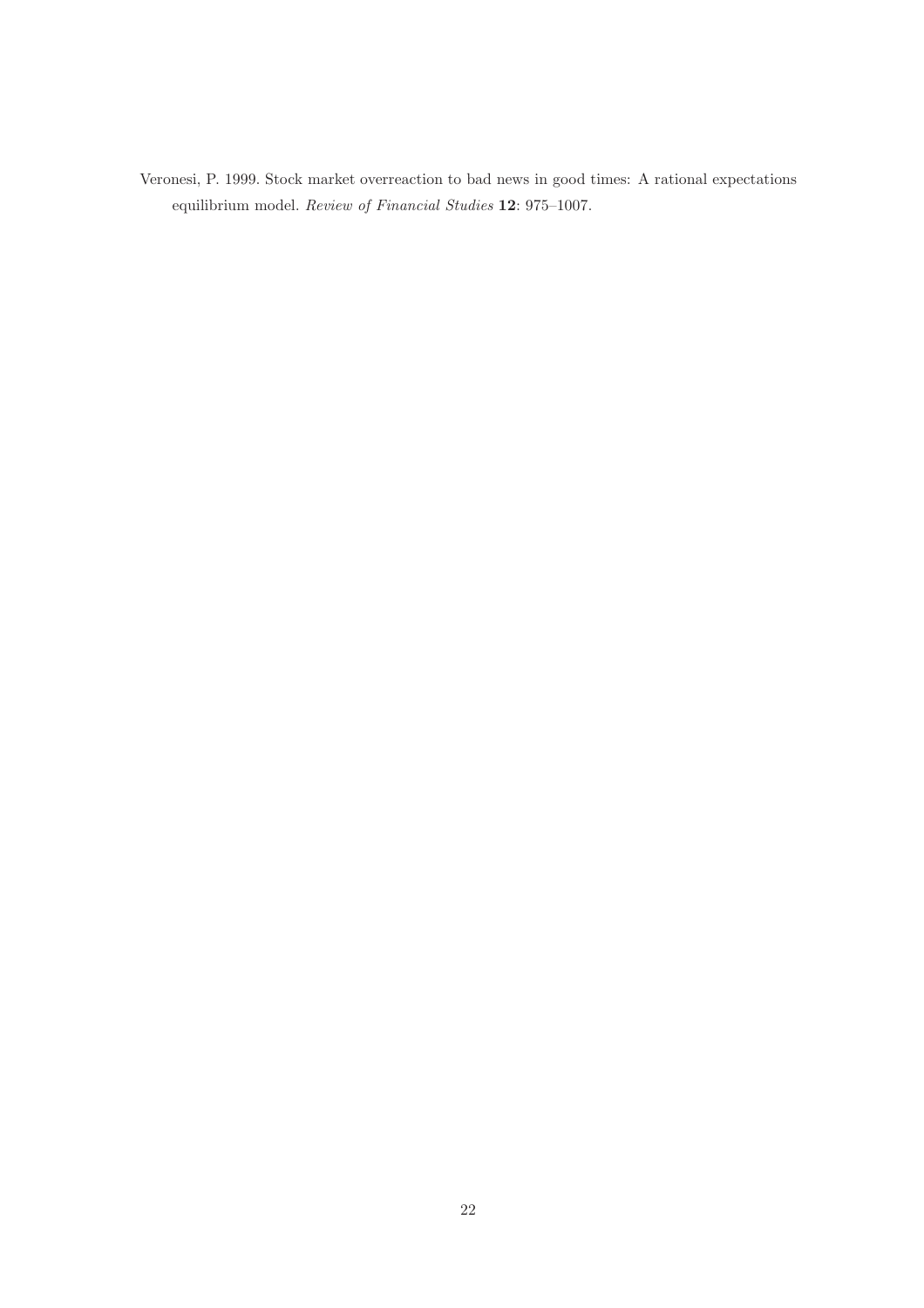| Asset                          | <b>Source</b> | Original Freq. | Trading Hours* | Period retained           |
|--------------------------------|---------------|----------------|----------------|---------------------------|
| NASDAQ 100 Futures (ND)        | CME/GLOBEX    | tick           | 8:30-16:15 EST | $07/01/1998 - 12/30/2004$ |
| $S\&P$ 500 Futures (SP)        | CME/GLOBEX    | tick           | 8:30-16:15 EST | $07/01/1998 - 12/30/2004$ |
| US Treasury bonds Futures (US) | <b>CBOT</b>   | $5 - min$      | 8:30-15:00 EST | $07/01/1998 - 11/29/2004$ |
| Dow Jones Futures (DJ)         | <b>CBOT</b>   | $5 - min$      | 8:30-16:15 EST | $07/01/1998 - 07/22/2005$ |
| USD/EUR                        | O&A           | $5 - min$      | 24 hours a day | $01/01/1987 - 10/01/2004$ |
| USD/GBP                        | O&A           | $5 - min$      | 24 hours a day | $01/01/1987 - 10/01/2004$ |
| JPY/USD                        | O&A           | $5 - min$      | 24 hours a day | $01/01/1987 - 10/01/2004$ |
| CHF/USD                        | O&A           | $5 - min$      | 24 hours a day | $01/01/1987 - 09/30/2004$ |

Table 1: Description of the raw original series used in the study

\* CBOT futures (Dow Jones and U.S. bonds) trading actually starts at 8:20 EST. We sampled from 8:30

on for ease of comparison with other series.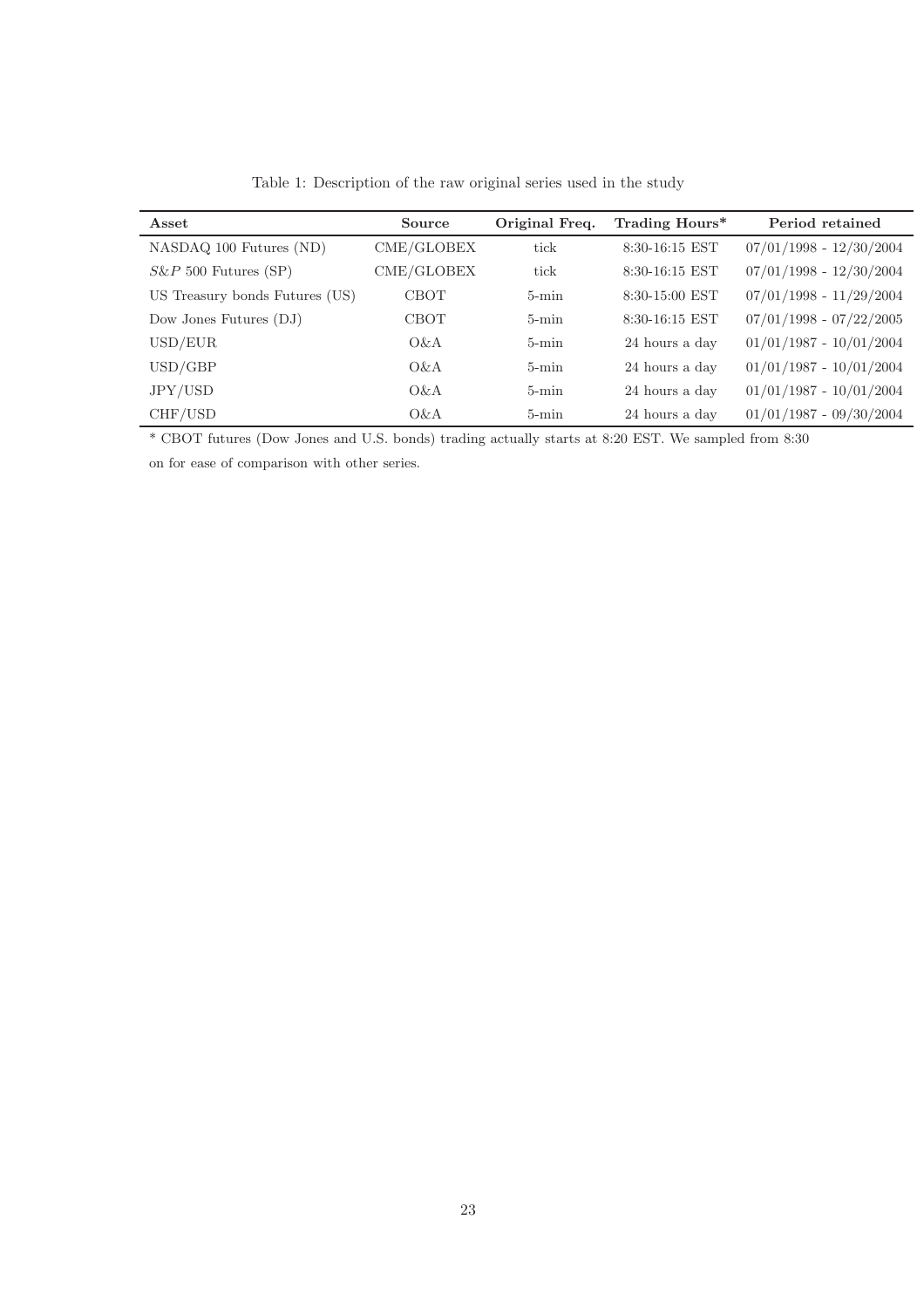|                               | SP      | ND      | DJ      | US      | $\rm{USD/EUR}$ | USD/GBP | JPY/USD | CHF/USD |
|-------------------------------|---------|---------|---------|---------|----------------|---------|---------|---------|
| $\#$ obs.                     | 49135   | 49662   | 53909   | 40560   | 419616         | 423072  | 418272  | 424128  |
| annualized std. dev.          | 18.15   | 35.84   | 17.81   | 8.99    | 11.38          | 10.20   | 12.06   | 12.15   |
| $# \; \text{days}$            | 1585    | 1602    | 1739    | 1560    | 4371           | 4407    | 4357    | 4418    |
| $\#$ jump days                | 105     | 135     | 116     | 130     | 1062           | 1184    | 1092    | 1143    |
| $P(jumpday)$ (%)              | 6.62    | 8.43    | 6.67    | 8.33    | 24.30          | 26.87   | 25.06   | 25.87   |
| $E(\#jump jumpday)$           | 1.24    | 1.26    | 1.12    | 1.15    | 1.33           | 1.38    | 1.35    | 1.34    |
| $# \text{ jumps}$             | 130     | 170     | 130     | 149     | 1408           | 1636    | 1471    | 1531    |
| $P(jump)$ $(\%)$              | 0.26    | 0.34    | 0.24    | 0.37    | 0.34           | 0.39    | 0.35    | 0.36    |
| E( jumpsize  jump)            | 0.89    | 1.61    | 0.74    | 0.51    | 0.32           | 0.27    | 0.36    | 0.30    |
| $\sqrt{Var( jumpsize  jump)}$ | 0.56    | 1.22    | 0.55    | 0.35    | 0.23           | 0.18    | 0.25    | 0.20    |
| # jumps $> 0$                 | 59      | 84      | 57      | 62      | 744            | 802     | 701     | 745     |
| $P(jump > 0)$ (%)             | 0.12    | 0.17    | 0.11    | 0.15    | 0.18           | 0.19    | 0.17    | 0.18    |
| E(jumpsize jump > 0)          | 0.87    | 1.66    | 0.82    | 0.53    | 0.32           | 0.27    | 0.36    | 0.30    |
| $\sqrt{Var(jumpsize jump>0)}$ | 0.61    | 1.33    | 0.71    | 0.37    | 0.23           | 0.18    | 0.26    | 0.20    |
| $\# \text{ jumps} < 0$        | 71      | 86      | 73      | 87      | 664            | 834     | 770     | 786     |
| $P(jump < 0)$ (%)             | 0.14    | 0.17    | 0.14    | 0.21    | 0.16           | 0.20    | 0.18    | 0.19    |
| E(jumpsize jump<0)            | $-0.90$ | $-1.57$ | $-0.68$ | $-0.49$ | $-0.33$        | $-0.27$ | $-0.36$ | $-0.31$ |
| $\sqrt{Var(jumpsize jump<0)}$ | 0.51    | 1.10    | 0.36    | 0.32    | 0.23           | 0.19    | 0.25    | 0.20    |
| % of negative jumps           | 54.62   | 50.59   | 56.15   | 58.39   | 47.16          | 50.98   | 52.35   | 51.34   |
| standard error                | 4.37    | 3.83    | 4.35    | 4.04    | 1.33           | 1.24    | 1.30    | 1.28    |

Table 2: Descriptive statistics on significant jumps using the  $FiltJ$  statistics

Note: The table displays, from top to bottom the number of sample points  $(\text{\#obs.})$ , the annualized standard deviation of intraday returns, the number of sample days  $(\text{\#days})$ , the total number of jump days  $(\text{\# jumps days, i.e. days with at }$ least one jump), the probability (in %) of a jump day  $(P(jump day)=100(\# jump days / # days))$ , and the number of jumps per jump day  $(E(\# \text{jumps}|jump \text{ day})=\# \text{jumps}/\#jump \text{ days})$ . We further give the total number jumps  $(\# \text{jumps})$ , their proportion (in %) over sample observations  $(P(jump) = 100(\#jumps/\#obs.))$ , as well as their absolute mean size and standard deviation  $(E(|jumpsize||jump)$  and  $\sqrt{Var(|jumpsize||jump})$ . The next two panels split the jumps in two sets: positive and negative jumps. Proportions  $(P(jump > 0)$  and  $P(jump < 0)$ ), mean  $(E(jump size|jump > 0)$  and  $E(jump size|jump < 0)$  ) and std. dev.  $(\sqrt{Var(jump > 0)}$  and  $\sqrt{Var(jump size|jump < 0})$  are reported, as for the full set of jumps in absolute value. Finally, the last panel reports the percentage of jumps that are negative  $(100 \frac{\#jumps<0}{\#jumps})$  and the associated standard error  $(100\sqrt{(1-\frac{\#jumps<0}{\#jumps})\frac{\#jumps<0}{\#jumps}}/\#jumps)$ . The chosen significance level for jumps estimation is  $\alpha = 0.1$ . The sampling frequency is 15 minutes. The sample period is given in Table 1.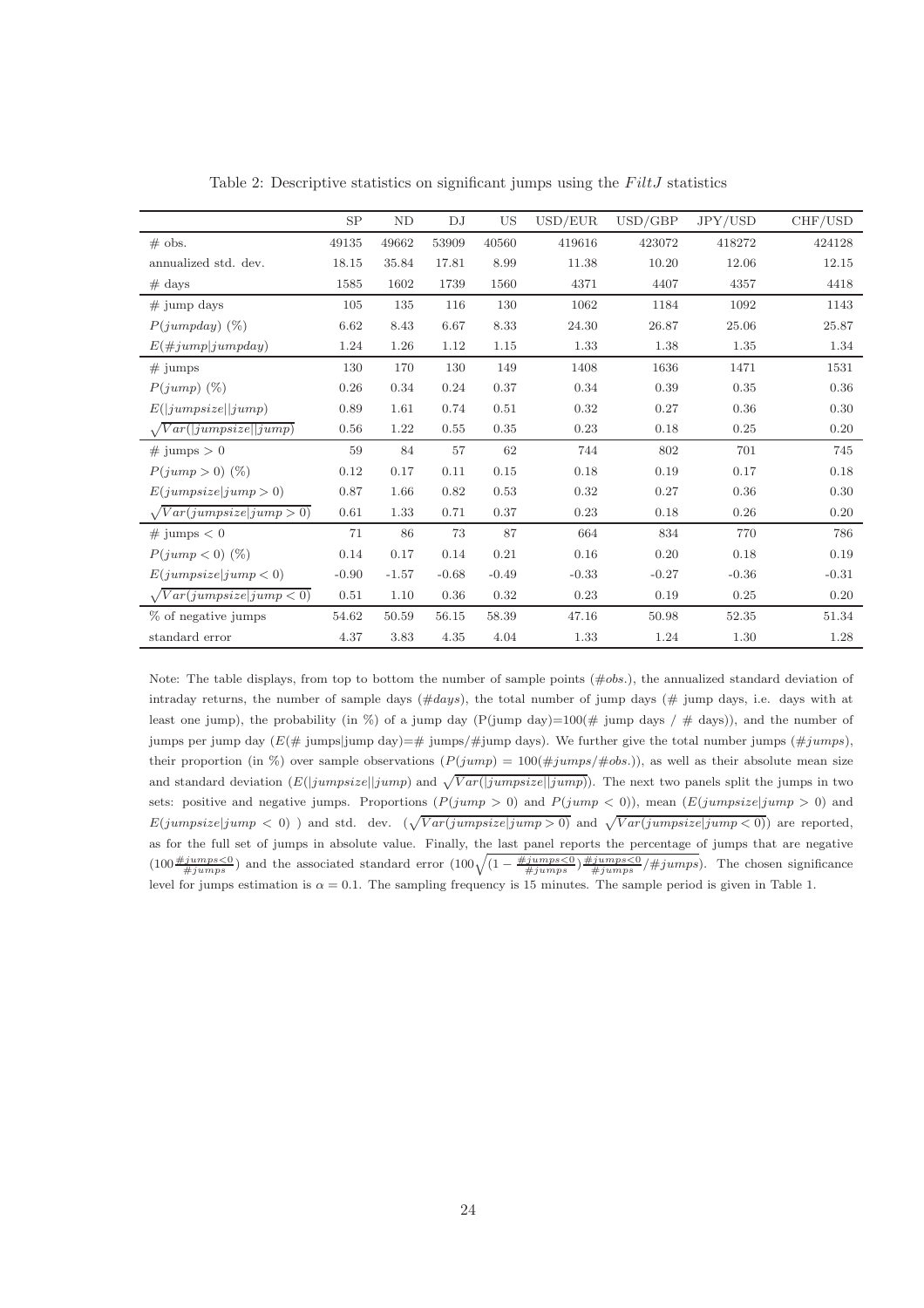Table 3: Cojumps

|                                       | $#$ obs. | $#$ coj.       | P(coj) |              | $P(coj   jump)$ (%) |                          |                          | $#$ coj.       | P(news coj) |
|---------------------------------------|----------|----------------|--------|--------------|---------------------|--------------------------|--------------------------|----------------|-------------|
|                                       |          |                | ( %)   | $\mathbf{1}$ | $\overline{2}$      | 3                        | $\overline{4}$           | match. news    |             |
| $ND - DJ$                             | 49600    | 20             | 0.04   | 11.76        | 16.53               | ٠                        | $\sim$                   | 11             | 55.00       |
| $ND - SP$                             | 49135    | 46             | 0.09   | 27.54        | 35.38               | $\overline{\phantom{a}}$ | ٠                        | 16             | 34.78       |
| $ND - US$                             | 40482    | 15             | 0.04   | 9.49         | 10.07               | $\overline{\phantom{a}}$ |                          | 11             | 73.33       |
| $DJ - SP$                             | 49073    | 22             | 0.04   | 18.97        | 16.92               | $\overline{\phantom{a}}$ | $\overline{\phantom{a}}$ | 8              | 36.36       |
| $DJ - US$                             | 40508    | 9              | 0.02   | 9.09         | 6.04                | $\overline{\phantom{a}}$ | ٠                        | 5              | 55.56       |
| $SP - US$                             | 40040    | $10$           | 0.02   | 8.47         | 6.71                | $\overline{\phantom{a}}$ |                          | $\overline{7}$ | 70.00       |
| $ND - DJ - SP$                        | 49073    | 16             | 0.03   | 9.58         | 13.79               | 12.31                    | ٠                        | 8              | 50.00       |
| ND - DJ - US                          | 40456    | 5              | 0.01   | 3.16         | 5.05                | 3.36                     | ٠                        | 3              | 60.00       |
| $DJ - SP - US$                        | 40014    | 5              | 0.01   | 5.32         | 4.24                | 3.36                     | $\overline{\phantom{a}}$ | 3              | 60.00       |
| ND - SP - US                          | 40040    | 9              | 0.02   | 5.81         | 7.63                | 6.04                     | $\overline{\phantom{a}}$ | 6              | 66.67       |
| $ND - DJ - SP - US$                   | 40014    | 5              | 0.01   | 3.23         | 5.32                | 4.24                     | 3.36                     | 3              | 60.00       |
| USD/EUR - USD/GBP                     | 419424   | 313            | 0.07   | 22.28        | 19.25               | $\sim$                   | ٠                        | 15             | 4.79        |
| USD/EUR - JPY/USD                     | 417792   | 214            | 0.05   | 15.24        | 14.58               | $\overline{\phantom{a}}$ | $\overline{\phantom{a}}$ | 17             | 7.94        |
| USD/EUR - CHF/USD                     | 418848   | 531            | 0.13   | 37.74        | 35.21               | $\overline{\phantom{a}}$ | ٠                        | 24             | 4.52        |
| USD/GBP - JPY/USD                     | 417984   | 134            | 0.03   | 8.26         | 9.11                | $\overline{\phantom{a}}$ | $\overline{\phantom{a}}$ | 12             | 8.96        |
| USD/GBP - CHF/USD                     | 422304   | 266            | 0.06   | 16.29        | 17.45               | $\overline{\phantom{a}}$ | $\overline{\phantom{a}}$ | 14             | 5.26        |
| JPY/USD - CHF/USD                     | 417504   | 172            | 0.04   | 11.69        | 11.46               | $\overline{\phantom{a}}$ | ٠                        | 17             | 9.88        |
| USD/EUR - USD/GBP - JPY/USD           | 417600   | 89             | 0.02   | 6.35         | 5.49                | 6.06                     | ٠                        | 11             | 12.36       |
| USD/GBP - JPY/USD - CHF/USD           | 417216   | 74             | 0.02   | 4.57         | 5.03                | 4.94                     | ٠                        | 10             | 13.51       |
| USD/EUR - USD/GBP - CHF/USD           | 418656   | 186            | 0.04   | 13.25        | 11.46               | 12.36                    | ٠                        | 12             | 6.45        |
| USD/EUR - JPY/USD - CHF/USD           | 417024   | 129            | 0.03   | 9.19         | 8.79                | 8.60                     | ٠                        | 15             | 11.63       |
| USD/EUR - USD/GBP - JPY/USD - CHF/USD | 416832   | 62             | 0.01   | 4.43         | 3.83                | 4.22                     | 4.14                     | 9              | 14.52       |
| $USD/EUR - ND$                        | 46080    | 9              | 0.02   | 7.44         | 5.66                | $\sim$                   | ٠                        | 3              | 33.33       |
| $USD/EUR$ - $SP$                      | 45570    | $1\,2$         | 0.03   | 10.08        | 9.92                | $\overline{\phantom{a}}$ | ٠                        | 3              | 25.00       |
| $USD/EUR - DJ$                        | 46050    | 9              | 0.02   | 7.44         | 8.04                | ٠                        | $\overline{\phantom{a}}$ | $\overline{4}$ | 44.44       |
| $USD/EUR$ - US                        | 39442    | $\overline{7}$ | 0.02   | 7.29         | 5.00                | ٠                        | ٠                        | $\mathbf{1}$   | 14.29       |

Note: Cojumps are defined as an indicator variable equal to one when significant jumps (at  $\alpha = 0.1$ , and a 15-minute sampling frequency occur exactly at the same time on different markets. The table displays, the number of observations, the number of cojumps, the cojump probability  $(P(coj), \text{in } \%)$ . Columns 5 to 8  $(P(coj|jump)$  in %, numbered 1 to 4) report the probability of a cojump on the considered markets, given a jump on the market designated by the number of the column (1 to 4). This number refers to the order of the markets in which they appear on the first column. For example, the values in the 5th and 6th columns of row 2 (ND-SP) indicate that 27.54% (35.38) of all jumps on the ND (SP) market are also ND-SP cojumps. The last two columns report the number of cojumps matching exactly news arrival and the probability of a type of news, given a cojump  $(P(news|coj))$ , respectively. The sample period is given by the common sample between the considered assets.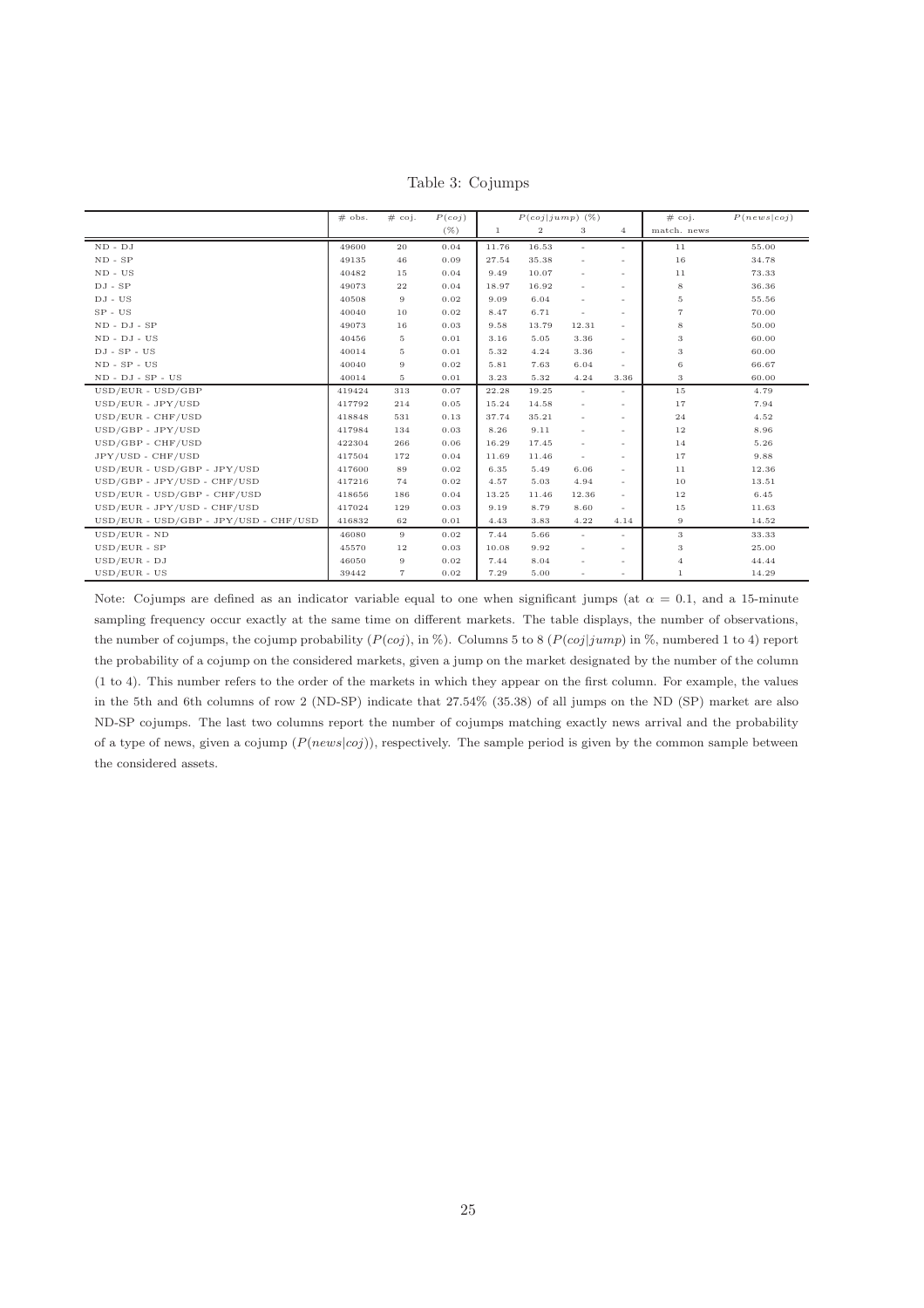| Announcement                         | Variable Name     | <b>Starting Date</b> | Time (EST) | Freq.   |
|--------------------------------------|-------------------|----------------------|------------|---------|
| Real Activity                        |                   |                      |            |         |
| Real GDP Advance                     | <b>GDPADV</b>     | 4/27/1990            | 8:30       | Q       |
| Real GDP Preliminary                 | <b>GDPPRE</b>     | 5/24/1990            | 8:30       | Q       |
| Real GDP Final                       | <b>GDPFIN</b>     | 6/21/1990            | 8:30       | Q       |
| Employees on Non-farm Payrolls       | NFPAYROL          | 1/8/1986             | 8:30       | М       |
| Retail Sales                         | <b>RETSALES</b>   | 2/11/1980            | 8:30       | М       |
| <b>Industrial Production</b>         | <b>INDPROD</b>    | 2/15/1980            | 9:15       | М       |
| Capacity Utilization                 | CAPUTIL           | 4/18/1988            | 9:15       | М       |
| Consumer Credit                      | CONSCRED          | 1/11/1996            | 15:00      | М       |
| Personal Income                      | PERSINC           | 3/17/1981            | 8:30/10:00 | М       |
| $\mathit{Prices}$                    |                   |                      |            |         |
| Producer Price Index                 | PPI               | 1/10/1986            | 8:30       | М       |
| Consumer Price Index                 | <b>CPI</b>        | 1/22/1986            | 8:30       | М       |
| Investment                           |                   |                      |            |         |
| Durable Good Orders                  | <b>DURABLE</b>    | 1/24/1986            | 8:30       | М       |
| Business Inventories                 | <b>BINVENT</b>    | 3/14/1988            | 8:30/10:00 | М       |
| Construction Spending                | <b>CNSTRSPEND</b> | 4/1/1988             | 10:00      | М       |
| New Orders at Factories              | ORDERFACT         | 3/30/1988            | 10:00      | М       |
| Consumption                          |                   |                      |            |         |
| Personal Consumption Expenditures    | PCE               | 7/17/1985            | 8:30/10:00 | М       |
| New Home Sales                       | <b>HOMESALES</b>  | 3/29/1988            | 10:00      | М       |
| Net Exports                          |                   |                      |            |         |
| Trade Balance                        | TRADEBAL          | 1/30/1986            | 8:30       | М       |
| Government Deficit                   |                   |                      |            |         |
| Government Fiscal Surplus - Deficit  | <b>GVFISCDEF</b>  | 2/22/1988            | 14:00      | М       |
| Forward Looking                      |                   |                      |            |         |
| Manufacturing Composite Index        | <b>MFGIND</b>     | 2/1/1990             | 10:00      | М       |
| Housing Starts                       | <b>HOUSING</b>    | 1/17/1986            | 8:30       | М       |
| Consumer Confidence                  | CONSCONF          | 7/30/1991            | 10:00      | М       |
| Index of Leading Economic Indicators | LEADINGI          | 1/30/1986            | 8:30       | М       |
| <b>FOMC</b>                          |                   |                      |            |         |
| Federal Funds Target                 | FFRTARGET         | 9/21/1994            | 14:15      | 6-weeks |

Table 4: Scheduled macroeconomic announcement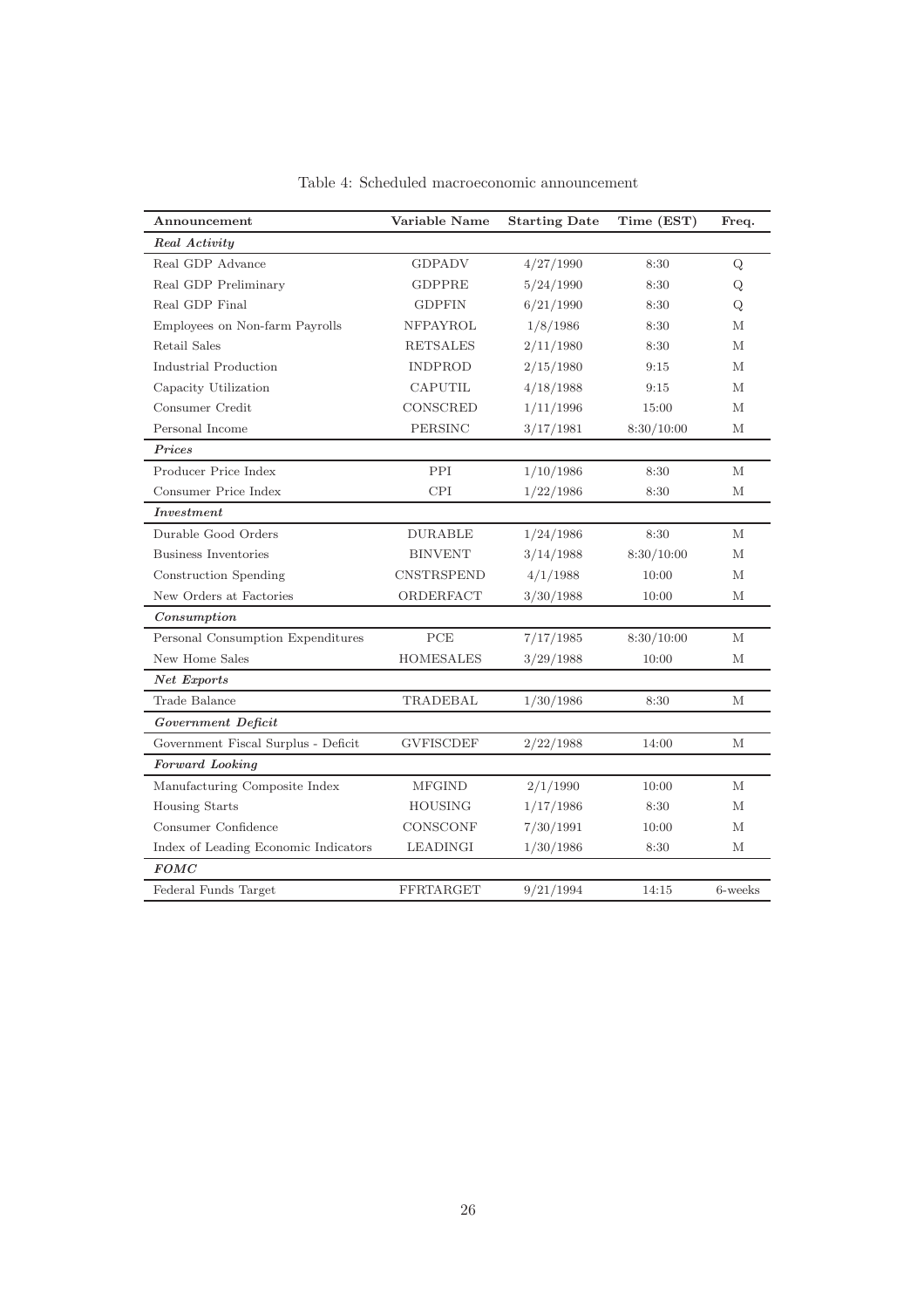| 1602<br>3675<br>1585<br>1739<br>1560<br>3668<br>3660<br>3670<br>$# \; \text{days}$<br>49135<br>49662<br>53909<br>40560<br>352128<br>352800<br>351360<br>352320<br>$#$ obs.<br>0.78<br>0.78<br>0.78<br>$P(news)$ (%)<br>2.53<br>2.53<br>2.52<br>2.84<br>0.78<br>1085<br>2213<br>2208<br>2216<br>991<br>1004<br>934<br>2219<br># news days<br>130<br>1330<br>1200<br>$# \text{ jumps}$<br>130<br>170<br>149<br>1136<br>1190<br>Aggregated news<br>38<br>46<br>42<br>48<br>35<br>40<br>30<br>50<br># jump-news match<br>3.66<br>3.09<br>1.28<br>3.06<br>4.17<br>1.46<br>1.10<br>1.82<br>$P(jump news)$ (%)<br>(0.49)<br>(0.53)<br>(0.47)<br>(0.21)<br>(0.23)<br>(0.2)<br>(0.26)<br>(0.59)<br>$P(newsljump)$ (%)<br>29.23<br>27.06<br>32.31<br>32.21<br>3.08<br>3.01<br>2.52<br>4.17<br>(0.47)<br>(0.45)<br>(0.58)<br>(3.99)<br>(3.41)<br>(4.1)<br>(3.83)<br>(0.51)<br>0.077<br>0.093<br>0.078<br>0.010<br>0.011<br>0.009<br>0.014<br>$P(jump, news)$ (%)<br>0.118<br>(0.002)<br>(0.013)<br>(0.014)<br>(0.012)<br>(0.017)<br>(0.002)<br>(0.002)<br>(0.002)<br>Disaggregated news - $P(jump news)$ (%)<br>3.57<br>1.33<br>1.14<br>PPI<br>3.90<br>3.90<br>0.00<br>1.14<br>0.57<br>(2.21)<br>(2.21)<br>(2.02)<br>(1.32)<br>(0)<br>(0.8)<br>(0.8)<br>(0.57)<br>CPI<br>5.13<br>5.95<br>7.79<br>0.57<br>0.00<br>0.57<br>6.58<br>0.57<br>(2.58)<br>(0.57)<br>(0)<br>(0.57)<br>(2.84)<br>(2.5)<br>(3.05)<br>(0.57)<br>NFPAYROL<br>23.38<br>9.52<br>5.20<br>0.00<br>1.73<br>5.20<br>12.00<br>14.47<br>(4.82)<br>(3.2)<br>(4.04)<br>(1.69)<br>(0)<br>(0.99)<br>(1.69)<br>(3.75)<br>TRADEBAL<br>1.30<br>2.56<br>1.18<br>1.30<br>0.56<br>1.13<br>1.13<br>0.56<br>(1.79)<br>(0.56)<br>(0.79)<br>(0.56)<br>(1.29)<br>(1.17)<br>(1.29)<br>(0.79)<br>GDPADV<br>18.52<br>0.00<br>0.00<br>16.00<br>16.00<br>0.00<br>0.00<br>1.82<br>(0)<br>(0)<br>(0)<br>(0)<br>(7.33)<br>(7.33)<br>(7.48)<br>(1.8)<br><b>GDPPRE</b><br>0.00<br>0.00<br>0.00<br>3.70<br>4.17<br>1.85<br>1.85<br>1.85<br>(0)<br>(3.63)<br>(4.08)<br>(0)<br>(1.83)<br>(1.83)<br>(0)<br>(1.83)<br><b>RETSALES</b><br>4.23<br>12.68<br>6.41<br>7.25<br>0.62<br>0.00<br>0.00<br>0.62<br>(2.39)<br>(3.95)<br>(0.62)<br>(0)<br>(0)<br>(0.62)<br>(2.77)<br>(3.12)<br>FFRTARGET<br>5.41<br>7.89<br>7.89<br>39.47<br>22.03<br>30.00<br>8.47<br>33.33<br>(3.72)<br>(4.37)<br>(4.37)<br>(3.63)<br>(6.09)<br>(7.93)<br>(5.4)<br>(5.92)<br>Other<br>1.87<br>0.81<br>1.60<br>1.95<br>0.59<br>0.86<br>0.81<br>0.86<br>(0.46)<br>(0.3)<br>(0.41)<br>(0.18)<br>(0.21)<br>(0.21)<br>(0.21)<br>(0.5)<br>Disaggregated news - $P(newsjump)$ (%)<br>PPI<br>1.76<br>2.31<br>2.31<br>0.67<br>0.00<br>0.15<br>0.17<br>0.08<br>(1.32)<br>(1.01)<br>(1.32)<br>(0.67)<br>(0)<br>(0.11)<br>(0.12)<br>(0.08)<br>CPI<br>2.35<br>3.85<br>0.00<br>3.85<br>4.03<br>0.09<br>0.08<br>0.08<br>(1.69)<br>(1.16)<br>(1.69)<br>(1.61)<br>(0.09)<br>(0)<br>(0.08)<br>(0.08)<br>NFPAYROL<br>0.00<br>0.25<br>6.92<br>10.59<br>6.15<br>7.38<br>0.79<br>0.75<br>(2.23)<br>(2.36)<br>(2.11)<br>(2.14)<br>(0.26)<br>(0)<br>(0.15)<br>(0.25)<br>TRADEBAL<br>0.77<br>1.18<br>0.77<br>0.67<br>0.09<br>0.15<br>0.17<br>0.08<br>(0.77)<br>(0.83)<br>(0.77)<br>(0.67)<br>(0.09)<br>(0.11)<br>(0.12)<br>(0.08)<br>GDPADV<br>2.35<br>0.00<br>0.00<br>0.00<br>0.00<br>3.08<br>3.85<br>0.08<br>(1.69)<br>(0)<br>(0)<br>(0.08)<br>(0)<br>(1.51)<br>(1.16)<br>(0)<br><b>GDPPRE</b><br>0.00<br>0.67<br>0.08<br>0.00<br>0.77<br>0.09<br>0.00<br>0.08<br>(0.67)<br>(0.08)<br>(0)<br>(0)<br>(0.77)<br>(0.09)<br>(0)<br>(0.08)<br><b>RETSALES</b><br>5.29<br>0.00<br>0.00<br>2.31<br>3.85<br>3.36<br>0.09<br>0.08<br>(1.72)<br>(1.69)<br>(1.32)<br>(1.48)<br>(0.09)<br>(0)<br>(0)<br>(0.08)<br>FFRTARGET<br>1.54<br>1.76<br>2.31<br>10.07<br>1.14<br>1.35<br>0.42<br>1.67<br>(1.08)<br>(1.01)<br>(1.32)<br>(0.32)<br>(0.32)<br>(0.19)<br>(0.37)<br>(2.47)<br>Other<br>12.31<br>4.12<br>11.54<br>10.07<br>0.97<br>1.20<br>1.26<br>1.33<br>(0.29)<br>(0.33)<br>(2.88)<br>(1.52)<br>(2.8)<br>(2.47)<br>(0.3)<br>(0.32) | SP | ND | DJ | US | $\frac{USD}{EUR}$ | $\frac{USD}{GBP}$ | $\frac{JPY}{USD}$ | $\frac{CHF}{USD}$ |
|-----------------------------------------------------------------------------------------------------------------------------------------------------------------------------------------------------------------------------------------------------------------------------------------------------------------------------------------------------------------------------------------------------------------------------------------------------------------------------------------------------------------------------------------------------------------------------------------------------------------------------------------------------------------------------------------------------------------------------------------------------------------------------------------------------------------------------------------------------------------------------------------------------------------------------------------------------------------------------------------------------------------------------------------------------------------------------------------------------------------------------------------------------------------------------------------------------------------------------------------------------------------------------------------------------------------------------------------------------------------------------------------------------------------------------------------------------------------------------------------------------------------------------------------------------------------------------------------------------------------------------------------------------------------------------------------------------------------------------------------------------------------------------------------------------------------------------------------------------------------------------------------------------------------------------------------------------------------------------------------------------------------------------------------------------------------------------------------------------------------------------------------------------------------------------------------------------------------------------------------------------------------------------------------------------------------------------------------------------------------------------------------------------------------------------------------------------------------------------------------------------------------------------------------------------------------------------------------------------------------------------------------------------------------------------------------------------------------------------------------------------------------------------------------------------------------------------------------------------------------------------------------------------------------------------------------------------------------------------------------------------------------------------------------------------------------------------------------------------------------------------------------------------------------------------------------------------------------------------------------------------------------------------------------------------------------------------------------------------------------------------------------------------------------------------------------------------------------------------------------------------------------------------------------------------------------------------------------------------------------------------------------------------------------------------------------------------------------------------------------------------------------------------------------------------------------------------------------------------------------------------------------------------------------------------------------------------------------------------------------------|----|----|----|----|-------------------|-------------------|-------------------|-------------------|
|                                                                                                                                                                                                                                                                                                                                                                                                                                                                                                                                                                                                                                                                                                                                                                                                                                                                                                                                                                                                                                                                                                                                                                                                                                                                                                                                                                                                                                                                                                                                                                                                                                                                                                                                                                                                                                                                                                                                                                                                                                                                                                                                                                                                                                                                                                                                                                                                                                                                                                                                                                                                                                                                                                                                                                                                                                                                                                                                                                                                                                                                                                                                                                                                                                                                                                                                                                                                                                                                                                                                                                                                                                                                                                                                                                                                                                                                                                                                                                                               |    |    |    |    |                   |                   |                   |                   |
|                                                                                                                                                                                                                                                                                                                                                                                                                                                                                                                                                                                                                                                                                                                                                                                                                                                                                                                                                                                                                                                                                                                                                                                                                                                                                                                                                                                                                                                                                                                                                                                                                                                                                                                                                                                                                                                                                                                                                                                                                                                                                                                                                                                                                                                                                                                                                                                                                                                                                                                                                                                                                                                                                                                                                                                                                                                                                                                                                                                                                                                                                                                                                                                                                                                                                                                                                                                                                                                                                                                                                                                                                                                                                                                                                                                                                                                                                                                                                                                               |    |    |    |    |                   |                   |                   |                   |
|                                                                                                                                                                                                                                                                                                                                                                                                                                                                                                                                                                                                                                                                                                                                                                                                                                                                                                                                                                                                                                                                                                                                                                                                                                                                                                                                                                                                                                                                                                                                                                                                                                                                                                                                                                                                                                                                                                                                                                                                                                                                                                                                                                                                                                                                                                                                                                                                                                                                                                                                                                                                                                                                                                                                                                                                                                                                                                                                                                                                                                                                                                                                                                                                                                                                                                                                                                                                                                                                                                                                                                                                                                                                                                                                                                                                                                                                                                                                                                                               |    |    |    |    |                   |                   |                   |                   |
|                                                                                                                                                                                                                                                                                                                                                                                                                                                                                                                                                                                                                                                                                                                                                                                                                                                                                                                                                                                                                                                                                                                                                                                                                                                                                                                                                                                                                                                                                                                                                                                                                                                                                                                                                                                                                                                                                                                                                                                                                                                                                                                                                                                                                                                                                                                                                                                                                                                                                                                                                                                                                                                                                                                                                                                                                                                                                                                                                                                                                                                                                                                                                                                                                                                                                                                                                                                                                                                                                                                                                                                                                                                                                                                                                                                                                                                                                                                                                                                               |    |    |    |    |                   |                   |                   |                   |
|                                                                                                                                                                                                                                                                                                                                                                                                                                                                                                                                                                                                                                                                                                                                                                                                                                                                                                                                                                                                                                                                                                                                                                                                                                                                                                                                                                                                                                                                                                                                                                                                                                                                                                                                                                                                                                                                                                                                                                                                                                                                                                                                                                                                                                                                                                                                                                                                                                                                                                                                                                                                                                                                                                                                                                                                                                                                                                                                                                                                                                                                                                                                                                                                                                                                                                                                                                                                                                                                                                                                                                                                                                                                                                                                                                                                                                                                                                                                                                                               |    |    |    |    |                   |                   |                   |                   |
|                                                                                                                                                                                                                                                                                                                                                                                                                                                                                                                                                                                                                                                                                                                                                                                                                                                                                                                                                                                                                                                                                                                                                                                                                                                                                                                                                                                                                                                                                                                                                                                                                                                                                                                                                                                                                                                                                                                                                                                                                                                                                                                                                                                                                                                                                                                                                                                                                                                                                                                                                                                                                                                                                                                                                                                                                                                                                                                                                                                                                                                                                                                                                                                                                                                                                                                                                                                                                                                                                                                                                                                                                                                                                                                                                                                                                                                                                                                                                                                               |    |    |    |    |                   |                   |                   |                   |
|                                                                                                                                                                                                                                                                                                                                                                                                                                                                                                                                                                                                                                                                                                                                                                                                                                                                                                                                                                                                                                                                                                                                                                                                                                                                                                                                                                                                                                                                                                                                                                                                                                                                                                                                                                                                                                                                                                                                                                                                                                                                                                                                                                                                                                                                                                                                                                                                                                                                                                                                                                                                                                                                                                                                                                                                                                                                                                                                                                                                                                                                                                                                                                                                                                                                                                                                                                                                                                                                                                                                                                                                                                                                                                                                                                                                                                                                                                                                                                                               |    |    |    |    |                   |                   |                   |                   |
|                                                                                                                                                                                                                                                                                                                                                                                                                                                                                                                                                                                                                                                                                                                                                                                                                                                                                                                                                                                                                                                                                                                                                                                                                                                                                                                                                                                                                                                                                                                                                                                                                                                                                                                                                                                                                                                                                                                                                                                                                                                                                                                                                                                                                                                                                                                                                                                                                                                                                                                                                                                                                                                                                                                                                                                                                                                                                                                                                                                                                                                                                                                                                                                                                                                                                                                                                                                                                                                                                                                                                                                                                                                                                                                                                                                                                                                                                                                                                                                               |    |    |    |    |                   |                   |                   |                   |
|                                                                                                                                                                                                                                                                                                                                                                                                                                                                                                                                                                                                                                                                                                                                                                                                                                                                                                                                                                                                                                                                                                                                                                                                                                                                                                                                                                                                                                                                                                                                                                                                                                                                                                                                                                                                                                                                                                                                                                                                                                                                                                                                                                                                                                                                                                                                                                                                                                                                                                                                                                                                                                                                                                                                                                                                                                                                                                                                                                                                                                                                                                                                                                                                                                                                                                                                                                                                                                                                                                                                                                                                                                                                                                                                                                                                                                                                                                                                                                                               |    |    |    |    |                   |                   |                   |                   |
|                                                                                                                                                                                                                                                                                                                                                                                                                                                                                                                                                                                                                                                                                                                                                                                                                                                                                                                                                                                                                                                                                                                                                                                                                                                                                                                                                                                                                                                                                                                                                                                                                                                                                                                                                                                                                                                                                                                                                                                                                                                                                                                                                                                                                                                                                                                                                                                                                                                                                                                                                                                                                                                                                                                                                                                                                                                                                                                                                                                                                                                                                                                                                                                                                                                                                                                                                                                                                                                                                                                                                                                                                                                                                                                                                                                                                                                                                                                                                                                               |    |    |    |    |                   |                   |                   |                   |
|                                                                                                                                                                                                                                                                                                                                                                                                                                                                                                                                                                                                                                                                                                                                                                                                                                                                                                                                                                                                                                                                                                                                                                                                                                                                                                                                                                                                                                                                                                                                                                                                                                                                                                                                                                                                                                                                                                                                                                                                                                                                                                                                                                                                                                                                                                                                                                                                                                                                                                                                                                                                                                                                                                                                                                                                                                                                                                                                                                                                                                                                                                                                                                                                                                                                                                                                                                                                                                                                                                                                                                                                                                                                                                                                                                                                                                                                                                                                                                                               |    |    |    |    |                   |                   |                   |                   |
|                                                                                                                                                                                                                                                                                                                                                                                                                                                                                                                                                                                                                                                                                                                                                                                                                                                                                                                                                                                                                                                                                                                                                                                                                                                                                                                                                                                                                                                                                                                                                                                                                                                                                                                                                                                                                                                                                                                                                                                                                                                                                                                                                                                                                                                                                                                                                                                                                                                                                                                                                                                                                                                                                                                                                                                                                                                                                                                                                                                                                                                                                                                                                                                                                                                                                                                                                                                                                                                                                                                                                                                                                                                                                                                                                                                                                                                                                                                                                                                               |    |    |    |    |                   |                   |                   |                   |
|                                                                                                                                                                                                                                                                                                                                                                                                                                                                                                                                                                                                                                                                                                                                                                                                                                                                                                                                                                                                                                                                                                                                                                                                                                                                                                                                                                                                                                                                                                                                                                                                                                                                                                                                                                                                                                                                                                                                                                                                                                                                                                                                                                                                                                                                                                                                                                                                                                                                                                                                                                                                                                                                                                                                                                                                                                                                                                                                                                                                                                                                                                                                                                                                                                                                                                                                                                                                                                                                                                                                                                                                                                                                                                                                                                                                                                                                                                                                                                                               |    |    |    |    |                   |                   |                   |                   |
|                                                                                                                                                                                                                                                                                                                                                                                                                                                                                                                                                                                                                                                                                                                                                                                                                                                                                                                                                                                                                                                                                                                                                                                                                                                                                                                                                                                                                                                                                                                                                                                                                                                                                                                                                                                                                                                                                                                                                                                                                                                                                                                                                                                                                                                                                                                                                                                                                                                                                                                                                                                                                                                                                                                                                                                                                                                                                                                                                                                                                                                                                                                                                                                                                                                                                                                                                                                                                                                                                                                                                                                                                                                                                                                                                                                                                                                                                                                                                                                               |    |    |    |    |                   |                   |                   |                   |
|                                                                                                                                                                                                                                                                                                                                                                                                                                                                                                                                                                                                                                                                                                                                                                                                                                                                                                                                                                                                                                                                                                                                                                                                                                                                                                                                                                                                                                                                                                                                                                                                                                                                                                                                                                                                                                                                                                                                                                                                                                                                                                                                                                                                                                                                                                                                                                                                                                                                                                                                                                                                                                                                                                                                                                                                                                                                                                                                                                                                                                                                                                                                                                                                                                                                                                                                                                                                                                                                                                                                                                                                                                                                                                                                                                                                                                                                                                                                                                                               |    |    |    |    |                   |                   |                   |                   |
|                                                                                                                                                                                                                                                                                                                                                                                                                                                                                                                                                                                                                                                                                                                                                                                                                                                                                                                                                                                                                                                                                                                                                                                                                                                                                                                                                                                                                                                                                                                                                                                                                                                                                                                                                                                                                                                                                                                                                                                                                                                                                                                                                                                                                                                                                                                                                                                                                                                                                                                                                                                                                                                                                                                                                                                                                                                                                                                                                                                                                                                                                                                                                                                                                                                                                                                                                                                                                                                                                                                                                                                                                                                                                                                                                                                                                                                                                                                                                                                               |    |    |    |    |                   |                   |                   |                   |
|                                                                                                                                                                                                                                                                                                                                                                                                                                                                                                                                                                                                                                                                                                                                                                                                                                                                                                                                                                                                                                                                                                                                                                                                                                                                                                                                                                                                                                                                                                                                                                                                                                                                                                                                                                                                                                                                                                                                                                                                                                                                                                                                                                                                                                                                                                                                                                                                                                                                                                                                                                                                                                                                                                                                                                                                                                                                                                                                                                                                                                                                                                                                                                                                                                                                                                                                                                                                                                                                                                                                                                                                                                                                                                                                                                                                                                                                                                                                                                                               |    |    |    |    |                   |                   |                   |                   |
|                                                                                                                                                                                                                                                                                                                                                                                                                                                                                                                                                                                                                                                                                                                                                                                                                                                                                                                                                                                                                                                                                                                                                                                                                                                                                                                                                                                                                                                                                                                                                                                                                                                                                                                                                                                                                                                                                                                                                                                                                                                                                                                                                                                                                                                                                                                                                                                                                                                                                                                                                                                                                                                                                                                                                                                                                                                                                                                                                                                                                                                                                                                                                                                                                                                                                                                                                                                                                                                                                                                                                                                                                                                                                                                                                                                                                                                                                                                                                                                               |    |    |    |    |                   |                   |                   |                   |
|                                                                                                                                                                                                                                                                                                                                                                                                                                                                                                                                                                                                                                                                                                                                                                                                                                                                                                                                                                                                                                                                                                                                                                                                                                                                                                                                                                                                                                                                                                                                                                                                                                                                                                                                                                                                                                                                                                                                                                                                                                                                                                                                                                                                                                                                                                                                                                                                                                                                                                                                                                                                                                                                                                                                                                                                                                                                                                                                                                                                                                                                                                                                                                                                                                                                                                                                                                                                                                                                                                                                                                                                                                                                                                                                                                                                                                                                                                                                                                                               |    |    |    |    |                   |                   |                   |                   |
|                                                                                                                                                                                                                                                                                                                                                                                                                                                                                                                                                                                                                                                                                                                                                                                                                                                                                                                                                                                                                                                                                                                                                                                                                                                                                                                                                                                                                                                                                                                                                                                                                                                                                                                                                                                                                                                                                                                                                                                                                                                                                                                                                                                                                                                                                                                                                                                                                                                                                                                                                                                                                                                                                                                                                                                                                                                                                                                                                                                                                                                                                                                                                                                                                                                                                                                                                                                                                                                                                                                                                                                                                                                                                                                                                                                                                                                                                                                                                                                               |    |    |    |    |                   |                   |                   |                   |
|                                                                                                                                                                                                                                                                                                                                                                                                                                                                                                                                                                                                                                                                                                                                                                                                                                                                                                                                                                                                                                                                                                                                                                                                                                                                                                                                                                                                                                                                                                                                                                                                                                                                                                                                                                                                                                                                                                                                                                                                                                                                                                                                                                                                                                                                                                                                                                                                                                                                                                                                                                                                                                                                                                                                                                                                                                                                                                                                                                                                                                                                                                                                                                                                                                                                                                                                                                                                                                                                                                                                                                                                                                                                                                                                                                                                                                                                                                                                                                                               |    |    |    |    |                   |                   |                   |                   |
|                                                                                                                                                                                                                                                                                                                                                                                                                                                                                                                                                                                                                                                                                                                                                                                                                                                                                                                                                                                                                                                                                                                                                                                                                                                                                                                                                                                                                                                                                                                                                                                                                                                                                                                                                                                                                                                                                                                                                                                                                                                                                                                                                                                                                                                                                                                                                                                                                                                                                                                                                                                                                                                                                                                                                                                                                                                                                                                                                                                                                                                                                                                                                                                                                                                                                                                                                                                                                                                                                                                                                                                                                                                                                                                                                                                                                                                                                                                                                                                               |    |    |    |    |                   |                   |                   |                   |
|                                                                                                                                                                                                                                                                                                                                                                                                                                                                                                                                                                                                                                                                                                                                                                                                                                                                                                                                                                                                                                                                                                                                                                                                                                                                                                                                                                                                                                                                                                                                                                                                                                                                                                                                                                                                                                                                                                                                                                                                                                                                                                                                                                                                                                                                                                                                                                                                                                                                                                                                                                                                                                                                                                                                                                                                                                                                                                                                                                                                                                                                                                                                                                                                                                                                                                                                                                                                                                                                                                                                                                                                                                                                                                                                                                                                                                                                                                                                                                                               |    |    |    |    |                   |                   |                   |                   |
|                                                                                                                                                                                                                                                                                                                                                                                                                                                                                                                                                                                                                                                                                                                                                                                                                                                                                                                                                                                                                                                                                                                                                                                                                                                                                                                                                                                                                                                                                                                                                                                                                                                                                                                                                                                                                                                                                                                                                                                                                                                                                                                                                                                                                                                                                                                                                                                                                                                                                                                                                                                                                                                                                                                                                                                                                                                                                                                                                                                                                                                                                                                                                                                                                                                                                                                                                                                                                                                                                                                                                                                                                                                                                                                                                                                                                                                                                                                                                                                               |    |    |    |    |                   |                   |                   |                   |
|                                                                                                                                                                                                                                                                                                                                                                                                                                                                                                                                                                                                                                                                                                                                                                                                                                                                                                                                                                                                                                                                                                                                                                                                                                                                                                                                                                                                                                                                                                                                                                                                                                                                                                                                                                                                                                                                                                                                                                                                                                                                                                                                                                                                                                                                                                                                                                                                                                                                                                                                                                                                                                                                                                                                                                                                                                                                                                                                                                                                                                                                                                                                                                                                                                                                                                                                                                                                                                                                                                                                                                                                                                                                                                                                                                                                                                                                                                                                                                                               |    |    |    |    |                   |                   |                   |                   |
|                                                                                                                                                                                                                                                                                                                                                                                                                                                                                                                                                                                                                                                                                                                                                                                                                                                                                                                                                                                                                                                                                                                                                                                                                                                                                                                                                                                                                                                                                                                                                                                                                                                                                                                                                                                                                                                                                                                                                                                                                                                                                                                                                                                                                                                                                                                                                                                                                                                                                                                                                                                                                                                                                                                                                                                                                                                                                                                                                                                                                                                                                                                                                                                                                                                                                                                                                                                                                                                                                                                                                                                                                                                                                                                                                                                                                                                                                                                                                                                               |    |    |    |    |                   |                   |                   |                   |
|                                                                                                                                                                                                                                                                                                                                                                                                                                                                                                                                                                                                                                                                                                                                                                                                                                                                                                                                                                                                                                                                                                                                                                                                                                                                                                                                                                                                                                                                                                                                                                                                                                                                                                                                                                                                                                                                                                                                                                                                                                                                                                                                                                                                                                                                                                                                                                                                                                                                                                                                                                                                                                                                                                                                                                                                                                                                                                                                                                                                                                                                                                                                                                                                                                                                                                                                                                                                                                                                                                                                                                                                                                                                                                                                                                                                                                                                                                                                                                                               |    |    |    |    |                   |                   |                   |                   |
|                                                                                                                                                                                                                                                                                                                                                                                                                                                                                                                                                                                                                                                                                                                                                                                                                                                                                                                                                                                                                                                                                                                                                                                                                                                                                                                                                                                                                                                                                                                                                                                                                                                                                                                                                                                                                                                                                                                                                                                                                                                                                                                                                                                                                                                                                                                                                                                                                                                                                                                                                                                                                                                                                                                                                                                                                                                                                                                                                                                                                                                                                                                                                                                                                                                                                                                                                                                                                                                                                                                                                                                                                                                                                                                                                                                                                                                                                                                                                                                               |    |    |    |    |                   |                   |                   |                   |
|                                                                                                                                                                                                                                                                                                                                                                                                                                                                                                                                                                                                                                                                                                                                                                                                                                                                                                                                                                                                                                                                                                                                                                                                                                                                                                                                                                                                                                                                                                                                                                                                                                                                                                                                                                                                                                                                                                                                                                                                                                                                                                                                                                                                                                                                                                                                                                                                                                                                                                                                                                                                                                                                                                                                                                                                                                                                                                                                                                                                                                                                                                                                                                                                                                                                                                                                                                                                                                                                                                                                                                                                                                                                                                                                                                                                                                                                                                                                                                                               |    |    |    |    |                   |                   |                   |                   |
|                                                                                                                                                                                                                                                                                                                                                                                                                                                                                                                                                                                                                                                                                                                                                                                                                                                                                                                                                                                                                                                                                                                                                                                                                                                                                                                                                                                                                                                                                                                                                                                                                                                                                                                                                                                                                                                                                                                                                                                                                                                                                                                                                                                                                                                                                                                                                                                                                                                                                                                                                                                                                                                                                                                                                                                                                                                                                                                                                                                                                                                                                                                                                                                                                                                                                                                                                                                                                                                                                                                                                                                                                                                                                                                                                                                                                                                                                                                                                                                               |    |    |    |    |                   |                   |                   |                   |
|                                                                                                                                                                                                                                                                                                                                                                                                                                                                                                                                                                                                                                                                                                                                                                                                                                                                                                                                                                                                                                                                                                                                                                                                                                                                                                                                                                                                                                                                                                                                                                                                                                                                                                                                                                                                                                                                                                                                                                                                                                                                                                                                                                                                                                                                                                                                                                                                                                                                                                                                                                                                                                                                                                                                                                                                                                                                                                                                                                                                                                                                                                                                                                                                                                                                                                                                                                                                                                                                                                                                                                                                                                                                                                                                                                                                                                                                                                                                                                                               |    |    |    |    |                   |                   |                   |                   |
|                                                                                                                                                                                                                                                                                                                                                                                                                                                                                                                                                                                                                                                                                                                                                                                                                                                                                                                                                                                                                                                                                                                                                                                                                                                                                                                                                                                                                                                                                                                                                                                                                                                                                                                                                                                                                                                                                                                                                                                                                                                                                                                                                                                                                                                                                                                                                                                                                                                                                                                                                                                                                                                                                                                                                                                                                                                                                                                                                                                                                                                                                                                                                                                                                                                                                                                                                                                                                                                                                                                                                                                                                                                                                                                                                                                                                                                                                                                                                                                               |    |    |    |    |                   |                   |                   |                   |
|                                                                                                                                                                                                                                                                                                                                                                                                                                                                                                                                                                                                                                                                                                                                                                                                                                                                                                                                                                                                                                                                                                                                                                                                                                                                                                                                                                                                                                                                                                                                                                                                                                                                                                                                                                                                                                                                                                                                                                                                                                                                                                                                                                                                                                                                                                                                                                                                                                                                                                                                                                                                                                                                                                                                                                                                                                                                                                                                                                                                                                                                                                                                                                                                                                                                                                                                                                                                                                                                                                                                                                                                                                                                                                                                                                                                                                                                                                                                                                                               |    |    |    |    |                   |                   |                   |                   |
|                                                                                                                                                                                                                                                                                                                                                                                                                                                                                                                                                                                                                                                                                                                                                                                                                                                                                                                                                                                                                                                                                                                                                                                                                                                                                                                                                                                                                                                                                                                                                                                                                                                                                                                                                                                                                                                                                                                                                                                                                                                                                                                                                                                                                                                                                                                                                                                                                                                                                                                                                                                                                                                                                                                                                                                                                                                                                                                                                                                                                                                                                                                                                                                                                                                                                                                                                                                                                                                                                                                                                                                                                                                                                                                                                                                                                                                                                                                                                                                               |    |    |    |    |                   |                   |                   |                   |
|                                                                                                                                                                                                                                                                                                                                                                                                                                                                                                                                                                                                                                                                                                                                                                                                                                                                                                                                                                                                                                                                                                                                                                                                                                                                                                                                                                                                                                                                                                                                                                                                                                                                                                                                                                                                                                                                                                                                                                                                                                                                                                                                                                                                                                                                                                                                                                                                                                                                                                                                                                                                                                                                                                                                                                                                                                                                                                                                                                                                                                                                                                                                                                                                                                                                                                                                                                                                                                                                                                                                                                                                                                                                                                                                                                                                                                                                                                                                                                                               |    |    |    |    |                   |                   |                   |                   |
|                                                                                                                                                                                                                                                                                                                                                                                                                                                                                                                                                                                                                                                                                                                                                                                                                                                                                                                                                                                                                                                                                                                                                                                                                                                                                                                                                                                                                                                                                                                                                                                                                                                                                                                                                                                                                                                                                                                                                                                                                                                                                                                                                                                                                                                                                                                                                                                                                                                                                                                                                                                                                                                                                                                                                                                                                                                                                                                                                                                                                                                                                                                                                                                                                                                                                                                                                                                                                                                                                                                                                                                                                                                                                                                                                                                                                                                                                                                                                                                               |    |    |    |    |                   |                   |                   |                   |
|                                                                                                                                                                                                                                                                                                                                                                                                                                                                                                                                                                                                                                                                                                                                                                                                                                                                                                                                                                                                                                                                                                                                                                                                                                                                                                                                                                                                                                                                                                                                                                                                                                                                                                                                                                                                                                                                                                                                                                                                                                                                                                                                                                                                                                                                                                                                                                                                                                                                                                                                                                                                                                                                                                                                                                                                                                                                                                                                                                                                                                                                                                                                                                                                                                                                                                                                                                                                                                                                                                                                                                                                                                                                                                                                                                                                                                                                                                                                                                                               |    |    |    |    |                   |                   |                   |                   |
|                                                                                                                                                                                                                                                                                                                                                                                                                                                                                                                                                                                                                                                                                                                                                                                                                                                                                                                                                                                                                                                                                                                                                                                                                                                                                                                                                                                                                                                                                                                                                                                                                                                                                                                                                                                                                                                                                                                                                                                                                                                                                                                                                                                                                                                                                                                                                                                                                                                                                                                                                                                                                                                                                                                                                                                                                                                                                                                                                                                                                                                                                                                                                                                                                                                                                                                                                                                                                                                                                                                                                                                                                                                                                                                                                                                                                                                                                                                                                                                               |    |    |    |    |                   |                   |                   |                   |
|                                                                                                                                                                                                                                                                                                                                                                                                                                                                                                                                                                                                                                                                                                                                                                                                                                                                                                                                                                                                                                                                                                                                                                                                                                                                                                                                                                                                                                                                                                                                                                                                                                                                                                                                                                                                                                                                                                                                                                                                                                                                                                                                                                                                                                                                                                                                                                                                                                                                                                                                                                                                                                                                                                                                                                                                                                                                                                                                                                                                                                                                                                                                                                                                                                                                                                                                                                                                                                                                                                                                                                                                                                                                                                                                                                                                                                                                                                                                                                                               |    |    |    |    |                   |                   |                   |                   |
|                                                                                                                                                                                                                                                                                                                                                                                                                                                                                                                                                                                                                                                                                                                                                                                                                                                                                                                                                                                                                                                                                                                                                                                                                                                                                                                                                                                                                                                                                                                                                                                                                                                                                                                                                                                                                                                                                                                                                                                                                                                                                                                                                                                                                                                                                                                                                                                                                                                                                                                                                                                                                                                                                                                                                                                                                                                                                                                                                                                                                                                                                                                                                                                                                                                                                                                                                                                                                                                                                                                                                                                                                                                                                                                                                                                                                                                                                                                                                                                               |    |    |    |    |                   |                   |                   |                   |
|                                                                                                                                                                                                                                                                                                                                                                                                                                                                                                                                                                                                                                                                                                                                                                                                                                                                                                                                                                                                                                                                                                                                                                                                                                                                                                                                                                                                                                                                                                                                                                                                                                                                                                                                                                                                                                                                                                                                                                                                                                                                                                                                                                                                                                                                                                                                                                                                                                                                                                                                                                                                                                                                                                                                                                                                                                                                                                                                                                                                                                                                                                                                                                                                                                                                                                                                                                                                                                                                                                                                                                                                                                                                                                                                                                                                                                                                                                                                                                                               |    |    |    |    |                   |                   |                   |                   |
|                                                                                                                                                                                                                                                                                                                                                                                                                                                                                                                                                                                                                                                                                                                                                                                                                                                                                                                                                                                                                                                                                                                                                                                                                                                                                                                                                                                                                                                                                                                                                                                                                                                                                                                                                                                                                                                                                                                                                                                                                                                                                                                                                                                                                                                                                                                                                                                                                                                                                                                                                                                                                                                                                                                                                                                                                                                                                                                                                                                                                                                                                                                                                                                                                                                                                                                                                                                                                                                                                                                                                                                                                                                                                                                                                                                                                                                                                                                                                                                               |    |    |    |    |                   |                   |                   |                   |
|                                                                                                                                                                                                                                                                                                                                                                                                                                                                                                                                                                                                                                                                                                                                                                                                                                                                                                                                                                                                                                                                                                                                                                                                                                                                                                                                                                                                                                                                                                                                                                                                                                                                                                                                                                                                                                                                                                                                                                                                                                                                                                                                                                                                                                                                                                                                                                                                                                                                                                                                                                                                                                                                                                                                                                                                                                                                                                                                                                                                                                                                                                                                                                                                                                                                                                                                                                                                                                                                                                                                                                                                                                                                                                                                                                                                                                                                                                                                                                                               |    |    |    |    |                   |                   |                   |                   |
|                                                                                                                                                                                                                                                                                                                                                                                                                                                                                                                                                                                                                                                                                                                                                                                                                                                                                                                                                                                                                                                                                                                                                                                                                                                                                                                                                                                                                                                                                                                                                                                                                                                                                                                                                                                                                                                                                                                                                                                                                                                                                                                                                                                                                                                                                                                                                                                                                                                                                                                                                                                                                                                                                                                                                                                                                                                                                                                                                                                                                                                                                                                                                                                                                                                                                                                                                                                                                                                                                                                                                                                                                                                                                                                                                                                                                                                                                                                                                                                               |    |    |    |    |                   |                   |                   |                   |
|                                                                                                                                                                                                                                                                                                                                                                                                                                                                                                                                                                                                                                                                                                                                                                                                                                                                                                                                                                                                                                                                                                                                                                                                                                                                                                                                                                                                                                                                                                                                                                                                                                                                                                                                                                                                                                                                                                                                                                                                                                                                                                                                                                                                                                                                                                                                                                                                                                                                                                                                                                                                                                                                                                                                                                                                                                                                                                                                                                                                                                                                                                                                                                                                                                                                                                                                                                                                                                                                                                                                                                                                                                                                                                                                                                                                                                                                                                                                                                                               |    |    |    |    |                   |                   |                   |                   |
|                                                                                                                                                                                                                                                                                                                                                                                                                                                                                                                                                                                                                                                                                                                                                                                                                                                                                                                                                                                                                                                                                                                                                                                                                                                                                                                                                                                                                                                                                                                                                                                                                                                                                                                                                                                                                                                                                                                                                                                                                                                                                                                                                                                                                                                                                                                                                                                                                                                                                                                                                                                                                                                                                                                                                                                                                                                                                                                                                                                                                                                                                                                                                                                                                                                                                                                                                                                                                                                                                                                                                                                                                                                                                                                                                                                                                                                                                                                                                                                               |    |    |    |    |                   |                   |                   |                   |
|                                                                                                                                                                                                                                                                                                                                                                                                                                                                                                                                                                                                                                                                                                                                                                                                                                                                                                                                                                                                                                                                                                                                                                                                                                                                                                                                                                                                                                                                                                                                                                                                                                                                                                                                                                                                                                                                                                                                                                                                                                                                                                                                                                                                                                                                                                                                                                                                                                                                                                                                                                                                                                                                                                                                                                                                                                                                                                                                                                                                                                                                                                                                                                                                                                                                                                                                                                                                                                                                                                                                                                                                                                                                                                                                                                                                                                                                                                                                                                                               |    |    |    |    |                   |                   |                   |                   |
|                                                                                                                                                                                                                                                                                                                                                                                                                                                                                                                                                                                                                                                                                                                                                                                                                                                                                                                                                                                                                                                                                                                                                                                                                                                                                                                                                                                                                                                                                                                                                                                                                                                                                                                                                                                                                                                                                                                                                                                                                                                                                                                                                                                                                                                                                                                                                                                                                                                                                                                                                                                                                                                                                                                                                                                                                                                                                                                                                                                                                                                                                                                                                                                                                                                                                                                                                                                                                                                                                                                                                                                                                                                                                                                                                                                                                                                                                                                                                                                               |    |    |    |    |                   |                   |                   |                   |
|                                                                                                                                                                                                                                                                                                                                                                                                                                                                                                                                                                                                                                                                                                                                                                                                                                                                                                                                                                                                                                                                                                                                                                                                                                                                                                                                                                                                                                                                                                                                                                                                                                                                                                                                                                                                                                                                                                                                                                                                                                                                                                                                                                                                                                                                                                                                                                                                                                                                                                                                                                                                                                                                                                                                                                                                                                                                                                                                                                                                                                                                                                                                                                                                                                                                                                                                                                                                                                                                                                                                                                                                                                                                                                                                                                                                                                                                                                                                                                                               |    |    |    |    |                   |                   |                   |                   |
|                                                                                                                                                                                                                                                                                                                                                                                                                                                                                                                                                                                                                                                                                                                                                                                                                                                                                                                                                                                                                                                                                                                                                                                                                                                                                                                                                                                                                                                                                                                                                                                                                                                                                                                                                                                                                                                                                                                                                                                                                                                                                                                                                                                                                                                                                                                                                                                                                                                                                                                                                                                                                                                                                                                                                                                                                                                                                                                                                                                                                                                                                                                                                                                                                                                                                                                                                                                                                                                                                                                                                                                                                                                                                                                                                                                                                                                                                                                                                                                               |    |    |    |    |                   |                   |                   |                   |

Table 5: Further descriptive statistics on jumps

Note: The table gives the matching between announcements and jumps computed at a 15-minutes frequency with significance level  $\alpha = 0.1$ . The table's upper panel shows, from top to bottom, the number of sample days ( $\#$  days), the number of observations ( $\#$  obs.), the probability (in  $\%$ ) of an announcement (i.e. the probability that at least one announcement occurs in an intra-day interval), the number of announcement days and the number of jumps ( $#$  news days and  $#$  jumps). Next panel (Aggregated news) shows the number of jumps occurring within one hour after announcement arrival (# Jump-news match), the probability (in %) of a jump given a release  $(P(jump|news) = 100 (\text{\# Jump-new}s)$  match / # news)), the probability (in %) of an announcement given a jump  $(P(new s|jump) = 100(\text{\# Jump-news})$ match / # jumps)), the probability (in %) of an announcement and a jump  $(P(jump, news) = 100(\#$ Jump-news match / # obs.)). Jump-news matches are very similar with a half-hour window. In the second panel, reported quantities are based on a news indicator equal to one when at least one of our sample announcement occurs, and 0 otherwise. The last two panels (Disaggregated news,  $P(jump|news)$ and  $P(new|jump)$ ) split previous panel (Aggregated news) information. They provide detailed results for most important news and displays  $P(jump|news)$  and  $P(newsjjump)$  in percent. The last line of the "disaggregated panels" (called "Other") is based on a news indicator equal to one when one of our sample announcement occurs, excluding those detailed above in the corresponding panel. The exchange rate samples start in January 1990. The other series samples period is given in Table 1.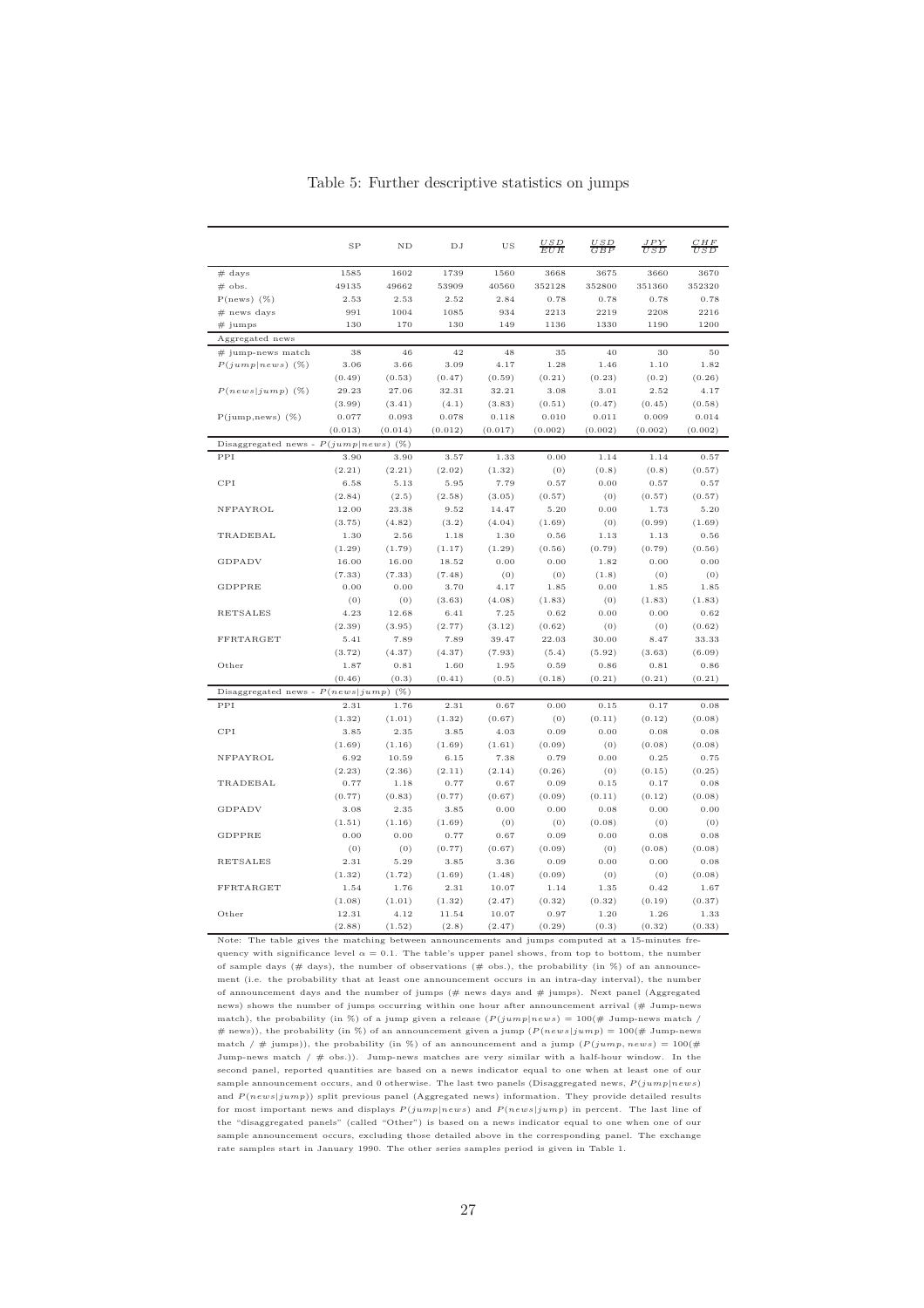|                  | S&P futures |        | Nasdaq futures |        | Dow jones futures |            | U.S. bond futures |        | USD/EUR    |            | JPY/USD                  |        | USD/GBP    |                          | CHF/USD                  |        |
|------------------|-------------|--------|----------------|--------|-------------------|------------|-------------------|--------|------------|------------|--------------------------|--------|------------|--------------------------|--------------------------|--------|
|                  | Coef.       | P >  t | Coef.          | P >  t | Coef.             | P >  t     | Coef.             | P >  t | Coef.      | P >  t     | Coef.                    | P >  t | Coef.      | P >  t                   | Coef.                    | P >  t |
| CONSCONF         |             | $\sim$ |                | $\sim$ | 0.71              | 0.88       | $\sim$            | $\sim$ | $\sim$     | $\sim$     | 0.74                     | 0.00   | 0.38       | 0.08                     | 0.43                     | 0.02   |
| CONSCONF (-1)    | $\sim$      |        |                | ۰.     | $\sim$            | $\sim$     | 0.96              | 0.01   | $\sim$     | $\sim$     | $\overline{\phantom{a}}$ | $\sim$ | $\sim$     | $\sim$                   | $\sim$                   | $\sim$ |
| CONSCRED         | $\sim$      | $\sim$ |                | $\sim$ | 0.98              | 0.10       | $\sim$            | $\sim$ | $\sim$     | $\sim$     | $\sim$                   | $\sim$ | 0.06       | 0.99                     | $-0.13$                  | 0.99   |
| <b>CPI</b>       | 2.13        | 0.00   | 1.90           | 0.59   | 0.81              | 0.68       | 1.20              | 0.00   | 0.01       | 1.00       | 0.09                     | 0.99   | $\sim$     | $\overline{\phantom{a}}$ | $-0.06$                  | 0.99   |
| FFRTARGET        | 1.06        | 0.49   | 1.39           | 0.63   | 1.65              | 0.00       | 0.74              | 0.05   | 0.88       | 0.00       | 0.72                     | 0.00   | 0.66       | 0.00                     | 0.57                     | 0.00   |
| FFRTARGET (-1)   | $\sim$      | $\sim$ | $\sim$         | $\sim$ | $\sim$            | $\sim$     | 0.66              | 0.02   | $\sim$     | $\sim$     | $\sim$                   | $\sim$ | $\sim$     | $\sim$                   | $\overline{\phantom{a}}$ | $\sim$ |
| GDPADV           | 2.19        | 0.01   | 3.47           | 0.01   | 2.09              | 0.00       | $\sim$            | $\sim$ | $\sim$     | <b>COL</b> | $\overline{\phantom{a}}$ |        | 0.40       | 0.83                     | 0.48                     | 0.81   |
| <b>GDPPRE</b>    | <b>COL</b>  | $\sim$ | <b>COL</b>     | $\sim$ | 1.17              | 0.51       | <b>COL</b>        | $\sim$ | 0.81       | 0.00       | 0.84                     | 0.01   | $\sim$     | $\sim$                   | 0.58                     | 0.04   |
| <b>GVFISCDEF</b> | 0.97        | 0.69   |                | $\sim$ | $\sim$            | $\sim$     | 0.30              | 0.88   | $-0.55$    | 0.17       | $-0.72$                  | 0.08   | $-0.32$    | 0.66                     | $-0.62$                  | 0.08   |
| MFGIND           | $\sim$      | $\sim$ |                | $\sim$ | 2.61              | 0.00       | 1.69              | 0.74   | 0.24       | 0.81       | $-0.21$                  | 1.00   | $-0.04$    | 1.00                     | 0.54                     | 0.12   |
| NFPAYROL         | 2.28        | 0.00   | 4.75           | 0.00   | 1.78              | 0.00       | 1.52              | 0.00   | 0.98       | 0.00       | 0.35                     | 0.25   | 0.16       | 0.94                     | 0.43                     | 0.00   |
| PPI              | 1.05        | 0.14   | $-0.12$        | 0.96   | 0.49              | 0.70       | 0.55              | 0.10   | $-0.70$    | 0.99       | $-0.82$                  | 0.99   | $-0.15$    | 0.58                     | $-1.02$                  | 0.67   |
| <b>RETSALES</b>  | 0.78        | 0.04   | 1.37           | 0.05   | 0.59              | 0.27       | 0.41              | 0.27   | $-0.21$    | 0.99       | . .                      | $\sim$ | $\sim$     | $\overline{\phantom{a}}$ | $-1.18$                  | 0.99   |
| TRADEBAL         | $-10.09$    | 0.79   | $\sim$         | $\sim$ | 0.10              | 0.92       | $-3.99$           | 0.81   | 0.43       | 0.05       | 0.02                     | 1.00   | 0.17       | 0.89                     | 0.47                     | 0.02   |
| $\omega$         | 1.65        | 0.03   | 11.58          | 0.00   | 0.90              | 0.10       | 0.69              | 0.06   | 0.30       | 0.00       | 0.26                     | 0.00   | 0.25       | 0.00                     | 0.52                     | 0.00   |
| $\alpha$ 1       | 0.27        | 0.02   | 0.34           | 0.00   | 0.11              | 0.01       | 0.19              | 0.02   | 0.19       | 0.00       | 0.18                     | 0.00   | 0.28       | 0.00                     | 0.26                     | 0.00   |
| ${}^{\alpha}2$   | $\sim$      | $\sim$ | <b>COL</b>     | $\sim$ | $\sim$            | <b>COL</b> | <b>COL</b>        | $\sim$ | $\sim$     | $\sim$     | $\sim$                   | $\sim$ | $\sim$     | $\sim$                   | 0.09                     | 0.00   |
| $\beta_1$        | 0.46        | 0.01   |                | $\sim$ | 0.72              | 0.00       | 0.46              | 0.04   | 0.49       | 0.00       | 0.60                     | 0.00   | 0.28       | 0.00                     | $\sim$                   | $\sim$ |
| Function value   | $-877.44$   | 0.00   | $-1204.57$     | 0.00   | $-924.59$         | 0.00       | $-917.35$         | 0.00   | $-7090.68$ |            | $-7542.77$               |        | $-7727.96$ |                          | $-7331.87$               |        |
| $#$ obs          | 49135.00    | 0.00   | 49662.00       | 0.00   | 53909.00          | 0.00       | 40559.00          | 0.00   | 352127.00  |            | 351359.00                |        | 352799.00  |                          | 352319.00                |        |

Table 6: Tobit-GARCH models for jumps

Note: The latent Tobit jump variable is given by  $Jump_{t,i}^* = \mu + \eta_{t,i} + \mu_{t,i} + \xi_{t,i} + \varepsilon_{t,i}$ , where  $|Jump_{t,i}| = Jump_{t,i}^*$  if  $Jump_{t,i}^* > 0$  and  $|Jump_{t,i}| = 0$  if  $Jump_{t,i}^* \leq 0$ ,  $\varepsilon_{t,i} | \mathcal{I}_{t,i-1}$  is  $N(0, \sigma_t^2)$ . The variance  $\sigma_t^2$  is assumed to follow an ARCH or GARCH process.  $|Jump_{t,i}|$  represents significant jumps ( $\alpha = 0.1$ ) as defined in the theoretical part.  $\eta_{t,i}$  controls for day of the week effects (not reported) and  $\mu_{t,i}$  includes surprises concerning macro announcements. For each series, we regress jumps in absolute value on surprises in absolute value.  $\xi_{t,i}$  controls for intradaily periodicity (not reported). Estimates and robust p-values  $(2 \times (1 - Prob(X < |tstat|)), X$  being a t-distributed random variable with  $N - K$ (# obs. - #parameters) degrees of freedom, and tstat being the estimated coefficient over its std. error) are reported for surprise coefficient (if it is significant at  $10\%$  in at leats one series), as well as the ARCH and GARCH coefficients. Regressors with no contemporaneous match with significant jumps are excluded from the model. We further reportthe maximized log-likelihood function value. The exchange rate samples start in January 1990. The other series samples period is <sup>g</sup>iven in Table 1.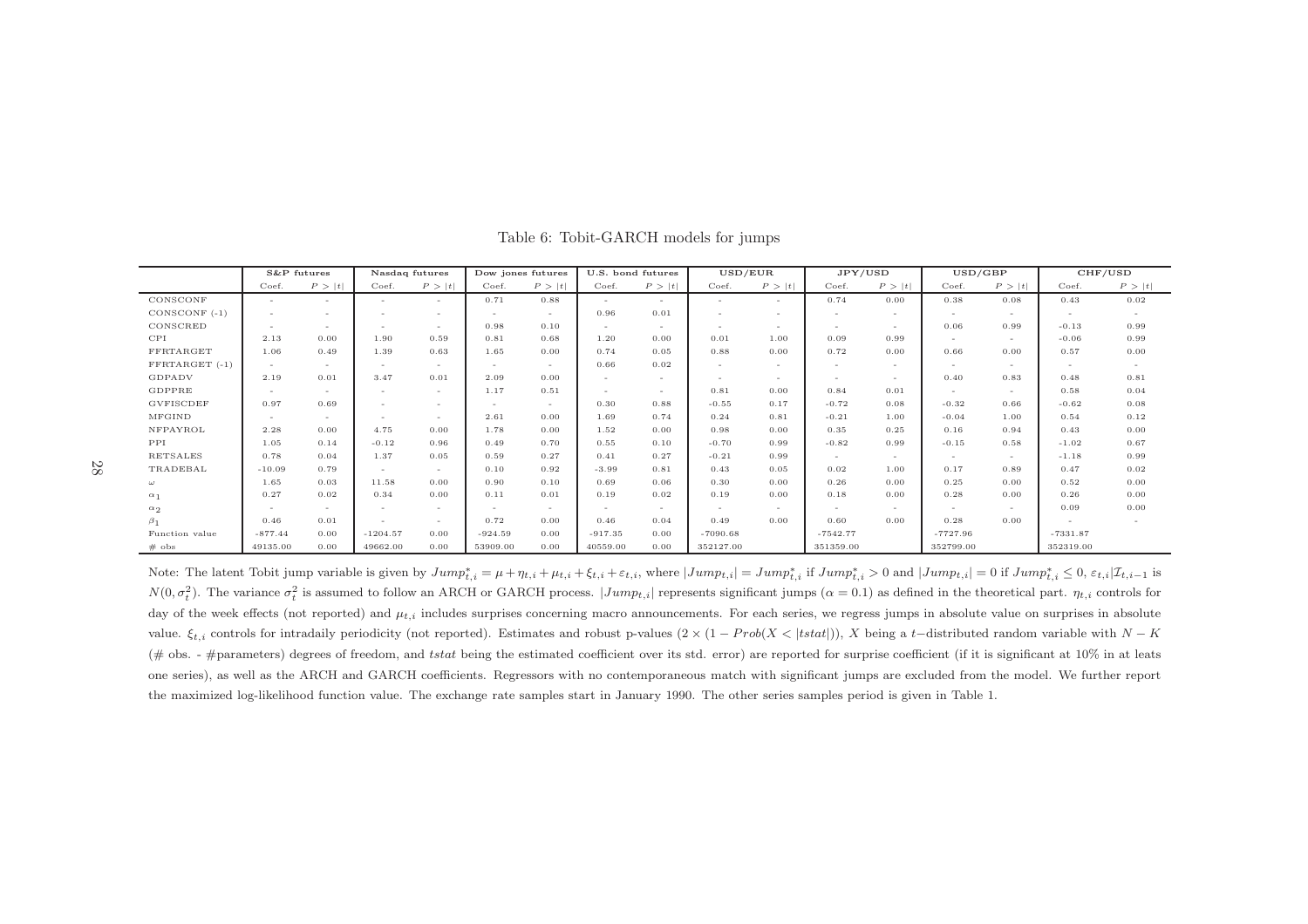|                  | $USD/EUR - USD/GBP$      |                          |                          | USD/EUR - JPY/USD        |                          | USD/EUR - CHF/USD        |                          | USD/GBP - JPY/USD        |                          | USD/GBP - CHF/USD        |                          | JPY/USD - CHF/USD |
|------------------|--------------------------|--------------------------|--------------------------|--------------------------|--------------------------|--------------------------|--------------------------|--------------------------|--------------------------|--------------------------|--------------------------|-------------------|
|                  | Coef.                    | P> t                     | Coef.                    | P> t                     | Coef.                    | P> t                     | Coef.                    | P> t                     | Coef.                    | P> t                     |                          |                   |
| CNSTRSPEND       | $\overline{\phantom{0}}$ |                          | $\overline{\phantom{0}}$ | $\overline{\phantom{a}}$ | $-7.41$                  | 0.00                     |                          | $\overline{\phantom{0}}$ |                          | $\overline{\phantom{a}}$ |                          |                   |
| CONSCONF         | $\overline{\phantom{a}}$ |                          |                          | $\overline{\phantom{a}}$ | $\overline{\phantom{a}}$ | $\overline{\phantom{a}}$ |                          | $\overline{\phantom{0}}$ |                          | $\overline{\phantom{a}}$ | 0.73                     | 0.00              |
| FFRTARGET        | 1.08                     | 0.00                     | 0.86                     | 0.00                     | 0.83                     | 0.00                     | 0.90                     | 0.00                     | 0.89                     | 0.00                     | 0.74                     | 0.01              |
| <b>GDPPRE</b>    | $\overline{\phantom{0}}$ | $-$                      | 0.87                     | 0.00                     | 0.60                     | 0.02                     | $\overline{\phantom{0}}$ | $\overline{\phantom{a}}$ | $\overline{\phantom{a}}$ | $\overline{\phantom{a}}$ | 0.83                     | 0.00              |
| <b>GVFISCDEF</b> |                          |                          | 0.23                     | 0.07                     | 0.17                     | 0.18                     |                          | $\overline{\phantom{0}}$ |                          | $\overline{\phantom{a}}$ | 0.25                     | 0.05              |
| <b>MFGIND</b>    |                          |                          |                          | $\overline{\phantom{a}}$ | 1.50                     | 0.00                     |                          |                          |                          | $\overline{\phantom{a}}$ |                          |                   |
| NFPAYROL         | $\overline{\phantom{0}}$ | $\overline{\phantom{0}}$ | 0.65                     | 0.00                     | 0.79                     | 0.00                     | $\overline{\phantom{a}}$ | $\overline{\phantom{0}}$ |                          | $\overline{\phantom{a}}$ | 0.61                     | 0.00              |
| TRADEBAL         | $\overline{\phantom{a}}$ |                          | $\overline{\phantom{0}}$ | $\overline{\phantom{0}}$ | 0.76                     | 0.02                     | $\overline{\phantom{a}}$ | $\overline{\phantom{0}}$ |                          | $\overline{\phantom{a}}$ | $\overline{\phantom{a}}$ |                   |
| Function value   | $-1842.90$               |                          | $-1181.87$               |                          | $-3130.59$               |                          | $-742.60$                |                          | $-1610.76$               |                          | $-933.24$                |                   |
| Pseudo $R^2$     | 0.04                     |                          | 0.04                     |                          | 0.03                     |                          | 0.05                     |                          | 0.04                     |                          | 0.05                     |                   |
| $#$ obs          | 349355                   |                          | 348967                   |                          | 349557                   |                          | 348593                   |                          | 349542                   |                          | 348619                   |                   |

Table 7: Probit models for cojumps

Note: The latent probit cojump variable is given by  $COJump^*_{t,i} = \mu + \eta_{t,i} + \mu_{t,i} + \xi_{t,i} + \varepsilon_{t,i}$ , where  $COJump_{t,i} = 1$  if  $COJump^*_{t,i} > 0$  and  $COJump_{t,i} = 0$  if  $COJump^*_{t,i} \leq 0$ .  $\varepsilon_{t,i}$  is  $NID(0,1)$ .  $COJump_{t,i}$  is the cojump indicator (see Equation (10)).  $\eta_{t,i}$  controls for day of the week effects (not reported) and  $\mu_{t,i}$  includes surprises concerning macro announcements. For each series, we regress cojumps on surprises in absolute value.  $\xi_{t,i}$  controls for intradaily seasonality (not reported). Estimates and robust p-values  $(2 \times (1 - Prob(X < |tstat|)), X$  being a t-distributed random variable with  $N - K$  (# obs. - #parameters) degrees of freedom, and tstat being the estimated coefficient over its std. error) are reported for each surprise coefficient. Regressors with no contemporaneous match with significant cojumps are excluded from the model. We further reportthe maximized log-likelihood function value, and the McFadden  $R^2$  (defined as  $1 - \frac{LogLik_1}{LogLik_0}$ , i.e. 1 minus the ratio of the log likelihood function value of the full model to the constant only model one). The exchange rate samples start in January 1990.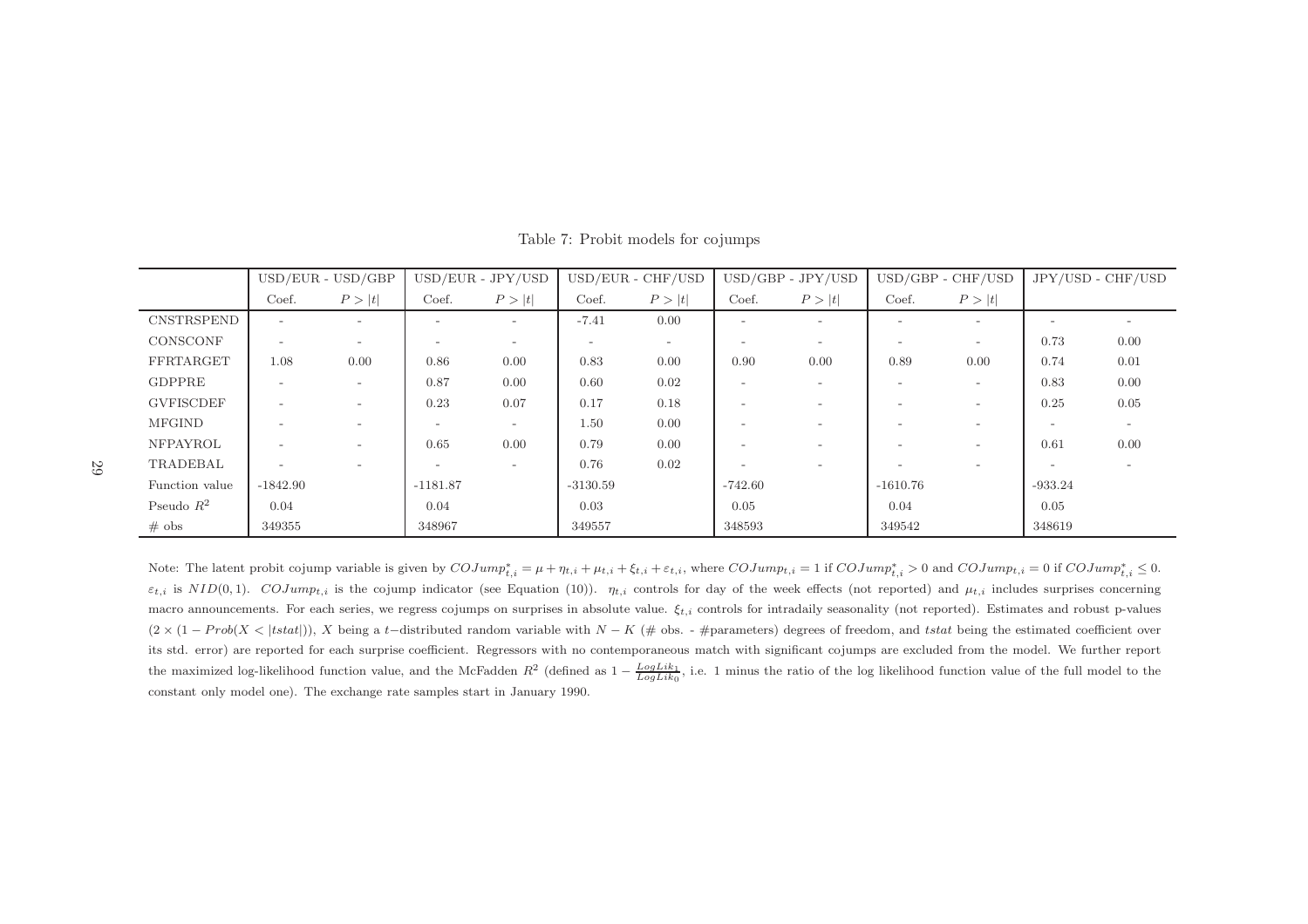

Figure 1: Time series of significant jumps

Note: The figure illustrates significant jumps based on the  $FiltJ_{t,i}$  statistics given in Equation (8). The significance level is  $\alpha = 0.1$  and the sampling frequency is 15 minutes. The X-axis displays time in years, while the Y-axis displays identified jumps (in  $\%$ ), i.e. the variable  $Jump_{t,i}$  given in Equation (9). The sample period is given in Table 1.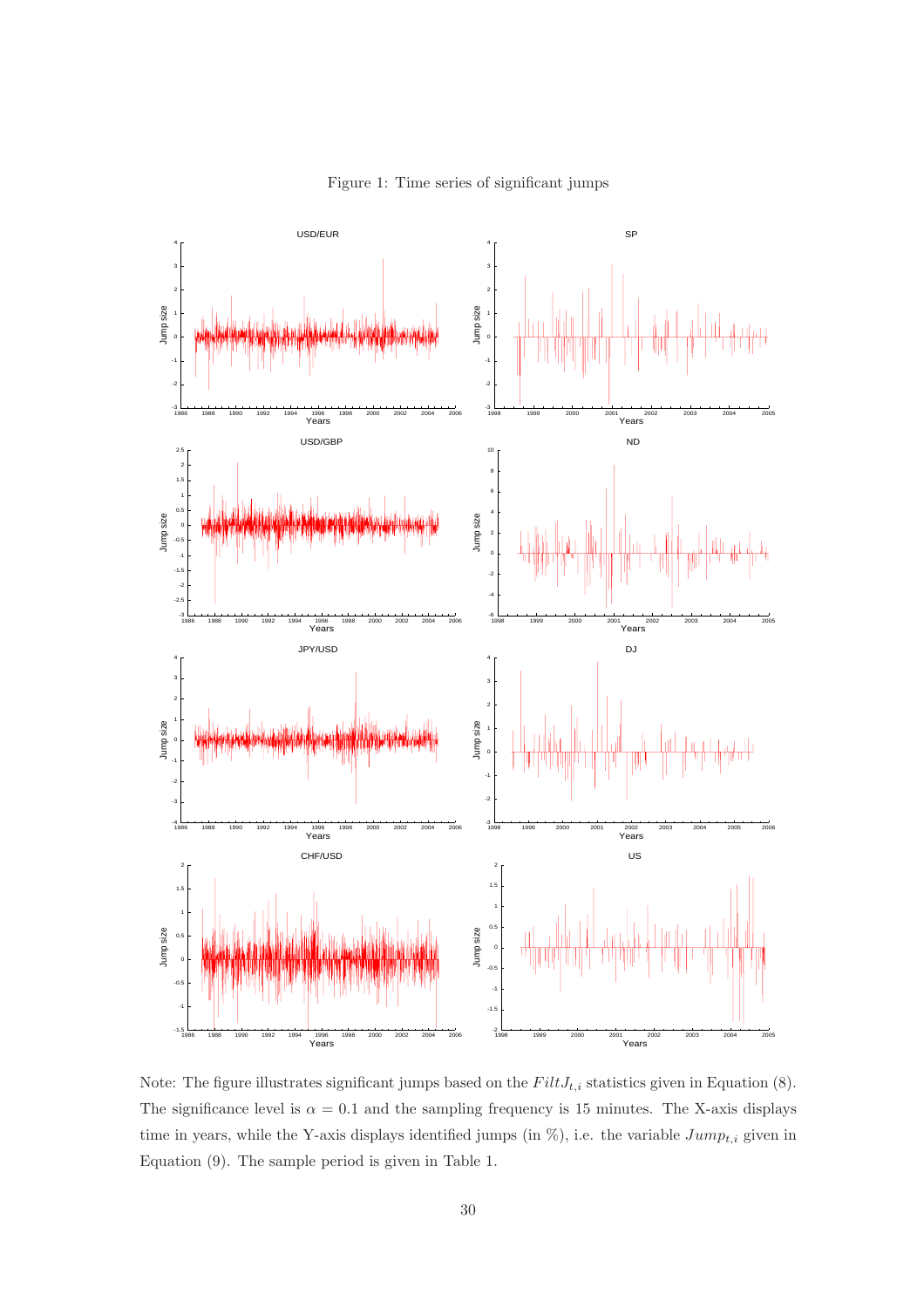

Figure 2: Count of significant jump occurrences and mean of absolute jumps conditional on the intraday period

Note: the X-axis represents intraday time (U.S. eastern time). The left side Y-axis displays the number of significant jumps ( $\alpha = 0.1$ ), while the right side Y-axis displays the mean of absolute values of significant jumps. Solid lines denote the number of jumps and dashed lines denote mean jump size. Vertical lines denote the interval containing 8:30, the time of most news arrival. The sample period is given in Table 1.